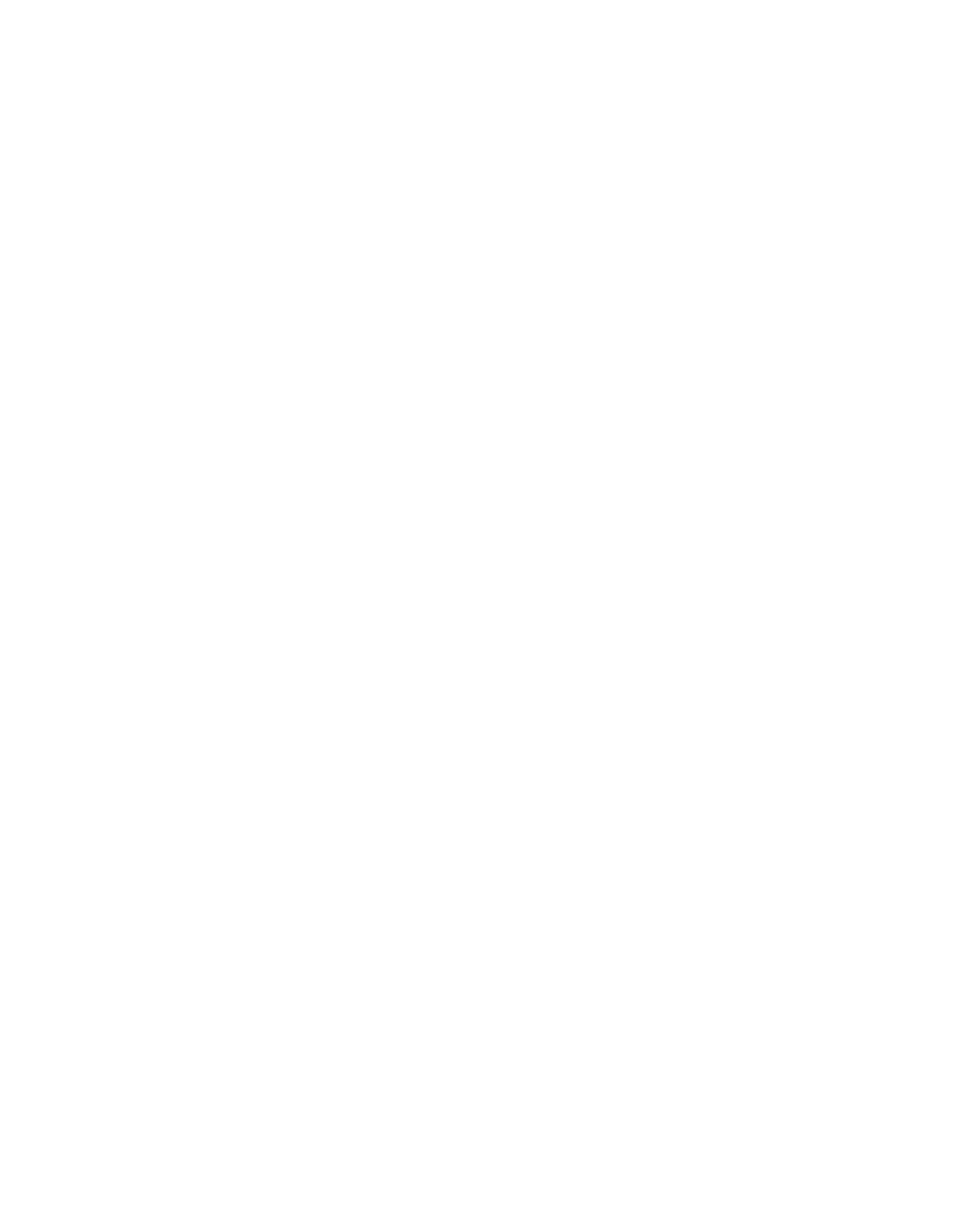# **CONTENTS**

| $\mathbf{1}$         | Twine 4.0.1 (2022-06-01)<br>1.1        | $\overline{\mathbf{3}}$<br>$\overline{3}$          |
|----------------------|----------------------------------------|----------------------------------------------------|
| $\overline{2}$       | Twine 4.0.0 (2022-03-31)<br>2.1<br>2.2 | 5<br>5<br>5                                        |
| $\mathbf{3}$         | Twine 3.8.0 (2022-02-02)<br>3.1<br>3.2 | $\overline{7}$<br>$\overline{7}$<br>$\overline{7}$ |
| $\blacktriangleleft$ | Twine 3.7.1 (2021-12-07)<br>4.1        | 9<br>-9                                            |
| 5                    | Twine 3.7.0 (2021-12-01)<br>5.1        | 11<br>11                                           |
| 6                    | Twine 3.6.0 (2021-11-10)<br>6.1        | 13<br>13                                           |
| 7                    | Twine 3.5.0 (2021-11-02)<br>7.1<br>7.2 | 15<br>15<br>15                                     |
| 8                    | Twine 3.4.2 (2021-07-20)<br>8.1        | 17<br>17                                           |
| 9                    | Twine 3.4.1 (2021-03-16)<br>9.1        | 19<br>19                                           |
|                      | 10 Twine 3.4.0 (2021-03-15)            | 21<br>21                                           |
|                      | 11 Twine 3.3.0 (2020-12-23)            | 23<br>23<br>23<br>23                               |
|                      | 12 Twine 3.2.0 (2020-06-24)            | 25<br>25<br>25                                     |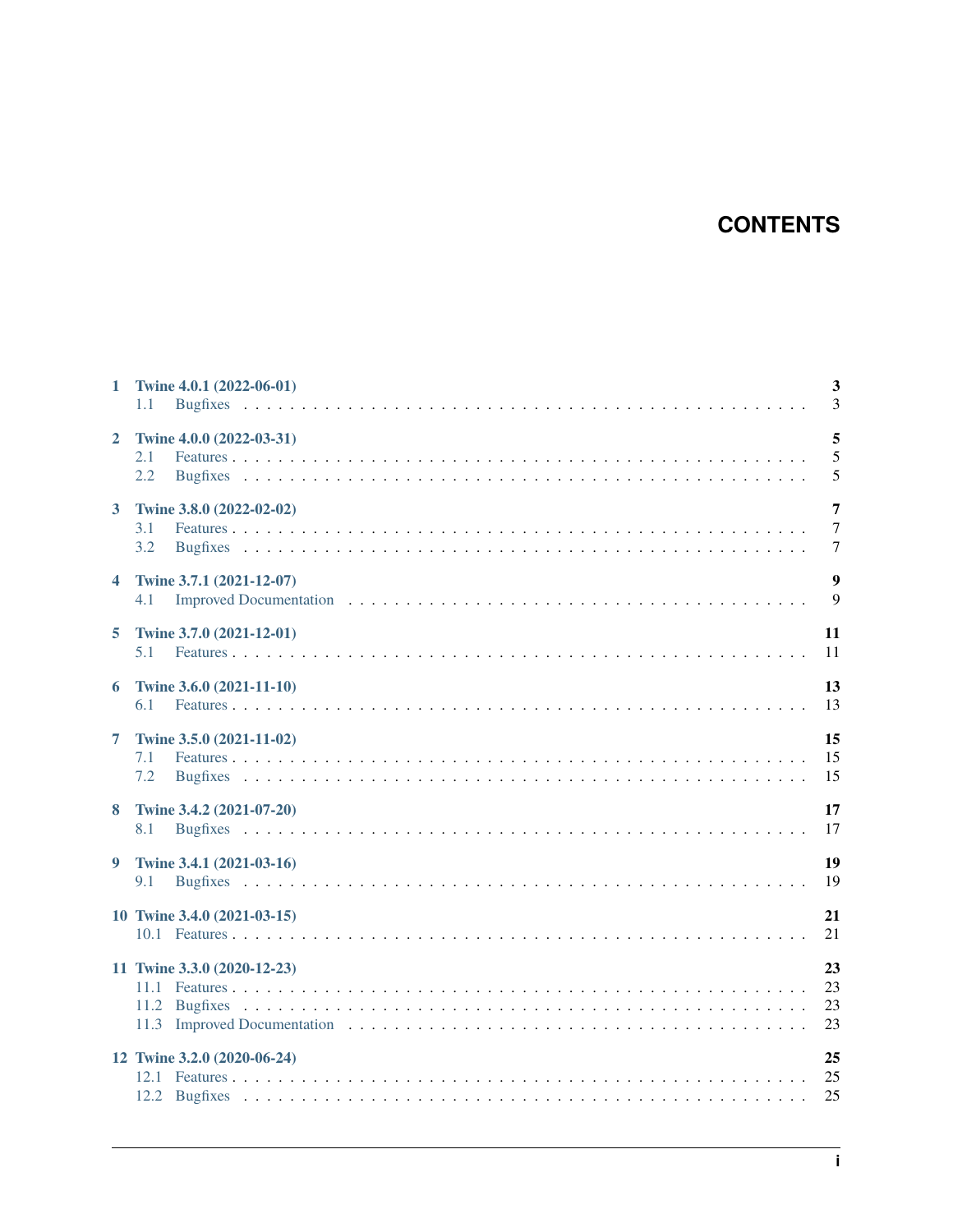| 13 Twine 3.1.1 (2019-11-27)  | 27                   |
|------------------------------|----------------------|
| 14 Twine 3.1.0 (2019-11-23)  | 29<br>29             |
| 15 Twine 3.0.0 (2019-11-18)  | 31<br>31<br>31       |
| 16 Twine 2.0.0 (2019-09-24)  | 33<br>33<br>33       |
| 17 Twine 1.15.0 (2019-09-17) | 35<br>35             |
| 18 Twine 1.14.0 (2019-09-06) | 37<br>37<br>37       |
| 19 Twine 1.13.0 (2019-02-13) | 39<br>39<br>39<br>40 |
| 20 Twine 1.12.1 (2018-09-24) | 41<br>41             |
| 21 Twine 1.12.0 (2018-09-24) | 43<br>43<br>43       |
| 22 Twine 1.11.0 (2018-03-19) | 45<br>45<br>45<br>45 |
| 23 Twine 1.10.0 (2018-03-07) | 47<br>47<br>47       |
| 24 Twine 1.9.1 (2017-05-27)  | 49<br>49             |
| 25 Twine 1.9.0 (2017-05-22)  | 51<br>51<br>51       |
| 26 Twine 1.8.1 (2016-08-09)  | 53<br>53             |
| 27 Twine 1.8.0 (2016-08-08)  | 55<br>55<br>55       |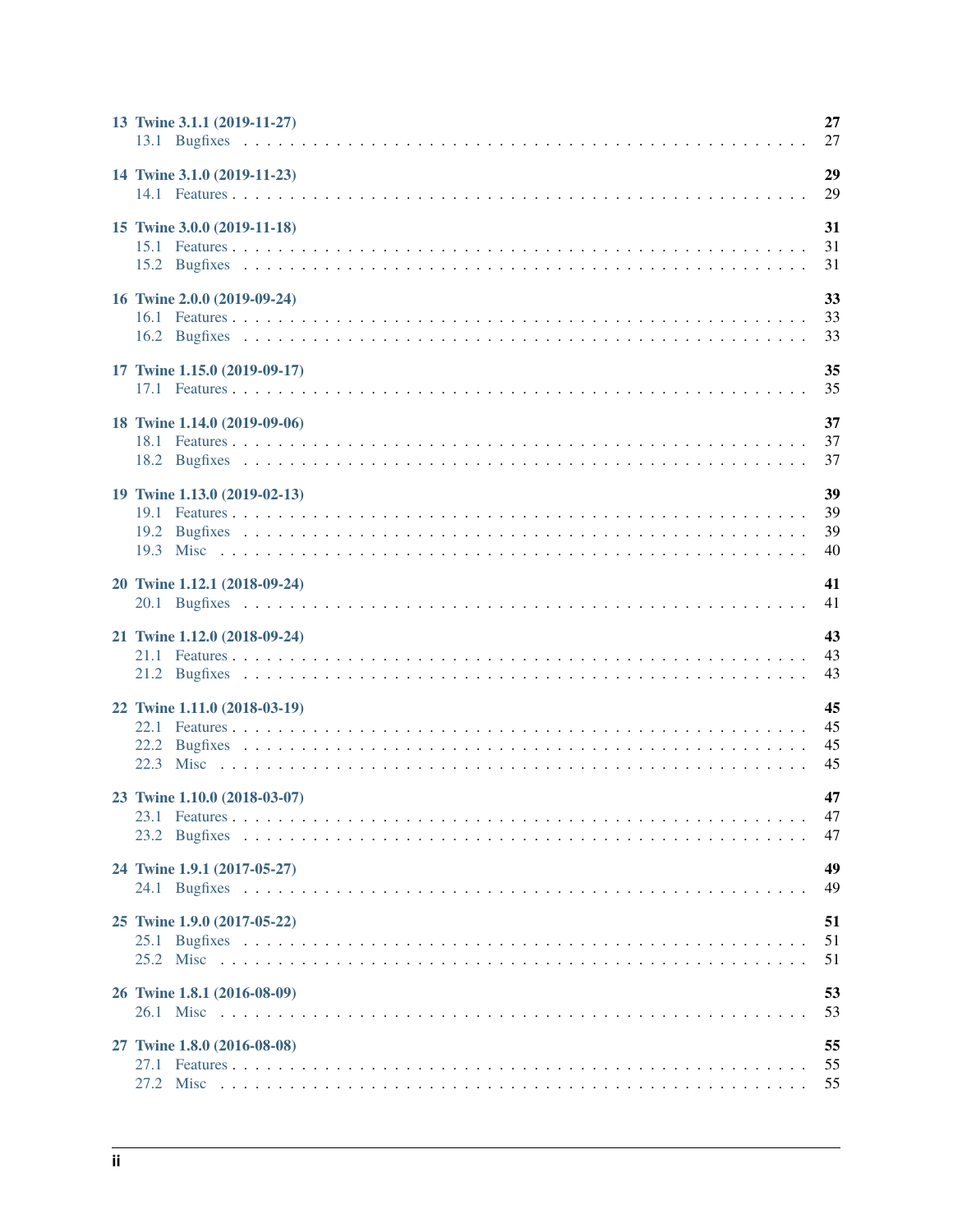| 28 Twine 1.7.4 (2016-07-09) | 57<br>57                   |
|-----------------------------|----------------------------|
| 29 Twine 1.7.3 (2016-07-08) | 59<br>59<br>59             |
| 30 Twine 1.7.2 (2016-07-05) | 61<br>61                   |
| 31 Twine 1.7.1 (2016-07-05) | 63<br>63                   |
| 32 Twine 1.7.0 (2016-07-04) | 65<br>65<br>65             |
| 33 Twine 1.6.5 (2015-12-16) | 67<br>67                   |
| 34 Twine 1.6.4 (2015-10-27) | 69<br>69                   |
| 35 Twine 1.6.3 (2015-10-05) | 71<br>71                   |
| 36 Twine 1.6.2 (2015-09-28) | 73<br>73                   |
| 37 Twine 1.6.1 (2015-09-18) | 75<br>75                   |
| 38 Twine 1.6.0 (2015-09-14) | 77<br>77<br>77             |
| 39 Twine 1.5.0 (2015-03-10) | 79<br>79<br>79<br>79       |
| 40 Twine 1.4.0 (2014-12-12) | 81<br>81<br>81             |
| 41 Twine 1.3.0 (2014-03-31) | 83<br>83                   |
| 42 Twine 1.2.2 (2013-10-03) | 85<br>85                   |
| 43 Contributing             | 87<br>87<br>88<br>88<br>88 |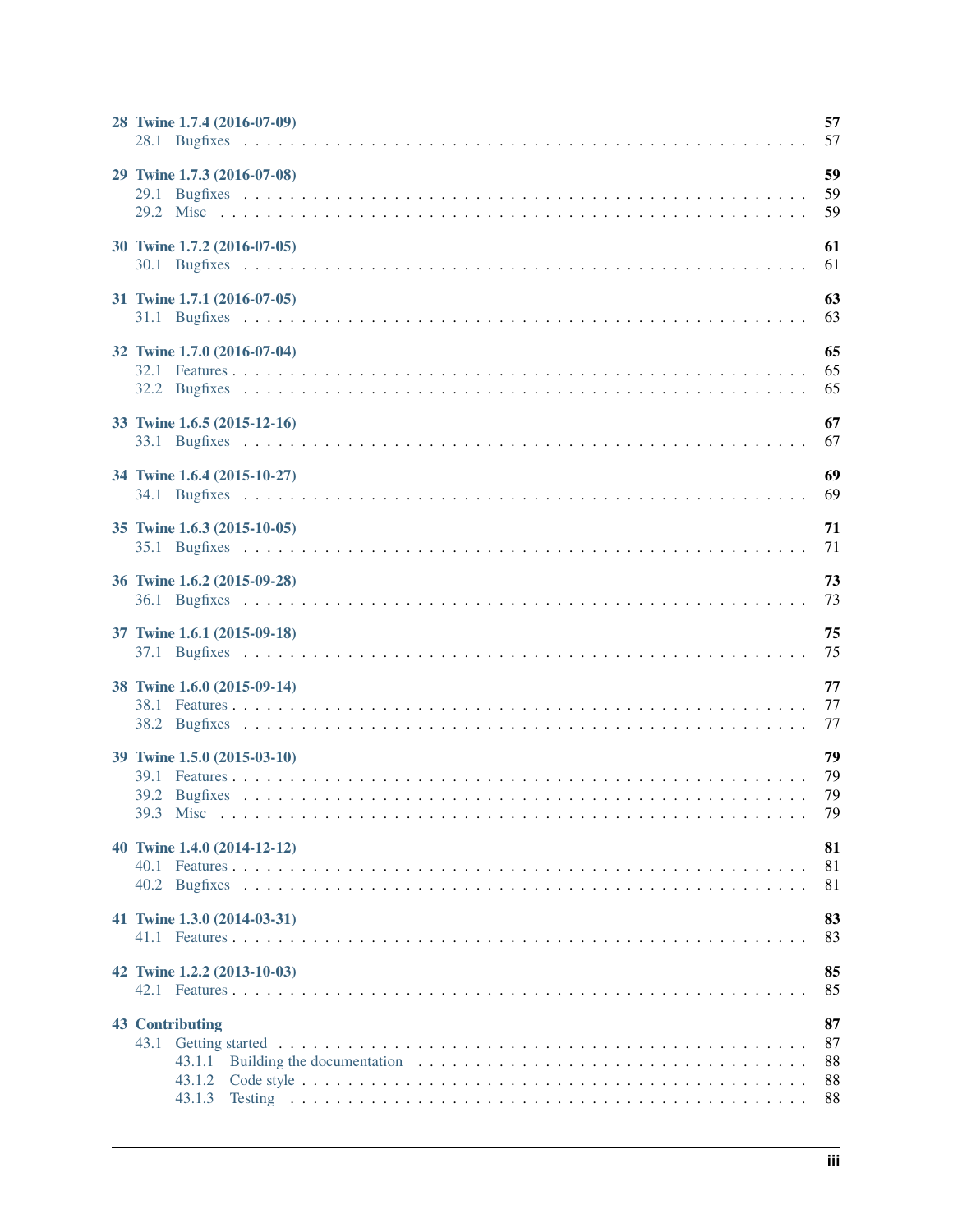| 43.2     |                                                                                                                                                                                                                                | 89  |
|----------|--------------------------------------------------------------------------------------------------------------------------------------------------------------------------------------------------------------------------------|-----|
|          | 43.2.1                                                                                                                                                                                                                         | 89  |
| 43.3     |                                                                                                                                                                                                                                | 89  |
|          | 43.3.1                                                                                                                                                                                                                         | 90  |
|          | Where Twine gets configuration and credentials $\dots \dots \dots \dots \dots \dots \dots \dots \dots$<br>43.3.2                                                                                                               | 99  |
| 43.4     | Adding a maintainer enterpreteration of the contract of the contract of the contract of the contract of the contract of the contract of the contract of the contract of the contract of the contract of the contract of the co | 99  |
| 43.5     |                                                                                                                                                                                                                                | 99  |
| 43.6     |                                                                                                                                                                                                                                | 100 |
| 44 Twine |                                                                                                                                                                                                                                | 101 |
| 44.1     |                                                                                                                                                                                                                                |     |
| 44.2     |                                                                                                                                                                                                                                |     |
| 44.3     |                                                                                                                                                                                                                                |     |
| 44.4     |                                                                                                                                                                                                                                |     |
| 44.5     |                                                                                                                                                                                                                                |     |
|          | 44.5.1                                                                                                                                                                                                                         |     |
|          | 44.5.2                                                                                                                                                                                                                         |     |
|          | 44.5.3                                                                                                                                                                                                                         |     |
| 44.6     |                                                                                                                                                                                                                                |     |
|          | 44.6.1                                                                                                                                                                                                                         |     |
|          | 44.6.2                                                                                                                                                                                                                         |     |
| 44.7     |                                                                                                                                                                                                                                |     |
|          | 44.7.1                                                                                                                                                                                                                         |     |
|          | <b>Python Module Index</b>                                                                                                                                                                                                     | 107 |

**[Index](#page-114-0) 109**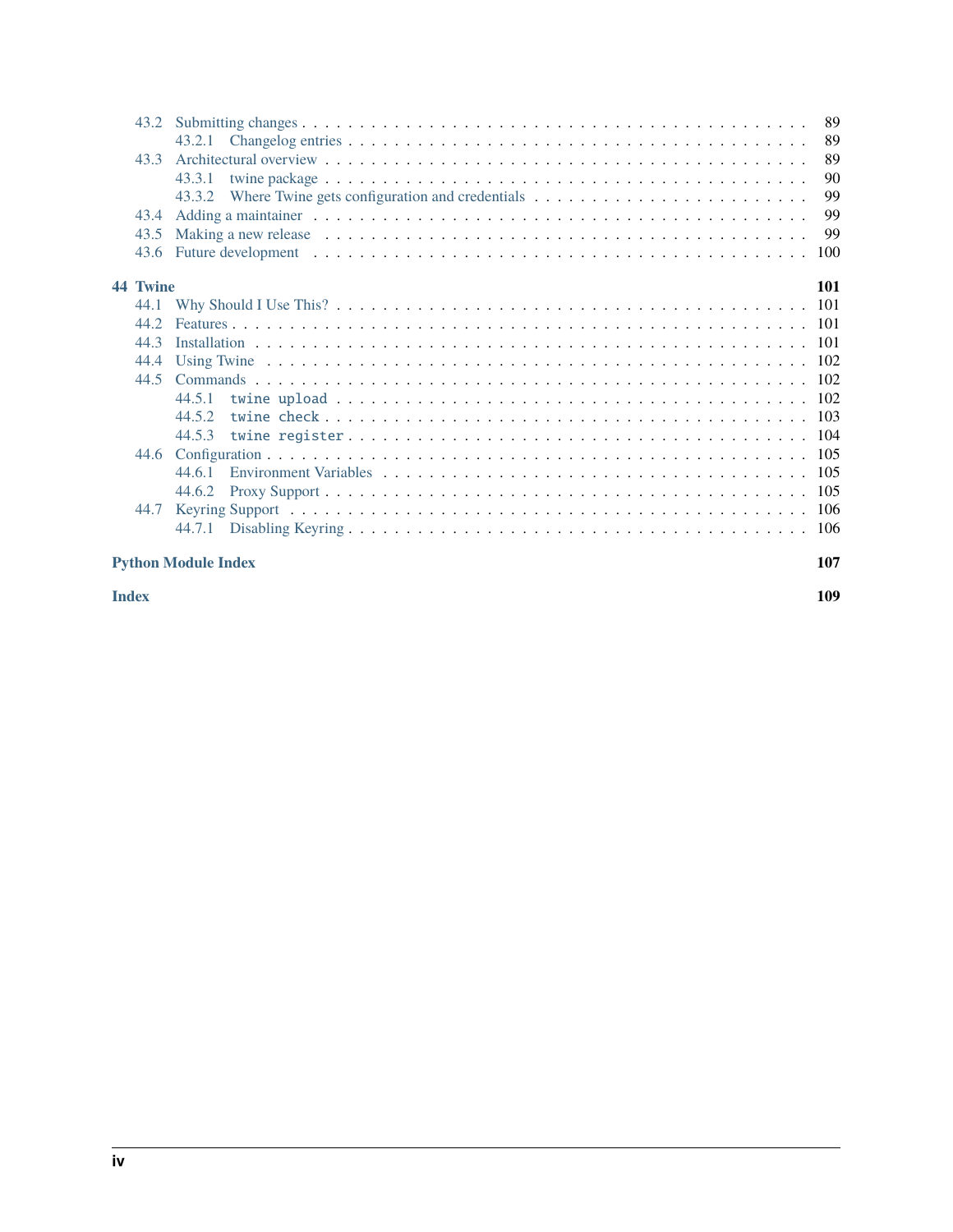This project follows the [semantic versioning](https://packaging.python.org/guides/distributing-packages-using-setuptools/#semantic-versioning-preferred) and [pre-release versioning](https://packaging.python.org/guides/distributing-packages-using-setuptools/#pre-release-versioning) schemes recommended by the Python Packaging Authority.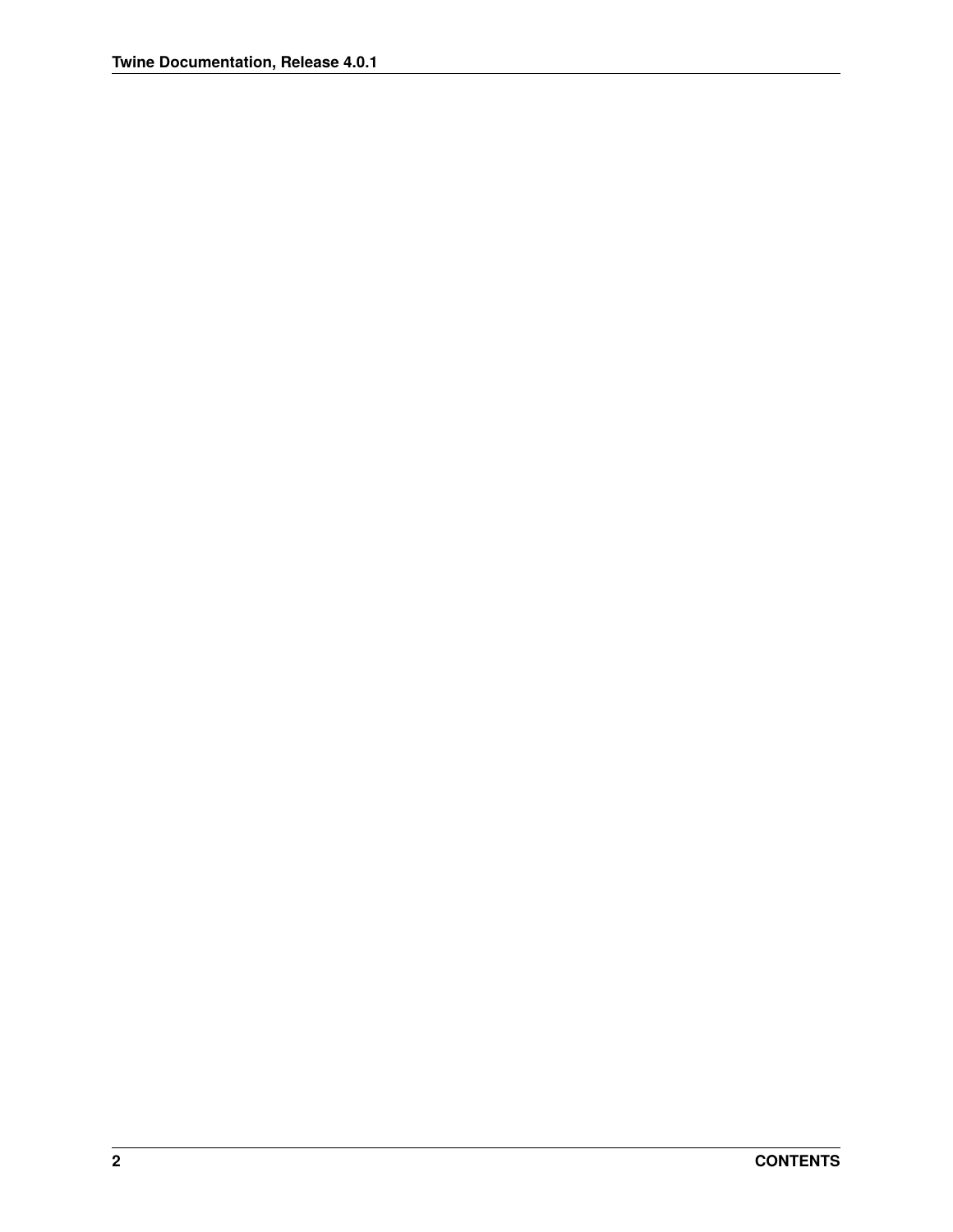### **ONE**

# **TWINE 4.0.1 (2022-06-01)**

# <span id="page-8-1"></span><span id="page-8-0"></span>**1.1 Bugfixes**

- Improve logging when keyring fails. [\(#890\)](https://github.com/pypa/twine/issues/890)
- Reconfgure root logger to show all log messages. [\(#896\)](https://github.com/pypa/twine/issues/896)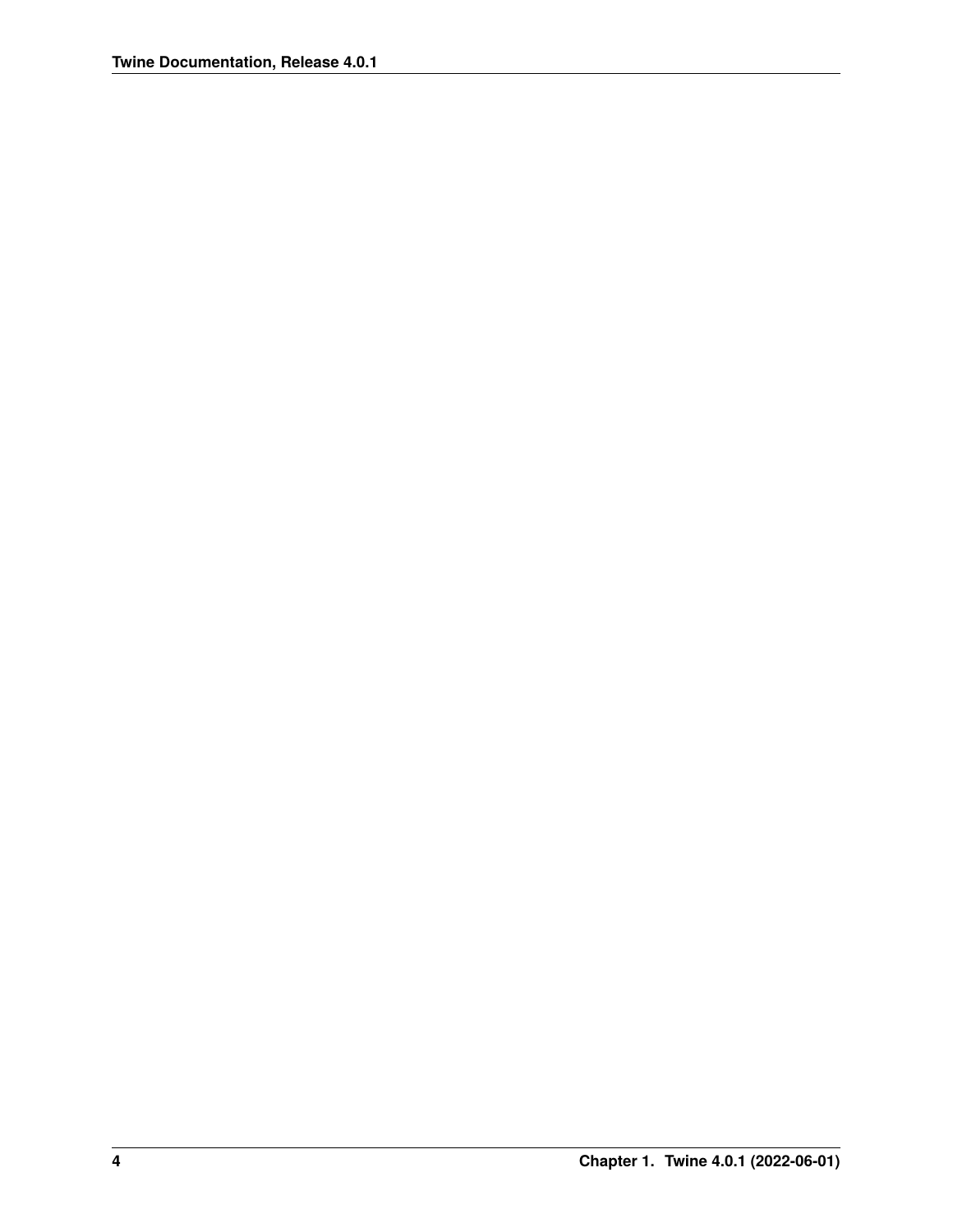#### **TWO**

# **TWINE 4.0.0 (2022-03-31)**

#### <span id="page-10-1"></span><span id="page-10-0"></span>**2.1 Features**

- Drop support for Python 3.6. [\(#869\)](https://github.com/pypa/twine/issues/869)
- Use Rich to add color to upload output. [\(#851\)](https://github.com/pypa/twine/issues/851)
- Use Rich to add color to check output. [\(#874\)](https://github.com/pypa/twine/issues/874)
- Use Rich instead of tqdm for upload progress bar. [\(#877\)](https://github.com/pypa/twine/issues/877)

### <span id="page-10-2"></span>**2.2 Bugfixes**

- Remove Twine's dependencies from the User-Agent header when uploading. [\(#871\)](https://github.com/pypa/twine/issues/871)
- Improve detection of disabled BLAKE2 hashing due to FIPS mode. [\(#879\)](https://github.com/pypa/twine/issues/879)
- Restore warning for missing long\_description. [\(#887\)](https://github.com/pypa/twine/issues/887)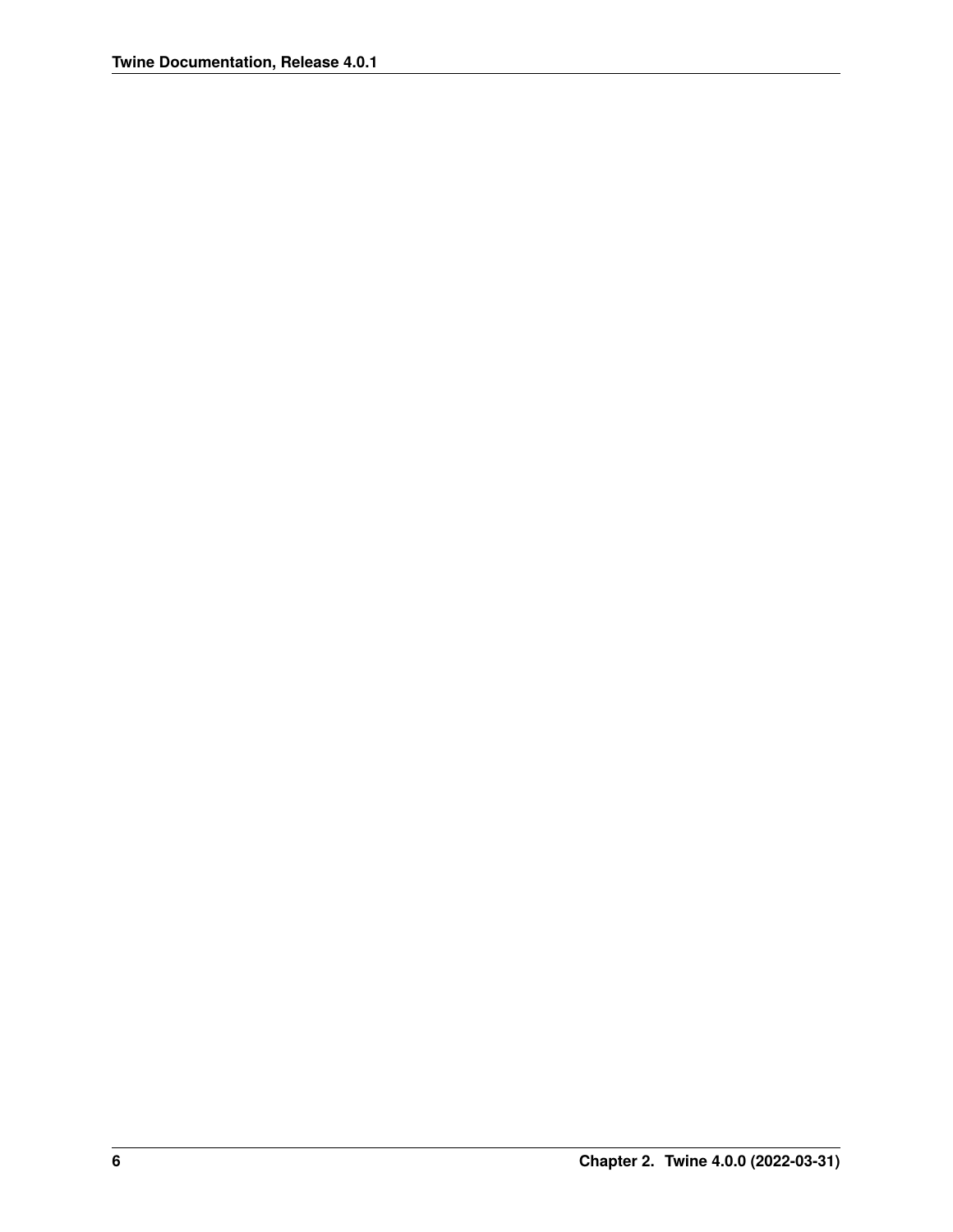### **THREE**

# **TWINE 3.8.0 (2022-02-02)**

### <span id="page-12-1"></span><span id="page-12-0"></span>**3.1 Features**

- Add --verbose logging for querying keyring credentials. [\(#849\)](https://github.com/pypa/twine/issues/849)
- Log all upload responses with --verbose. [\(#859\)](https://github.com/pypa/twine/issues/859)
- Show more helpful error message for invalid metadata. [\(#861\)](https://github.com/pypa/twine/issues/861)

# <span id="page-12-2"></span>**3.2 Bugfixes**

• Require a recent version of urllib3. [\(#858\)](https://github.com/pypa/twine/issues/858)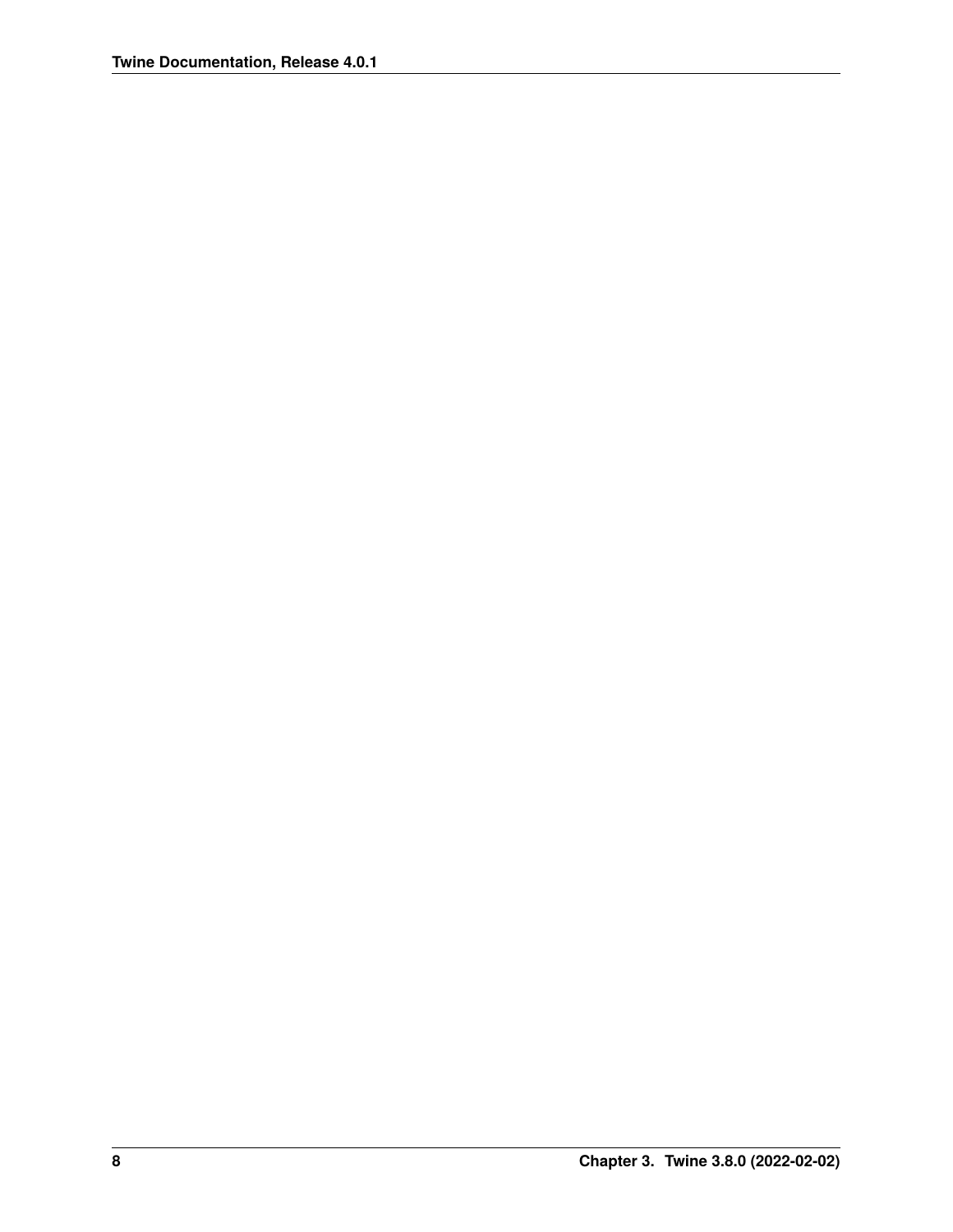### **FOUR**

# **TWINE 3.7.1 (2021-12-07)**

# <span id="page-14-1"></span><span id="page-14-0"></span>**4.1 Improved Documentation**

• Fix broken link to packaging tutorial. [\(#844\)](https://github.com/pypa/twine/issues/844)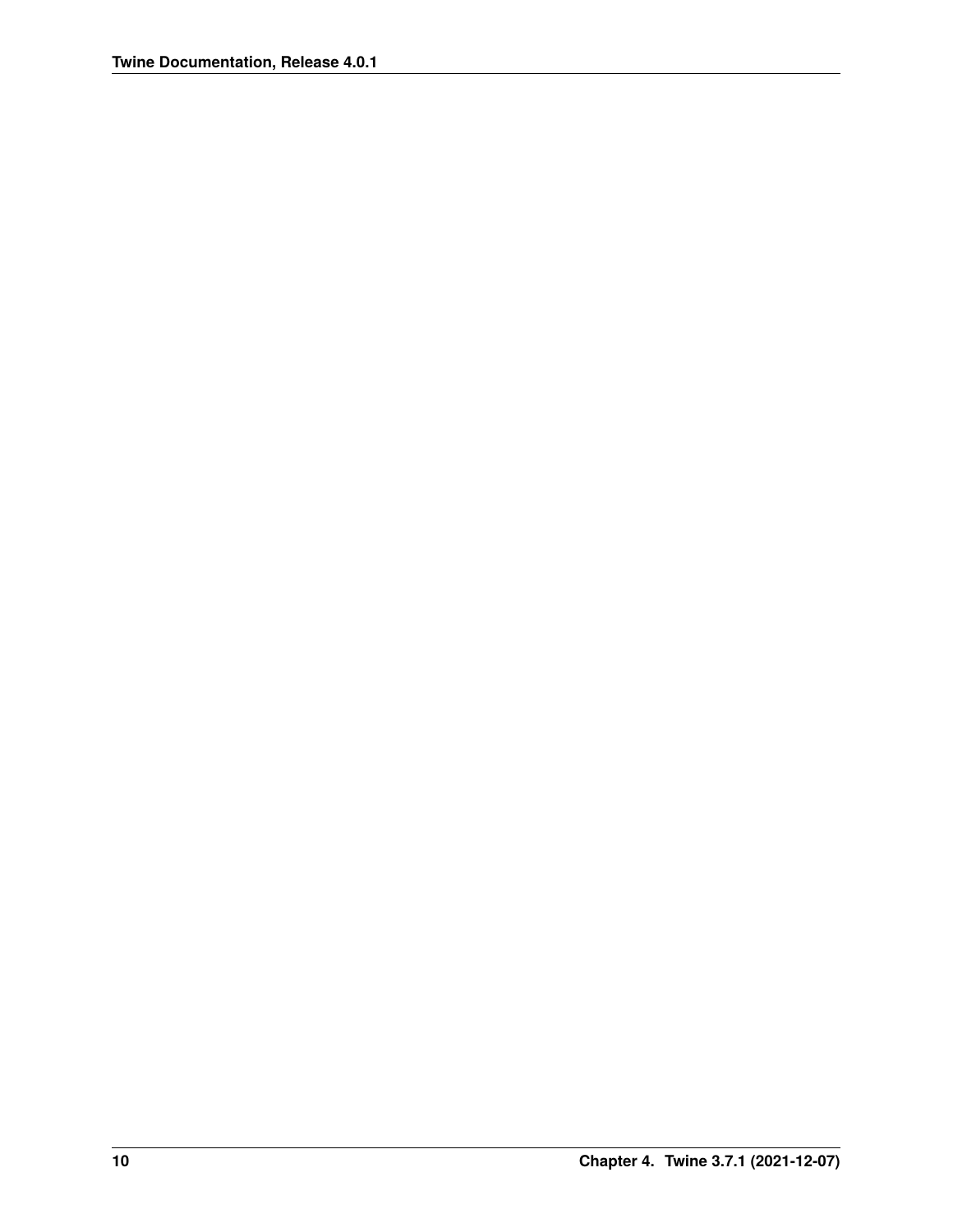### **FIVE**

# **TWINE 3.7.0 (2021-12-01)**

### <span id="page-16-1"></span><span id="page-16-0"></span>**5.1 Features**

• Add support for core metadata version 2.2, defined in PEP 643. [\(#833\)](https://github.com/pypa/twine/issues/833)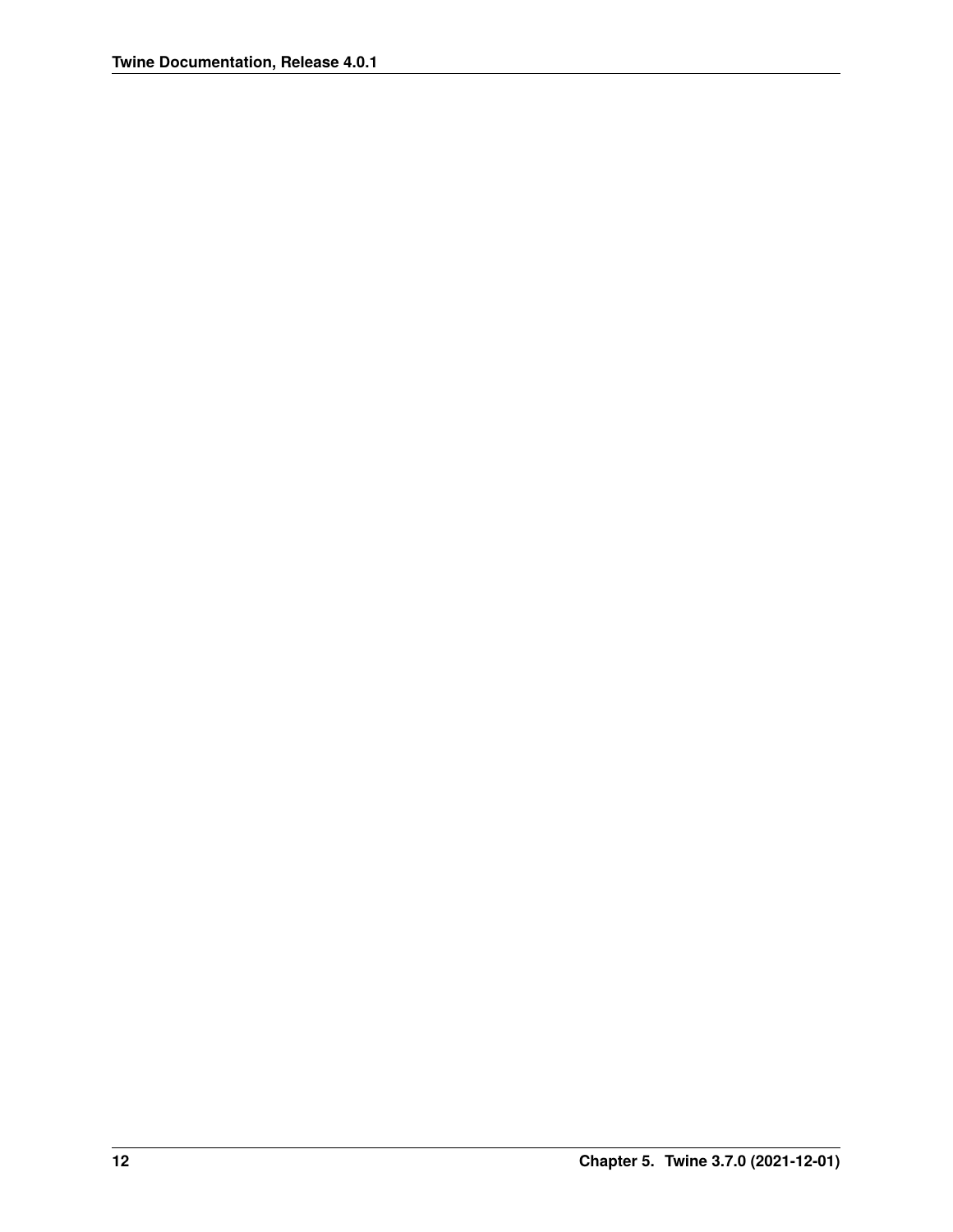### **SIX**

# **TWINE 3.6.0 (2021-11-10)**

### <span id="page-18-1"></span><span id="page-18-0"></span>**6.1 Features**

• Add support for Python 3.10. [\(#827\)](https://github.com/pypa/twine/issues/827)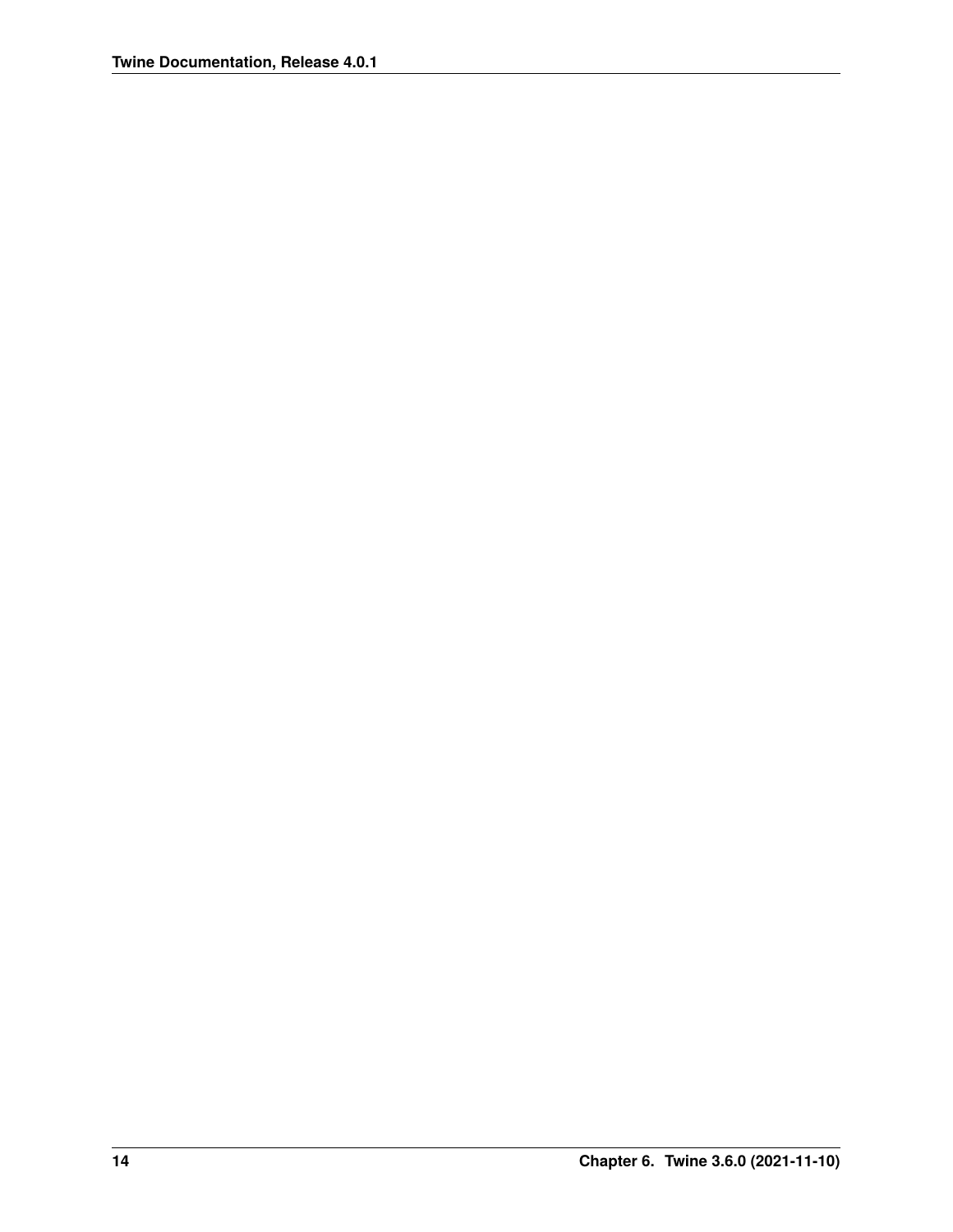### **SEVEN**

# **TWINE 3.5.0 (2021-11-02)**

### <span id="page-20-1"></span><span id="page-20-0"></span>**7.1 Features**

- Show more helpful messages for invalid passwords. [\(#815\)](https://github.com/pypa/twine/issues/815)
- Allow the --skip-existing option to work with GCP Artifact Registry. [\(#823\)](https://github.com/pypa/twine/issues/823)

### <span id="page-20-2"></span>**7.2 Bugfixes**

- Add a helpful error message when an upload fails due to missing a trailing slash in the URL. [\(#812\)](https://github.com/pypa/twine/issues/812)
- Generalize --verbose suggestion when an upload fails. [\(#817\)](https://github.com/pypa/twine/issues/817)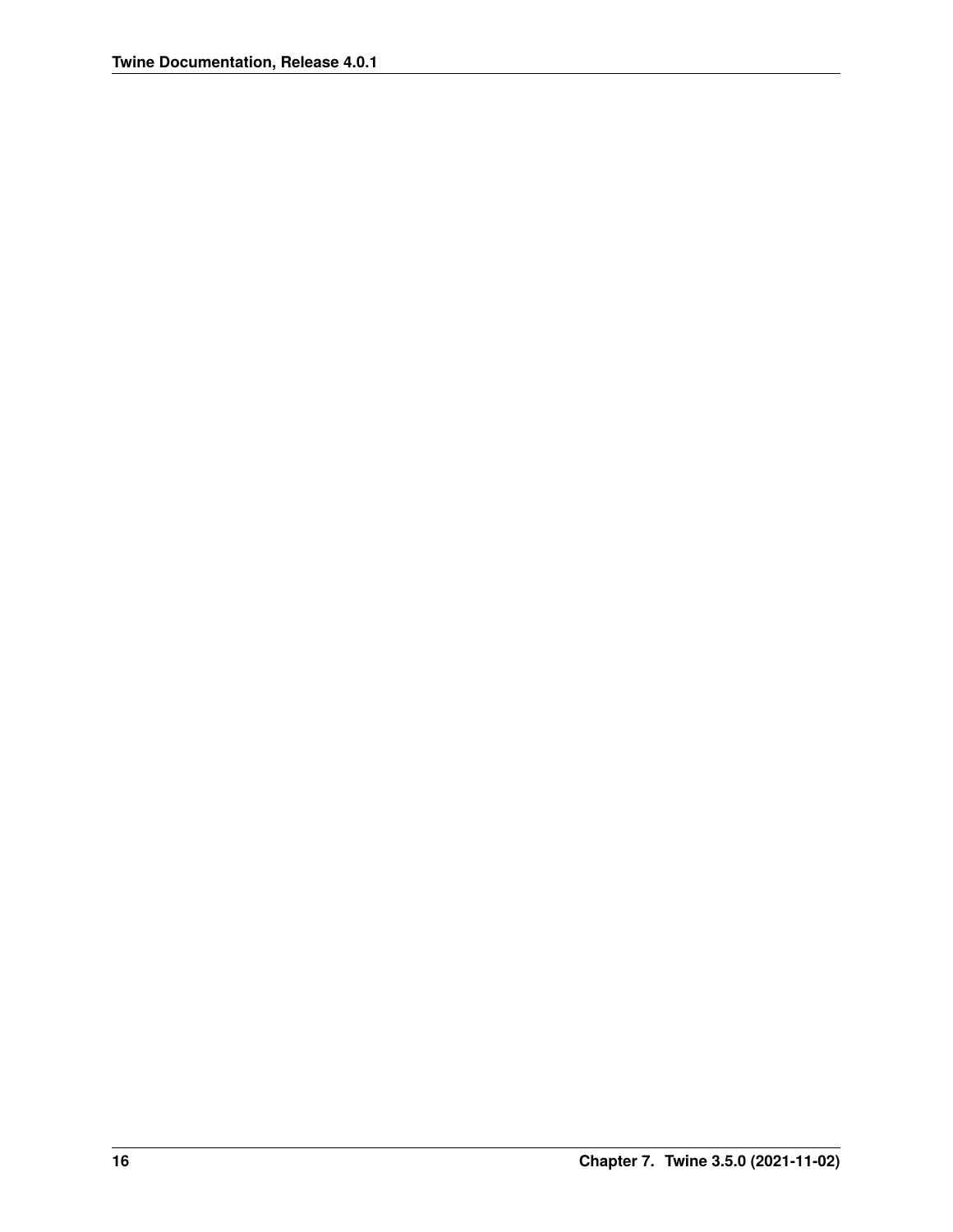### **EIGHT**

# **TWINE 3.4.2 (2021-07-20)**

### <span id="page-22-1"></span><span id="page-22-0"></span>**8.1 Bugfixes**

- Improve error message for unsupported metadata. [\(#755\)](https://github.com/pypa/twine/issues/755)
- Improve error message for a missing config file. [\(#770\)](https://github.com/pypa/twine/issues/770)
- Do not include md5\_digest or blake2\_256\_digest if FIPS mode is enabled on the host. This removes those fields from the metadata before sending the metadata to the repository. [\(#776\)](https://github.com/pypa/twine/issues/776)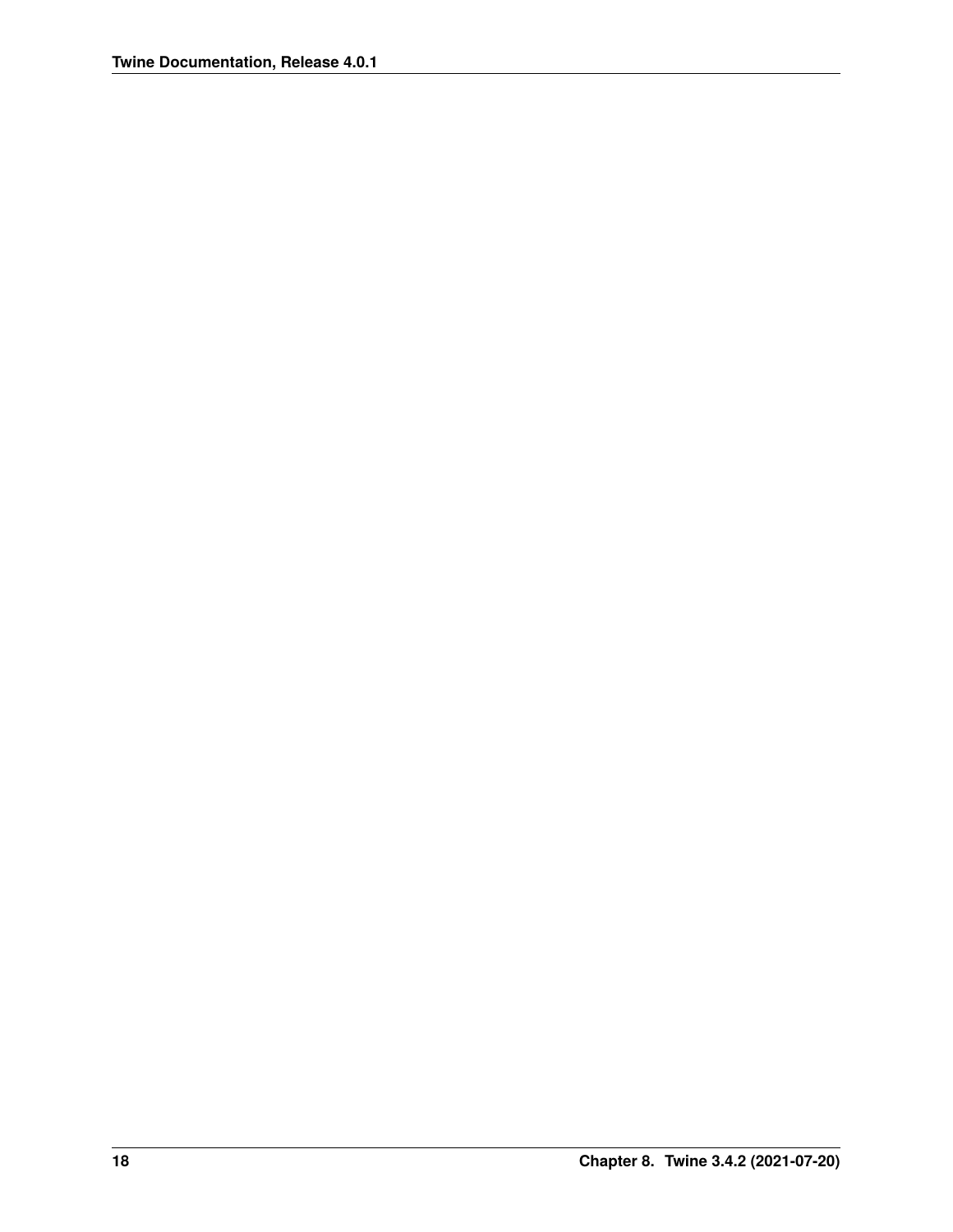### **NINE**

# **TWINE 3.4.1 (2021-03-16)**

# <span id="page-24-1"></span><span id="page-24-0"></span>**9.1 Bugfixes**

• Fix a regression that was causing some namespace packages with dots in them fail to upload to PyPI. [\(#745\)](https://github.com/pypa/twine/issues/745)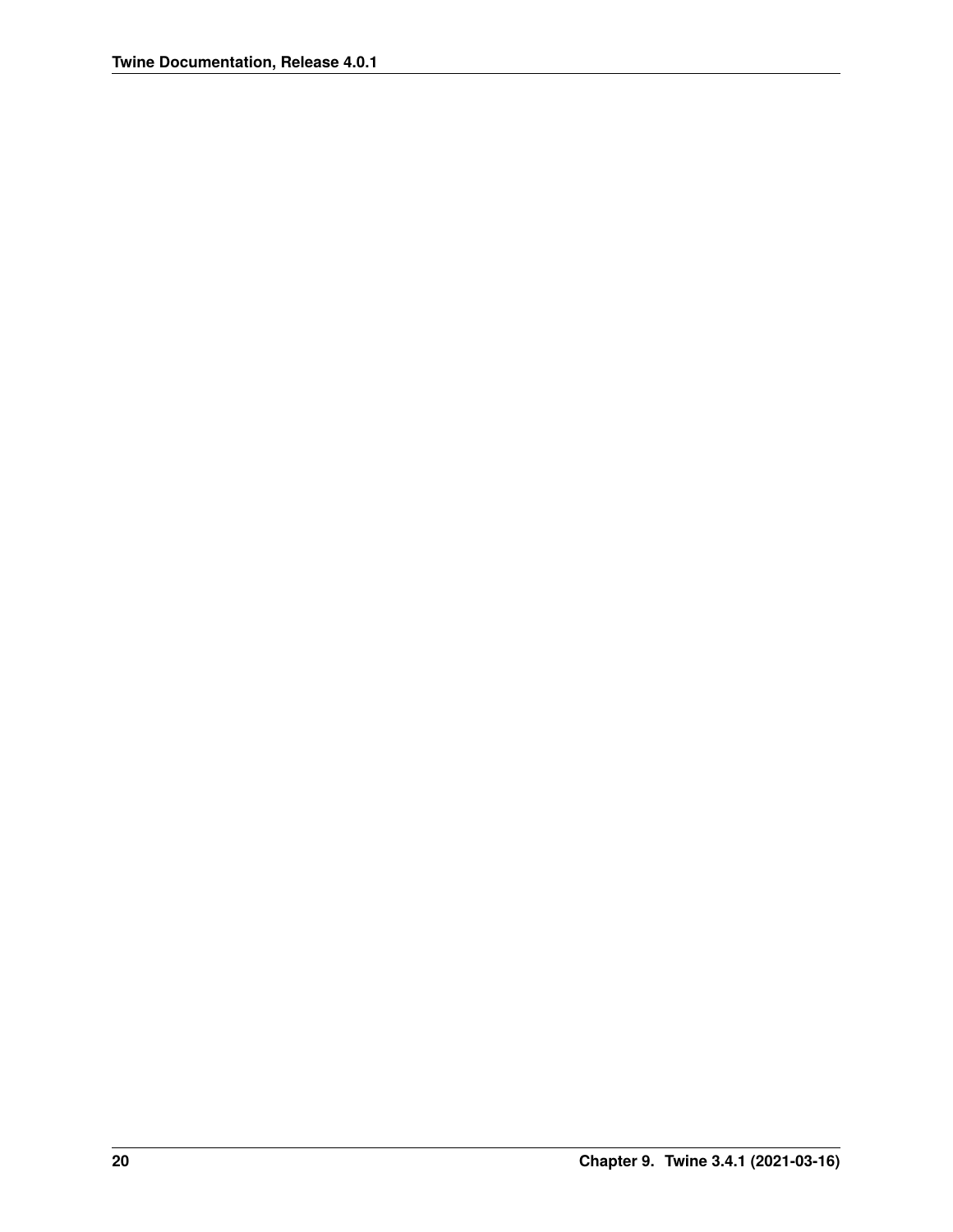#### **TEN**

# **TWINE 3.4.0 (2021-03-15)**

### <span id="page-26-1"></span><span id="page-26-0"></span>**10.1 Features**

- Prefer importlib.metadata for entry point handling. [\(#728\)](https://github.com/pypa/twine/issues/728)
- Rely on importlib\_metadata 3.6 for nicer entry point processing. [\(#732\)](https://github.com/pypa/twine/issues/732)
- Eliminate dependency on setuptools/pkg\_resources and replace with packaging and importlib\_metadata. [\(#736\)](https://github.com/pypa/twine/issues/736)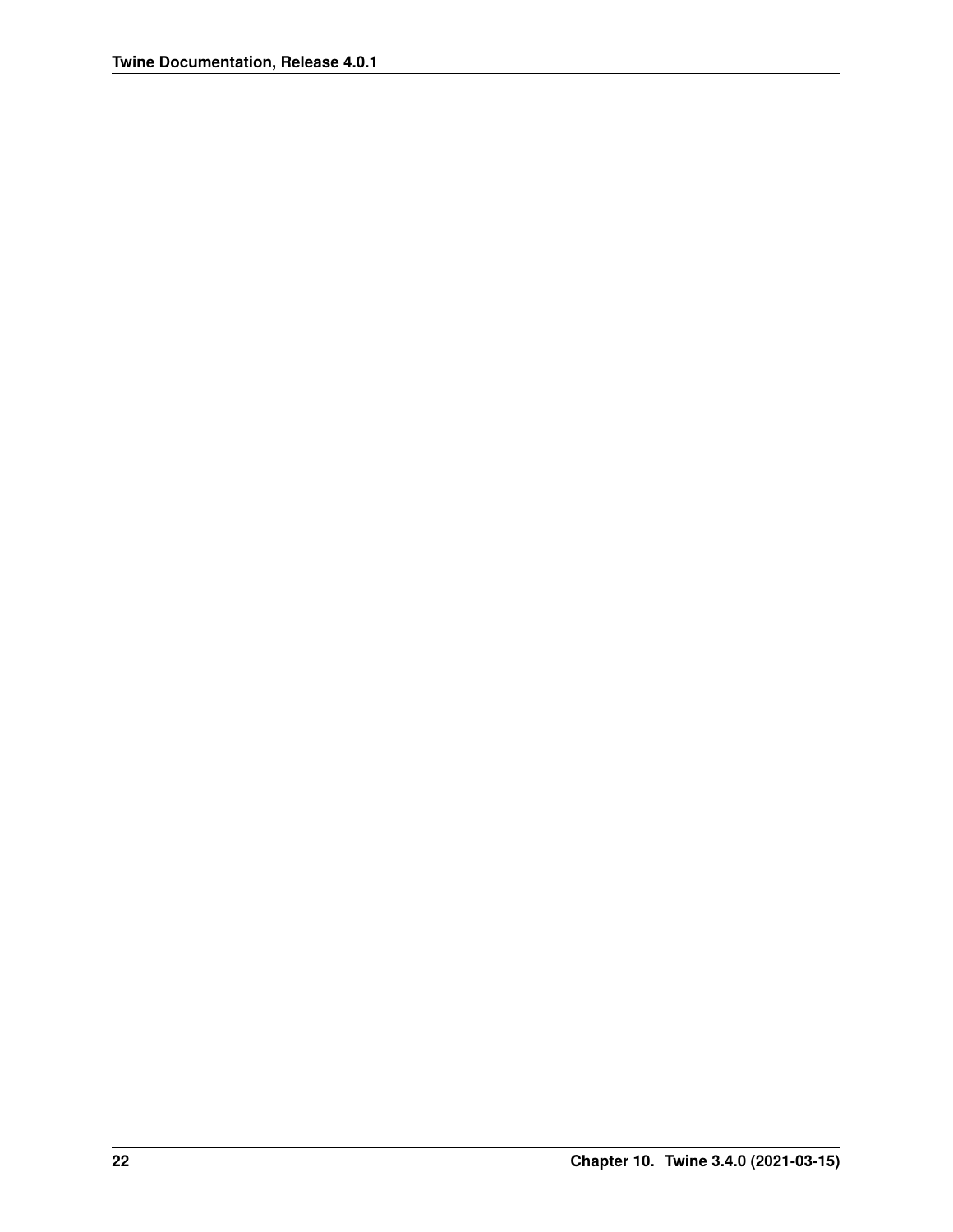#### **ELEVEN**

### **TWINE 3.3.0 (2020-12-23)**

### <span id="page-28-1"></span><span id="page-28-0"></span>**11.1 Features**

- Print files to be uploaded using upload --verbose [\(#670\)](https://github.com/pypa/twine/issues/670)
- Print configuration file location when using upload --verbose [\(#675\)](https://github.com/pypa/twine/issues/675)
- Print source and values of credentials when using upload --verbose [\(#685\)](https://github.com/pypa/twine/issues/685)
- Add support for Python 3.9 [\(#708\)](https://github.com/pypa/twine/issues/708)
- Turn warnings into errors when using check --strict [\(#715\)](https://github.com/pypa/twine/issues/715)

### <span id="page-28-2"></span>**11.2 Bugfixes**

- Make password optional when using upload --client-cert [\(#678\)](https://github.com/pypa/twine/issues/678)
- Support more Nexus versions with upload --skip-existing [\(#693\)](https://github.com/pypa/twine/issues/693)
- Support Gitlab Enterprise with upload --skip-existing [\(#698\)](https://github.com/pypa/twine/issues/698)
- Show a better error message for malformed files [\(#714\)](https://github.com/pypa/twine/issues/714)

### <span id="page-28-3"></span>**11.3 Improved Documentation**

- Adopt PSF code of conduct [\(#680\)](https://github.com/pypa/twine/issues/680)
- Adopt towncrier for the changleog [\(#718\)](https://github.com/pypa/twine/issues/718)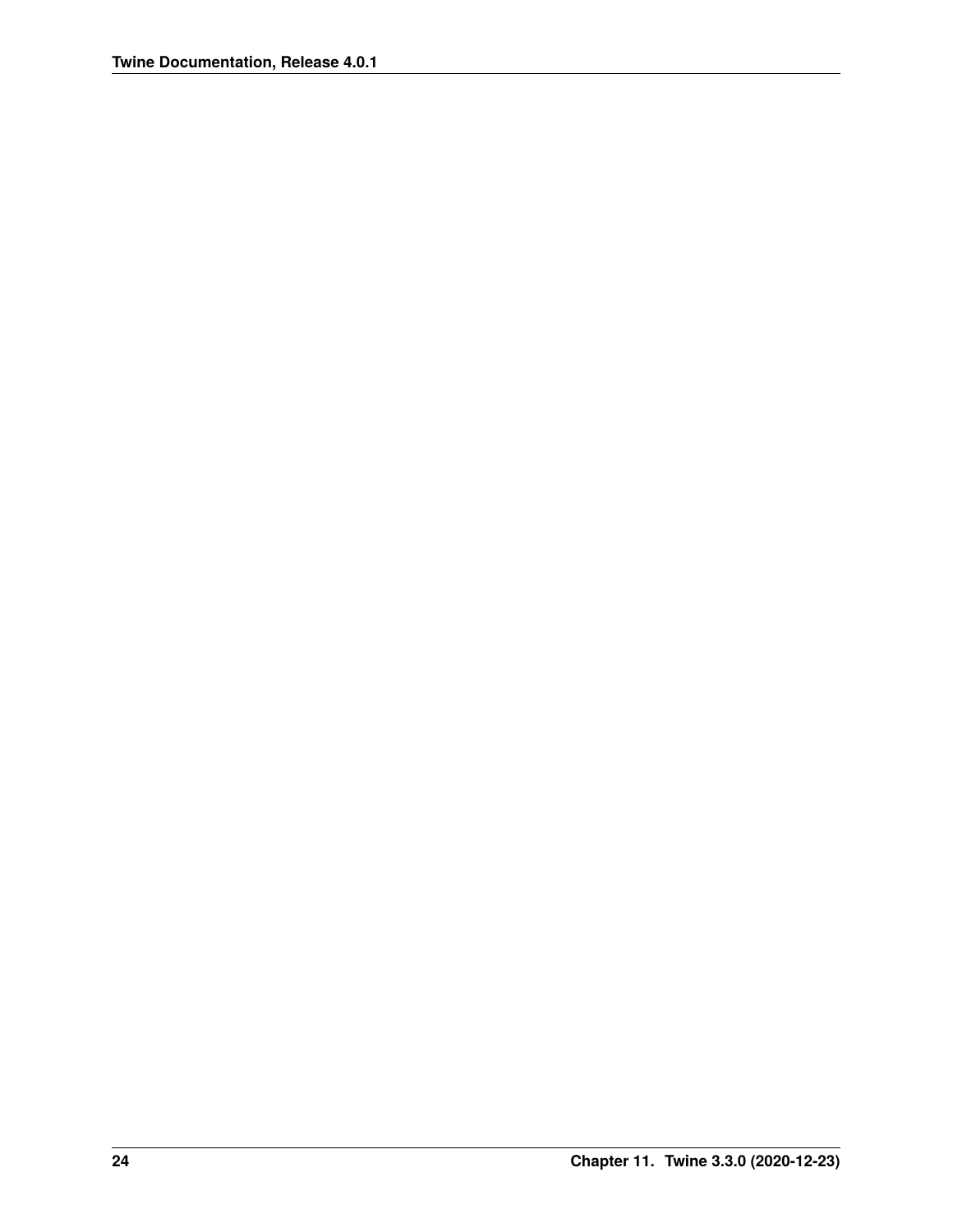#### **TWELVE**

### **TWINE 3.2.0 (2020-06-24)**

#### <span id="page-30-1"></span><span id="page-30-0"></span>**12.1 Features**

- Improve display of HTTP errors during upload [\(#666\)](https://github.com/pypa/twine/issues/666)
- Print packages and signatures to be uploaded when using --verbose option [\(#652\)](https://github.com/pypa/twine/issues/652)
- Use red text when printing errors on the command line [\(#649\)](https://github.com/pypa/twine/issues/649)
- Require repository URL scheme to be http or https [\(#602\)](https://github.com/pypa/twine/issues/602)
- Add type annotations, checked with mypy, with **[PEP 561](https://peps.python.org/pep-0561/)** support for users of Twine's API [\(#231\)](https://github.com/pypa/twine/issues/231)

### <span id="page-30-2"></span>**12.2 Bugfixes**

- Update URL to .pypirc specification [\(#655\)](https://github.com/pypa/twine/issues/655)
- Don't raise an exception when Python version can't be parsed from filename [\(#612\)](https://github.com/pypa/twine/issues/612)
- Fix inaccurate retry message during upload [\(#611\)](https://github.com/pypa/twine/issues/611)
- Clarify error messages for archive format [\(#601\)](https://github.com/pypa/twine/issues/601)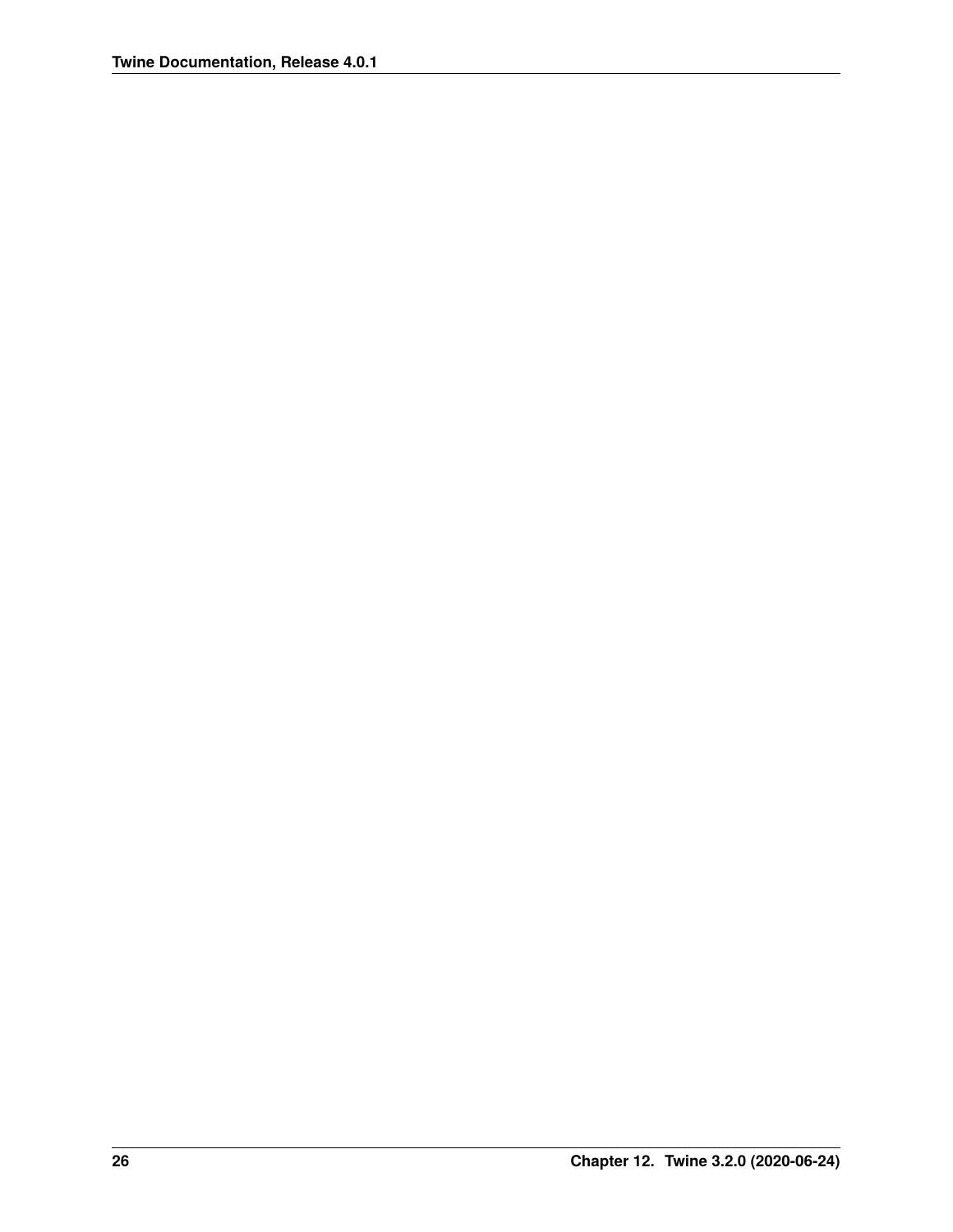### **THIRTEEN**

# **TWINE 3.1.1 (2019-11-27)**

# <span id="page-32-1"></span><span id="page-32-0"></span>**13.1 Bugfixes**

• Restore --non-interactive as a flag not expecting an argument. [\(#548\)](https://github.com/pypa/twine/issues/548)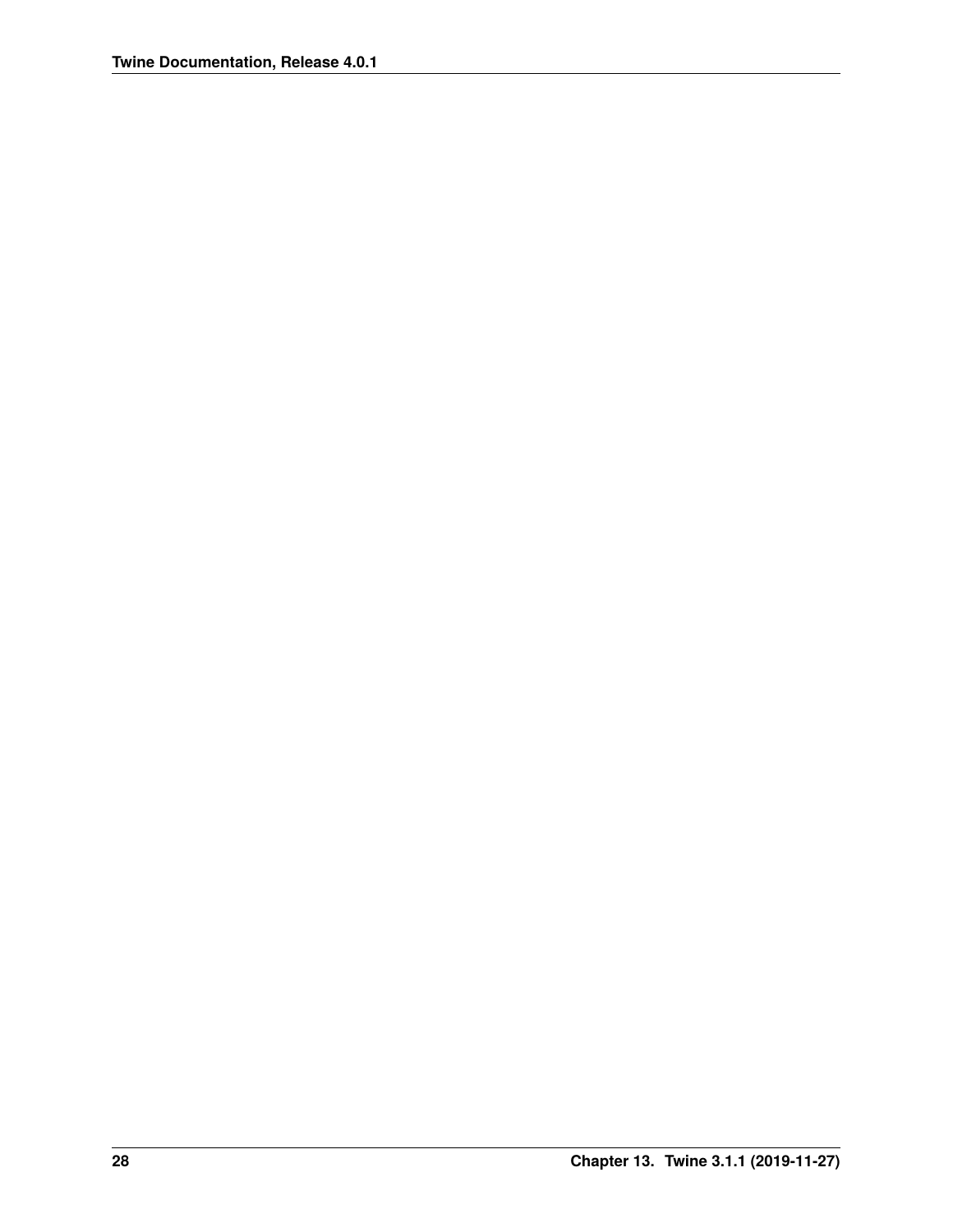### **FOURTEEN**

# **TWINE 3.1.0 (2019-11-23)**

### <span id="page-34-1"></span><span id="page-34-0"></span>**14.1 Features**

• Add support for specifying --non-interactive as an environment variable. [\(#547\)](https://github.com/pypa/twine/issues/547)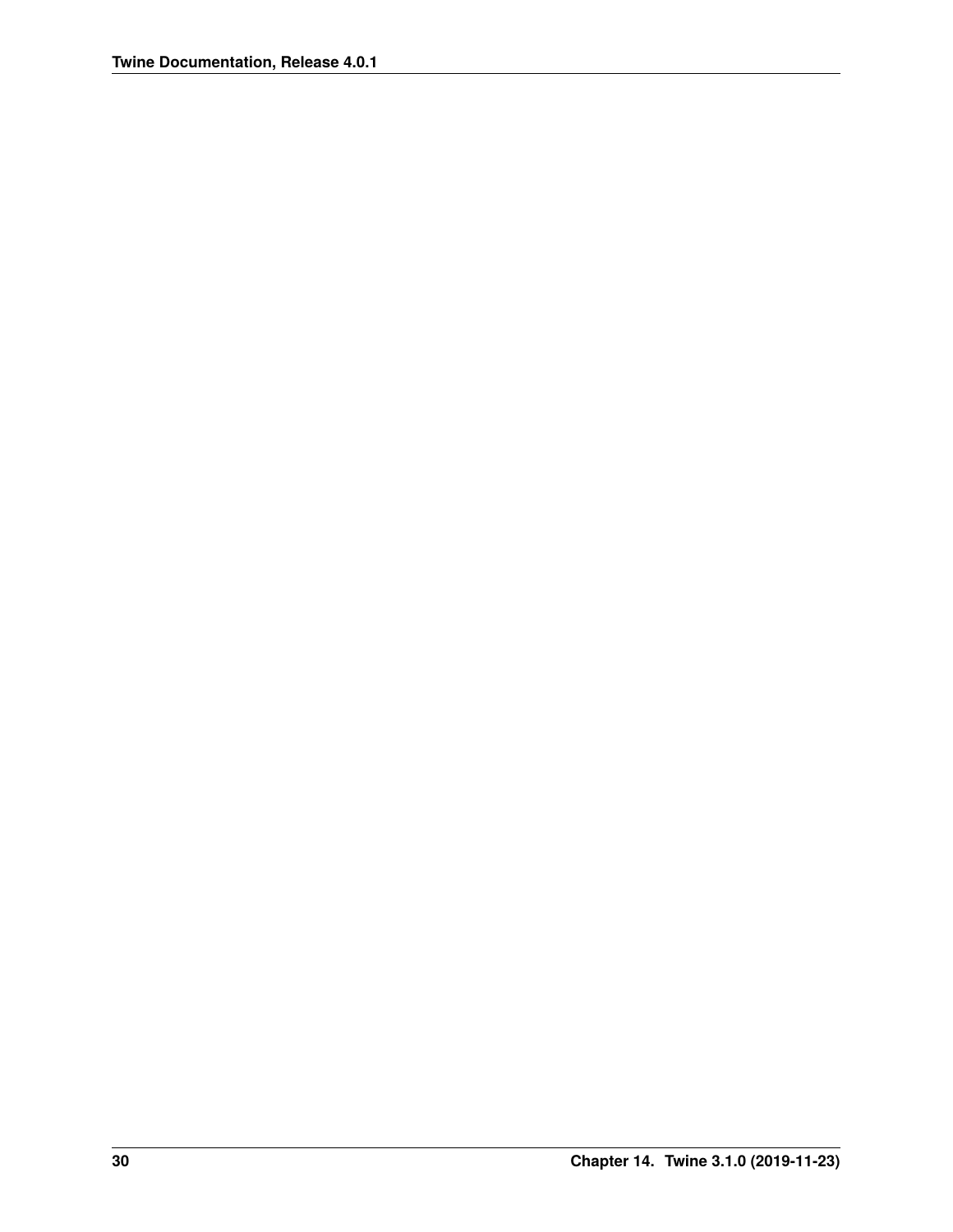#### **FIFTEEN**

### **TWINE 3.0.0 (2019-11-18)**

#### **15.1 Features**

- When a client certificate is indicated, all password processing is disabled. [\(#336\)](https://github.com/pypa/twine/issues/336)
- Add --non-interactive flag to abort upload rather than interactively prompt if credentials are missing. [\(#489\)](https://github.com/pypa/twine/issues/489)
- Twine now unconditionally requires the keyring library and no longer supports uninstalling keyring as a means to disable that functionality. Instead, use keyring --disable keyring functionality if necessary. [\(#524\)](https://github.com/pypa/twine/issues/524)
- Add Python 3.8 to classifiers. [\(#518\)](https://github.com/pypa/twine/issues/518)

### **15.2 Bugfixes**

• More robust handling of server response in --skip-existing [\(#332\)](https://github.com/pypa/twine/issues/332)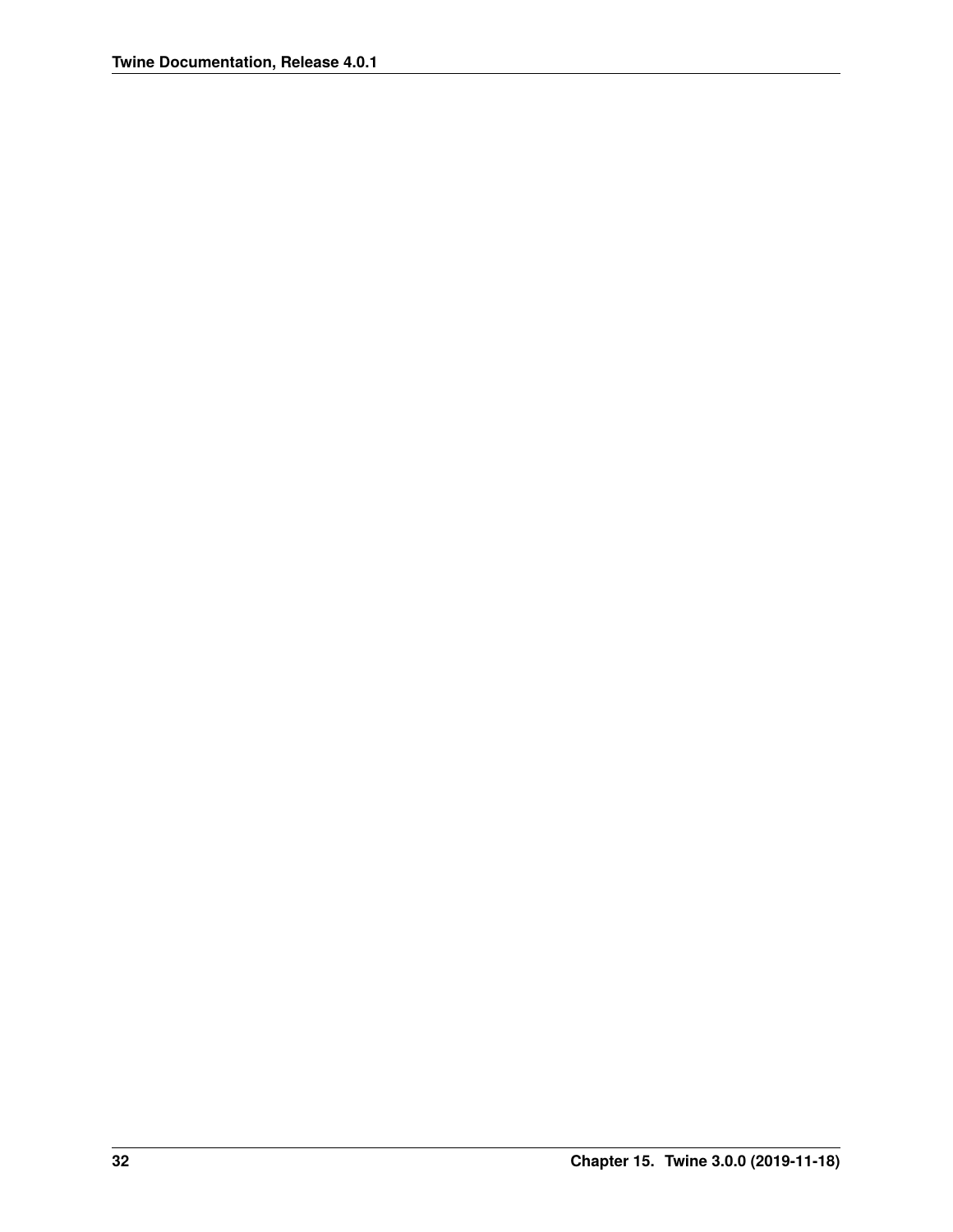#### **SIXTEEN**

## **TWINE 2.0.0 (2019-09-24)**

#### **16.1 Features**

• Twine now requires Python 3.6 or later. Use pip 9 or pin to "twine<2" to install twine on older Python versions. [\(#437\)](https://github.com/pypa/twine/issues/437)

## **16.2 Bugfixes**

• Require requests 2.20 or later to avoid reported security vulnerabilities in earlier releases. [\(#491\)](https://github.com/pypa/twine/issues/491)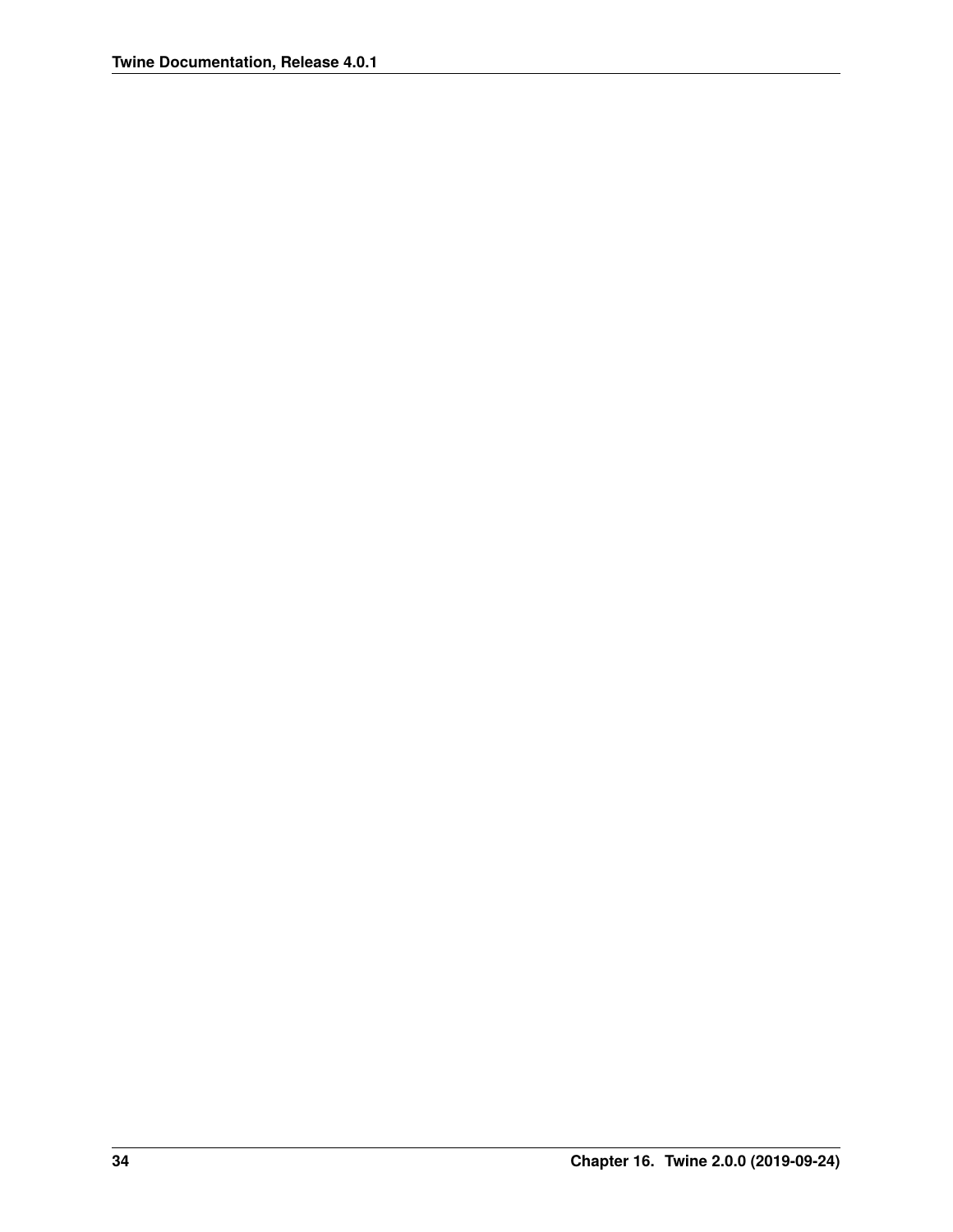### **SEVENTEEN**

### **TWINE 1.15.0 (2019-09-17)**

#### **17.1 Features**

• Improved output on check command: Prints a message when there are no distributions given to check. Improved handling of errors in a distribution's markup, avoiding messages flowing through to the next distribution's errors. [\(#488\)](https://github.com/pypa/twine/issues/488)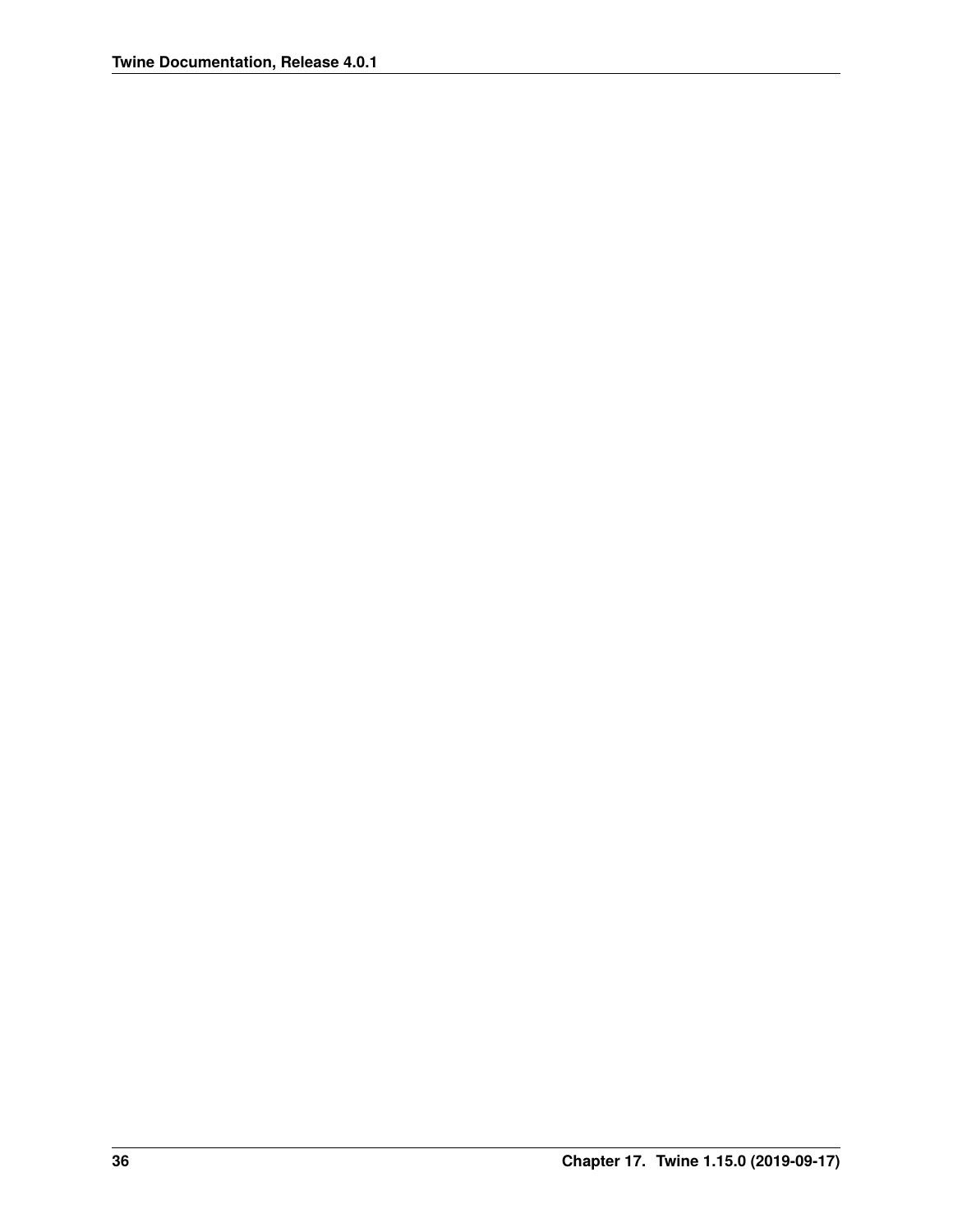#### **EIGHTEEN**

### **TWINE 1.14.0 (2019-09-06)**

#### **18.1 Features**

- Show Warehouse URL after uploading a package [\(#459\)](https://github.com/pypa/twine/issues/459)
- Better error handling and gpg2 fallback if gpg not available. [\(#456\)](https://github.com/pypa/twine/issues/456)
- Now provide a more meaningful error on redirect during upload. [\(#310\)](https://github.com/pypa/twine/issues/310)

### **18.2 Bugfixes**

• Fail more gracefully when encountering bad metadata [\(#341\)](https://github.com/pypa/twine/issues/341)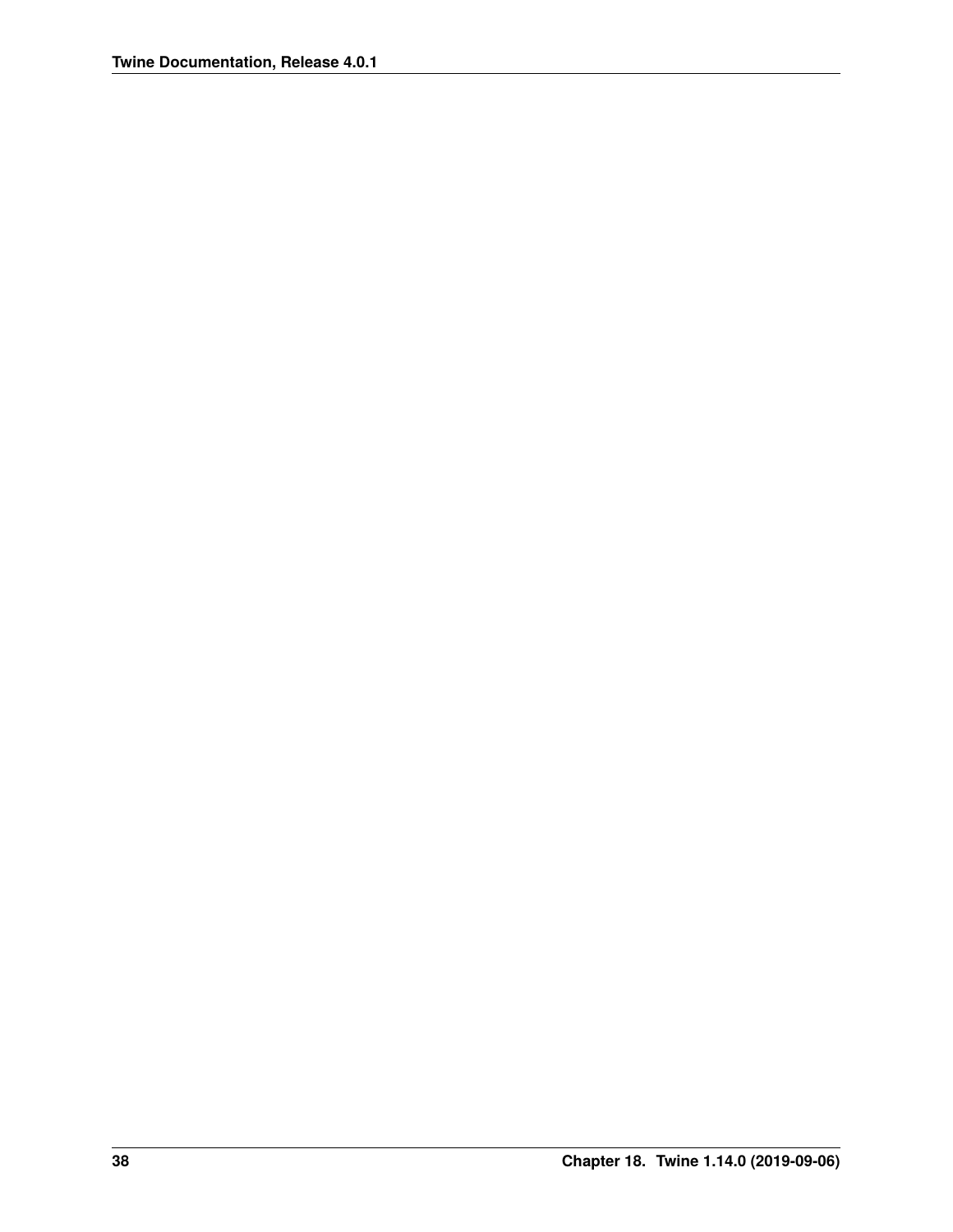#### **NINETEEN**

#### **TWINE 1.13.0 (2019-02-13)**

#### **19.1 Features**

- Add disable\_progress\_bar option to disable tqdm. [\(#427\)](https://github.com/pypa/twine/issues/427)
- Allow defining an empty username and password in .pypirc. [\(#426\)](https://github.com/pypa/twine/issues/426)
- Support keyring.get\_credential. [\(#419\)](https://github.com/pypa/twine/issues/419)
- Support keyring.get\_username\_and\_password. [\(#418\)](https://github.com/pypa/twine/issues/418)
- Add Python 3.7 to classifiers. [\(#416\)](https://github.com/pypa/twine/issues/416)

#### **19.2 Bugfixes**

- Restore prompts while retaining support for suppressing prompts. [\(#452\)](https://github.com/pypa/twine/issues/452)
- Avoid requests-toolbelt to 0.9.0 to prevent attempting to use openssl when it isn't available. [\(#447\)](https://github.com/pypa/twine/issues/447)
- Use io.StringIO instead of StringIO. [\(#444\)](https://github.com/pypa/twine/issues/444)
- Only install pyblake2 if needed. [\(#441\)](https://github.com/pypa/twine/issues/441)
- Use modern Python language features. [\(#436\)](https://github.com/pypa/twine/issues/436)
- Specify python\_requires in setup.py [\(#435\)](https://github.com/pypa/twine/issues/435)
- Use https URLs everywhere. [\(#432\)](https://github.com/pypa/twine/issues/432)
- Fix –skip-existing for Nexus Repos. [\(#428\)](https://github.com/pypa/twine/issues/428)
- Remove unnecessary usage of readme\_render.markdown. [\(#421\)](https://github.com/pypa/twine/issues/421)
- Don't crash if there's no package description. [\(#412\)](https://github.com/pypa/twine/issues/412)
- Fix keyring support. [\(#408\)](https://github.com/pypa/twine/issues/408)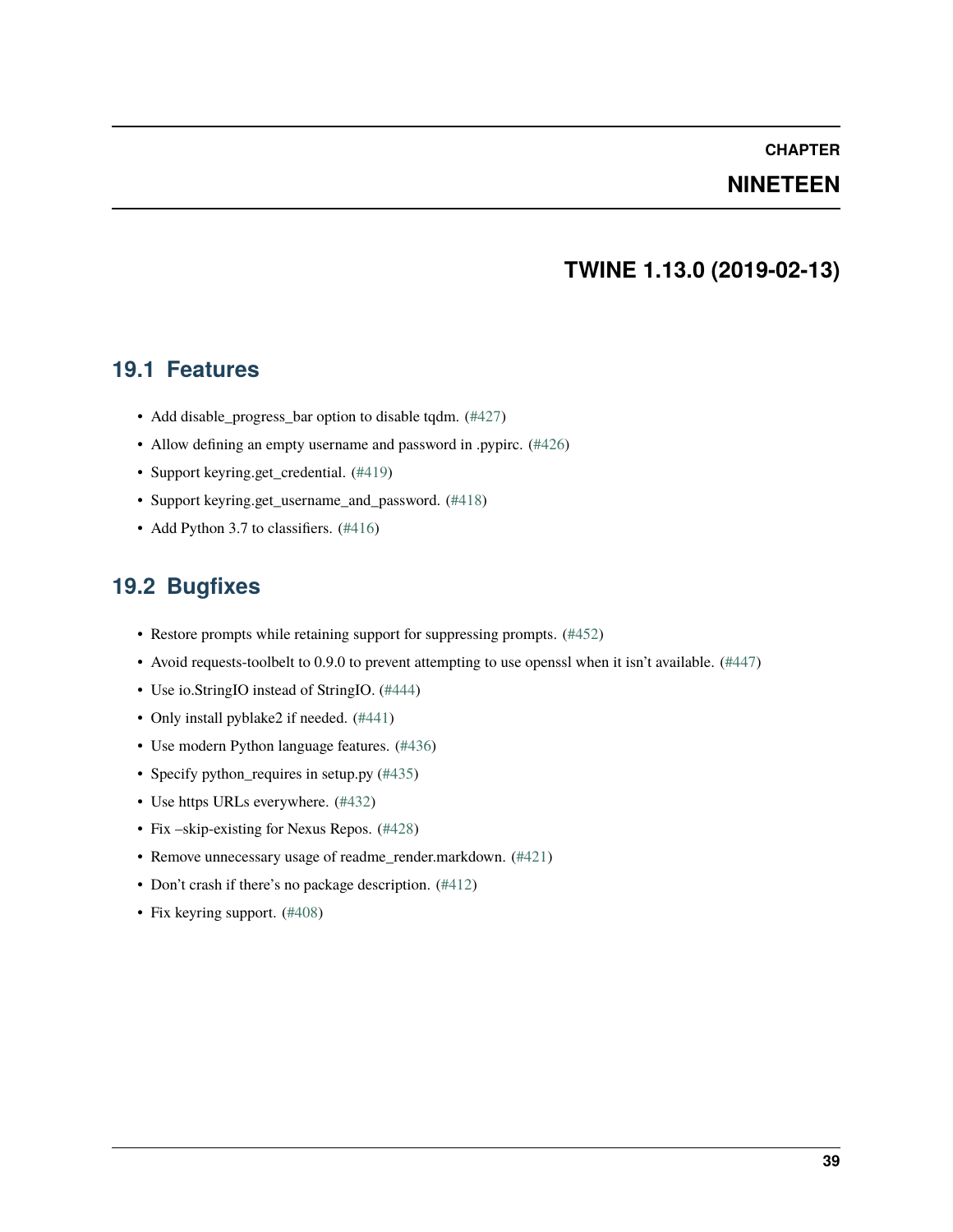### **19.3 Misc**

• Refactor tox env and travis config. [\(#439\)](https://github.com/pypa/twine/issues/439)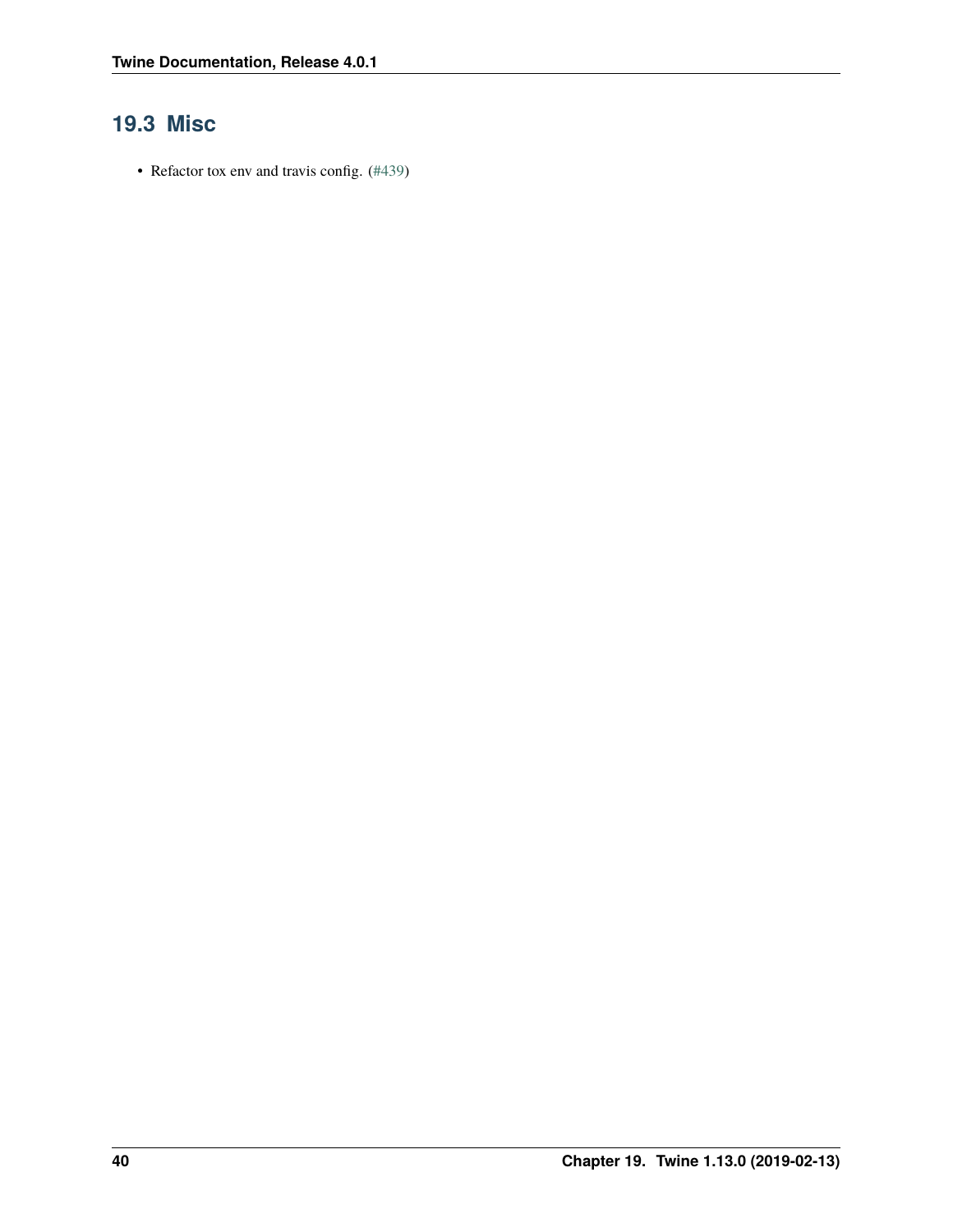#### **TWENTY**

**TWINE 1.12.1 (2018-09-24)**

## **20.1 Bugfixes**

• Fix regression with upload exit code [\(#404\)](https://github.com/pypa/twine/issues/404)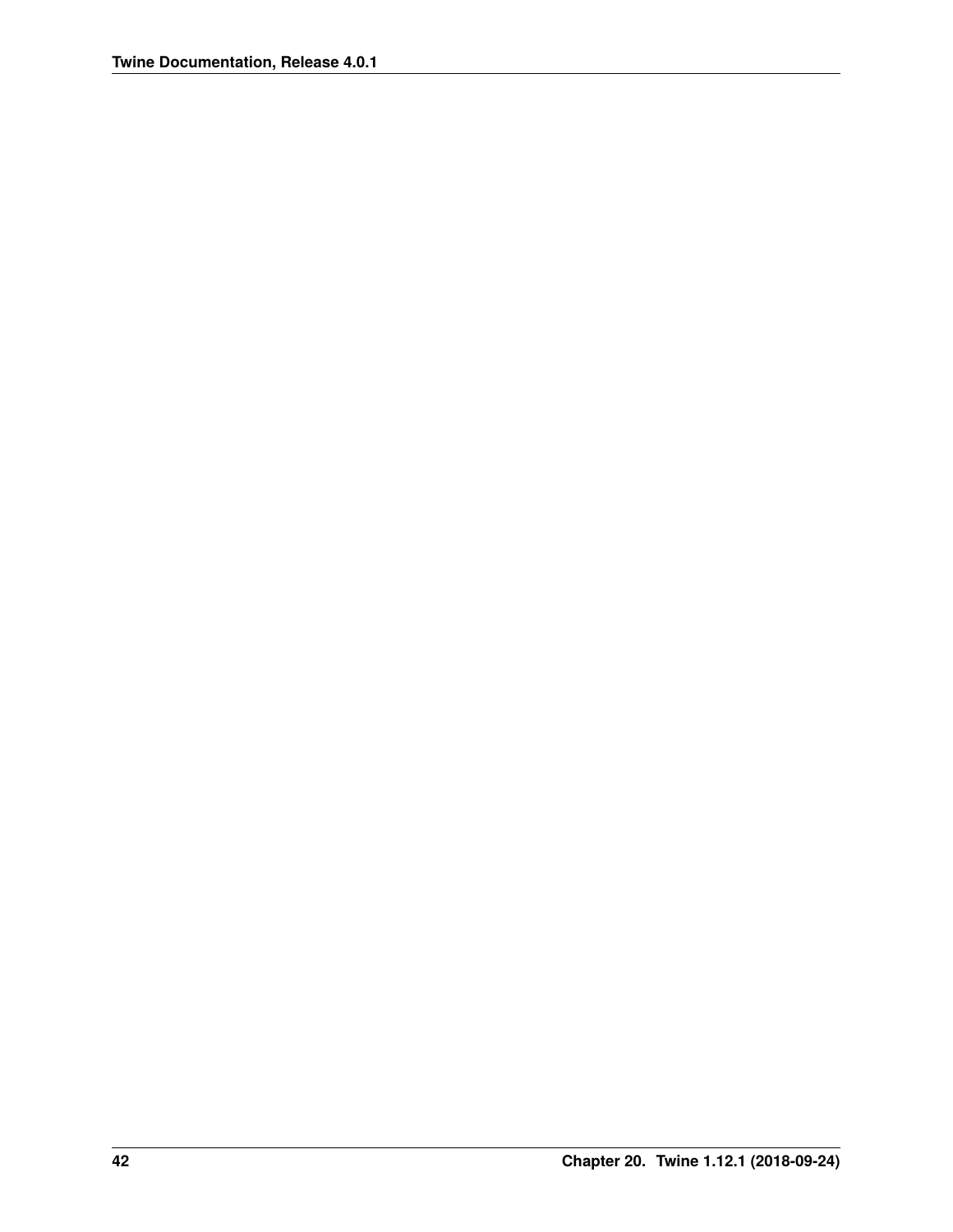#### **TWENTYONE**

### **TWINE 1.12.0 (2018-09-24)**

#### **21.1 Features**

- Add twine check command to check long description [\(#395\)](https://github.com/pypa/twine/issues/395)
- Drop support for Python 3.3 [\(#392\)](https://github.com/pypa/twine/issues/392)
- Empower --skip-existing for Artifactory repositories [\(#363\)](https://github.com/pypa/twine/issues/363)

### **21.2 Bugfixes**

• Avoid MD5 when Python is compiled in FIPS mode [\(#367\)](https://github.com/pypa/twine/issues/367)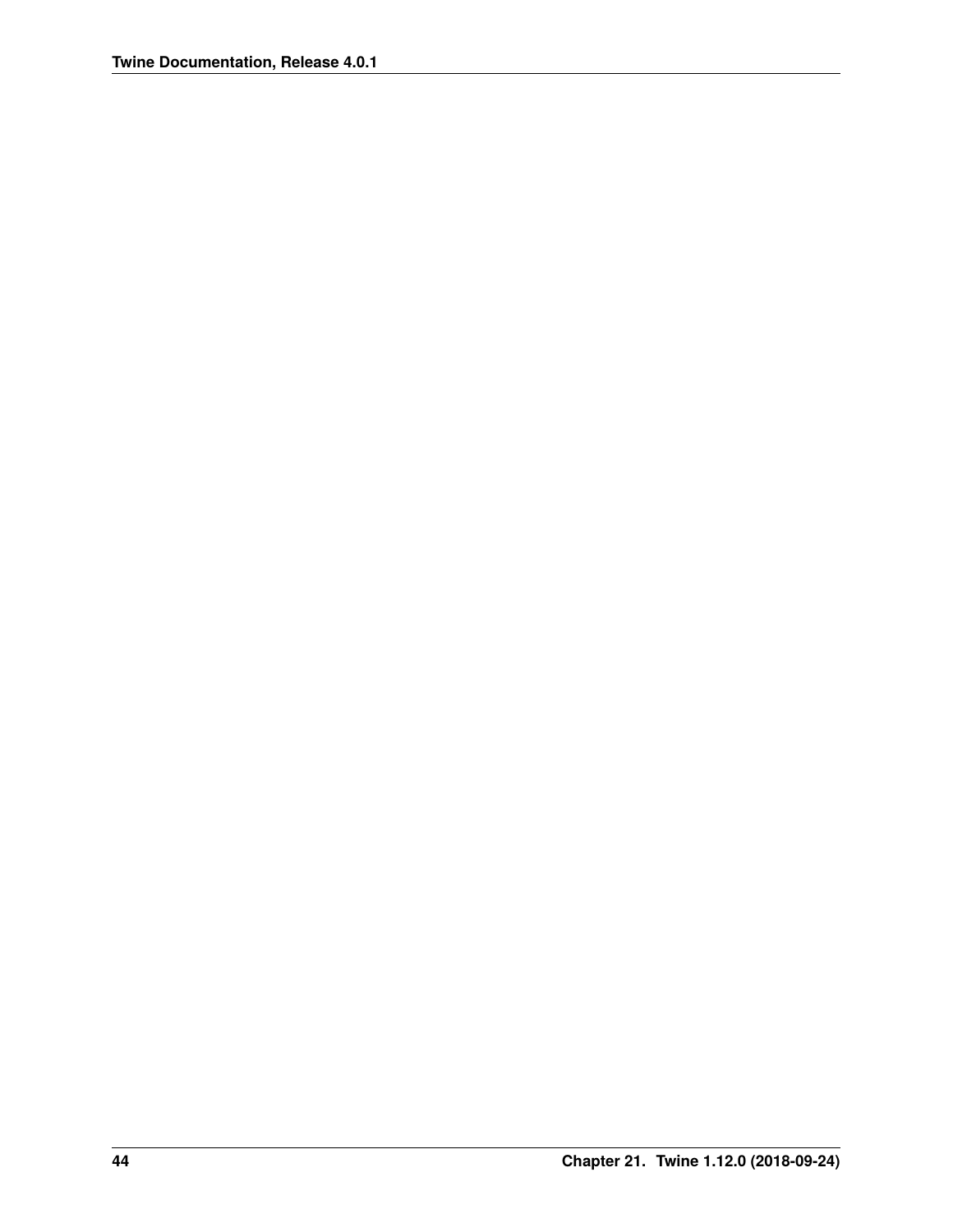### **TWENTYTWO**

### **TWINE 1.11.0 (2018-03-19)**

#### **22.1 Features**

- Remove PyPI as default register package index. [\(#320\)](https://github.com/pypa/twine/issues/320)
- Support Metadata 2.1 (**[PEP 566](https://peps.python.org/pep-0566/)**), including Markdown for description fields. [\(#319\)](https://github.com/pypa/twine/issues/319)

### **22.2 Bugfixes**

- Raise exception if attempting upload to deprecated legacy PyPI URLs. [\(#322\)](https://github.com/pypa/twine/issues/322)
- Avoid uploading to PyPI when given alternate repository URL, and require http:// or https:// in repository\_url. [\(#269\)](https://github.com/pypa/twine/issues/269)

#### **22.3 Misc**

- [Update PyPI URLs.](https://packaging.python.org/guides/migrating-to-pypi-org/) [\(#318\)](https://github.com/pypa/twine/issues/318)
- Add new maintainer, release checklists. [\(#314\)](https://github.com/pypa/twine/issues/314)
- Add instructions on how to use keyring. [\(#277\)](https://github.com/pypa/twine/issues/277)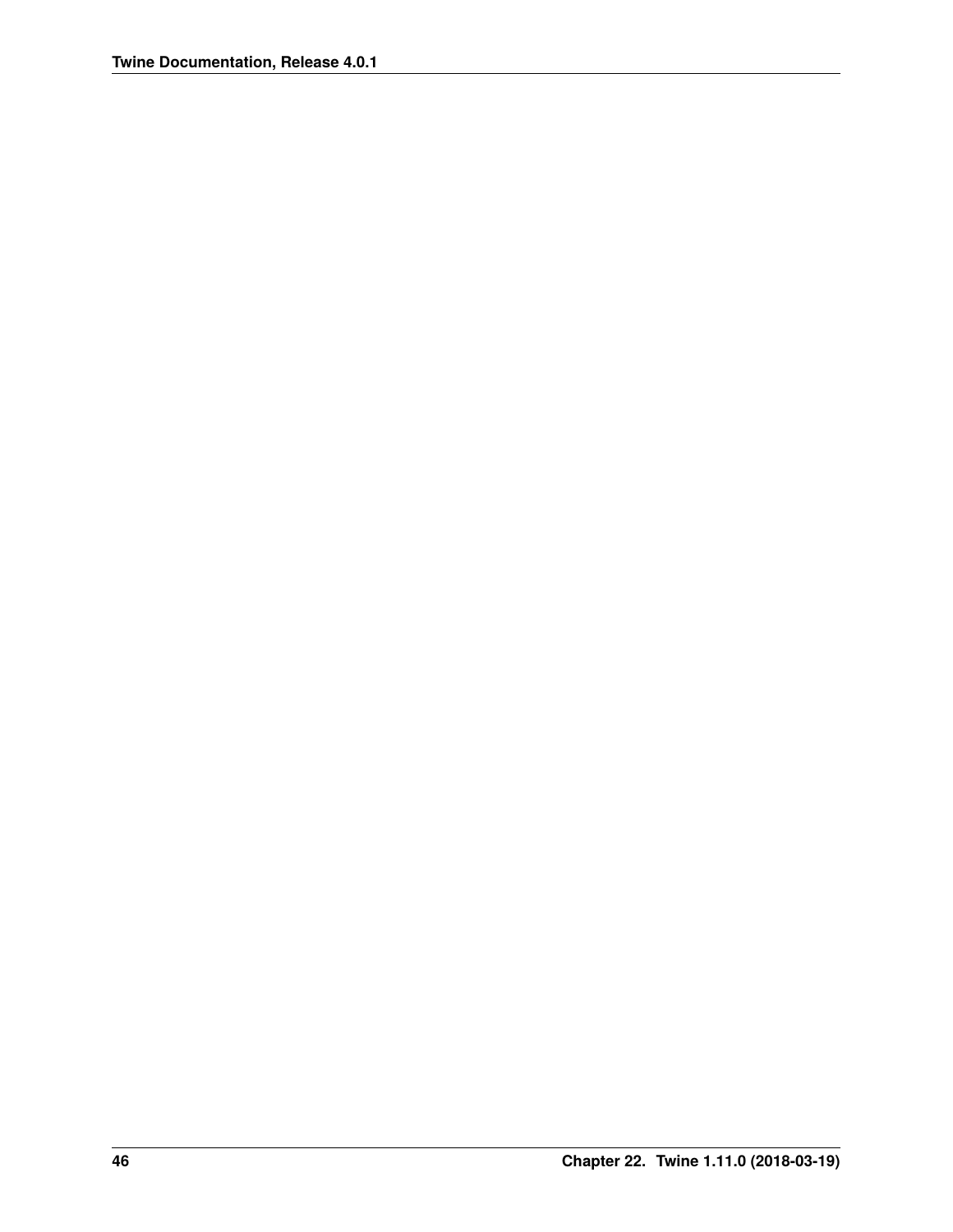#### **TWENTYTHREE**

#### **TWINE 1.10.0 (2018-03-07)**

#### **23.1 Features**

- Link to changelog from README [\(#46\)](https://github.com/pypa/twine/issues/46)
- Reorganize & improve user & developer documentation. [\(#304\)](https://github.com/pypa/twine/issues/304)
- Revise docs predicting future of twine [\(#303\)](https://github.com/pypa/twine/issues/303)
- Add architecture overview to docs [\(#296\)](https://github.com/pypa/twine/issues/296)
- Add doc building instructions [\(#295\)](https://github.com/pypa/twine/issues/295)
- Declare support for Python 3.6 [\(#257\)](https://github.com/pypa/twine/issues/257)
- Improve progressbar [\(#256\)](https://github.com/pypa/twine/issues/256)

#### **23.2 Bugfixes**

- Degrade gracefully when keyring is unavailable [\(#315\)](https://github.com/pypa/twine/issues/315)
- Fix changelog formatting [\(#299\)](https://github.com/pypa/twine/issues/299)
- Fix syntax highlighting in README [\(#298\)](https://github.com/pypa/twine/issues/298)
- Fix Read the Docs, tox, Travis configuration [\(#297\)](https://github.com/pypa/twine/issues/297)
- Fix Travis CI and test configuration [\(#286\)](https://github.com/pypa/twine/issues/286)
- Print progress to stdout, not stderr [\(#268\)](https://github.com/pypa/twine/issues/268)
- Fix --repository[-url] help text [\(#265\)](https://github.com/pypa/twine/issues/265)
- Remove obsolete registration guidance [\(#200\)](https://github.com/pypa/twine/issues/200)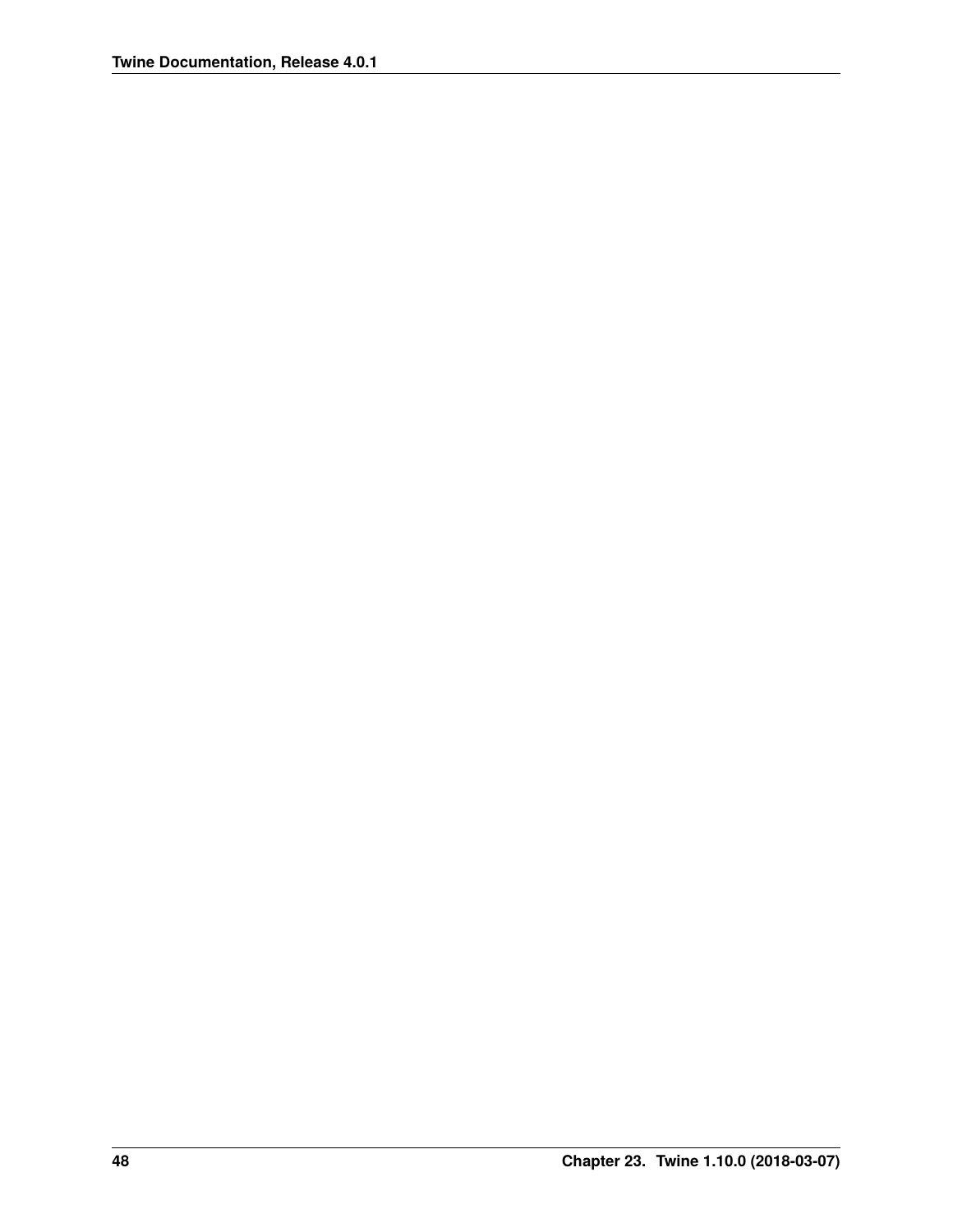### **TWENTYFOUR**

**TWINE 1.9.1 (2017-05-27)**

## **24.1 Bugfixes**

• Blacklist known bad versions of Requests. [\(#253\)](https://github.com/pypa/twine/issues/253)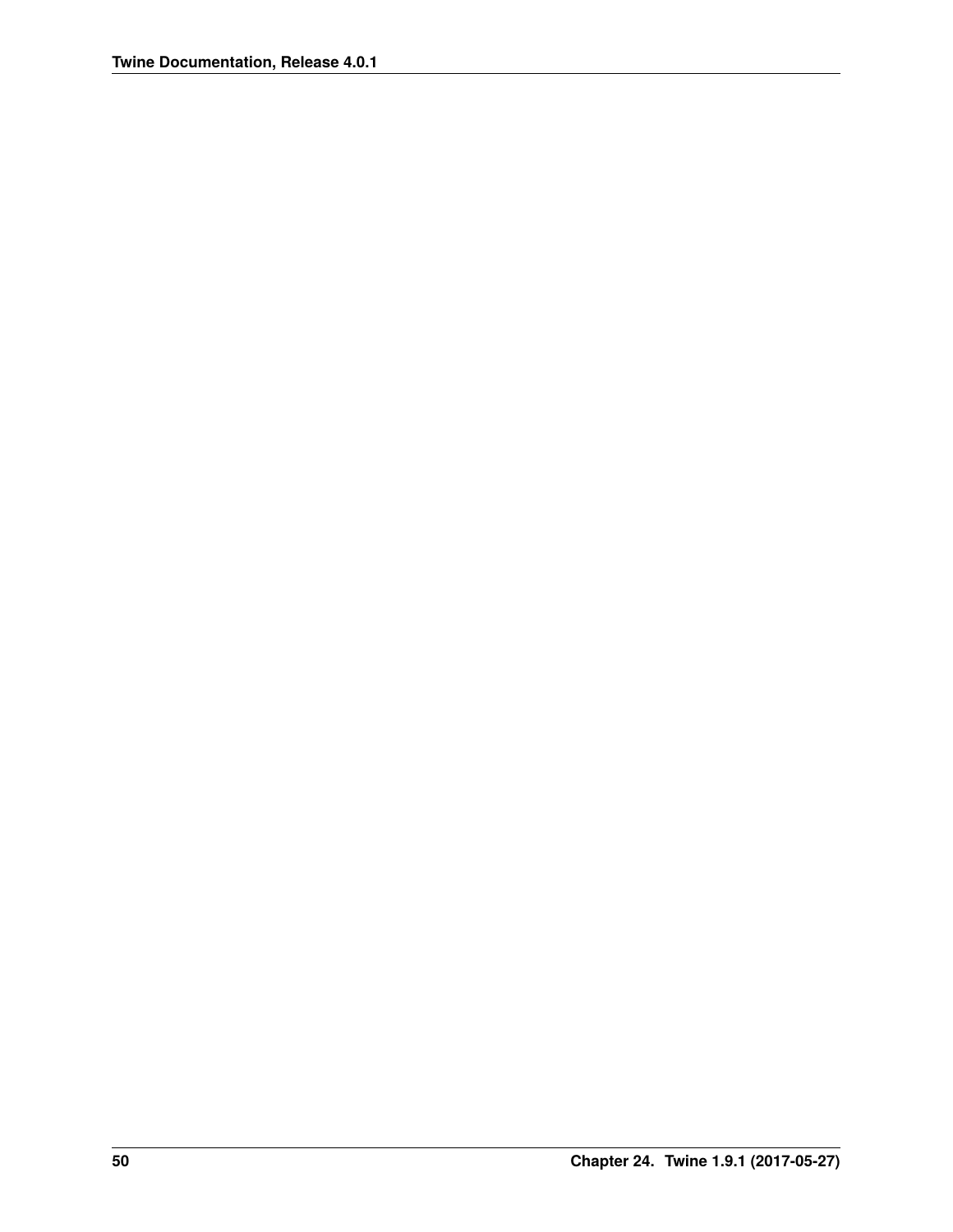## **CHAPTER TWENTYFIVE**

### **TWINE 1.9.0 (2017-05-22)**

### **25.1 Bugfixes**

- Twine sends less information about the user's system in the User-Agent string. [\(#229\)](https://github.com/pypa/twine/issues/229)
- Fix --skip-existing when used to upload a package for the first time. [\(#220\)](https://github.com/pypa/twine/issues/220)
- Fix precedence of --repository-url over --repository. [\(#206\)](https://github.com/pypa/twine/issues/206)

#### **25.2 Misc**

- Twine will now resolve passwords using the [keyring](https://pypi.org/project/keyring/) if available. Module can be required with the keyring extra.
- Twine will use hashlib.blake2b on Python 3.6+ instead of pyblake2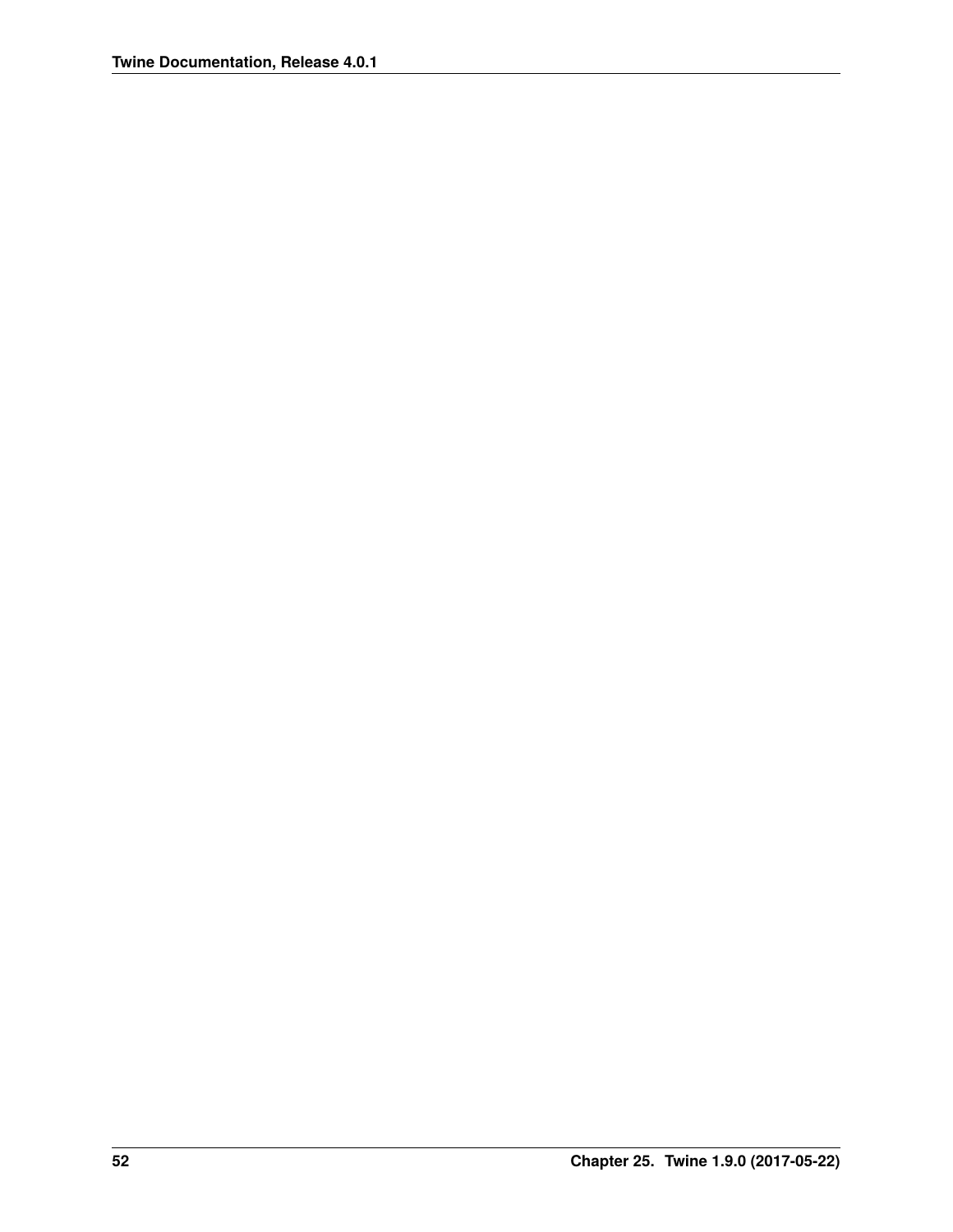### **TWENTYSIX**

### **TWINE 1.8.1 (2016-08-09)**

#### **26.1 Misc**

- Check if a package exists if the URL is one of:
	- **–** https://pypi.python.org/pypi/
	- **–** https://upload.pypi.org/
	- **–** https://upload.pypi.io/

This helps people with https://upload.pypi.io still in their .pypirc file.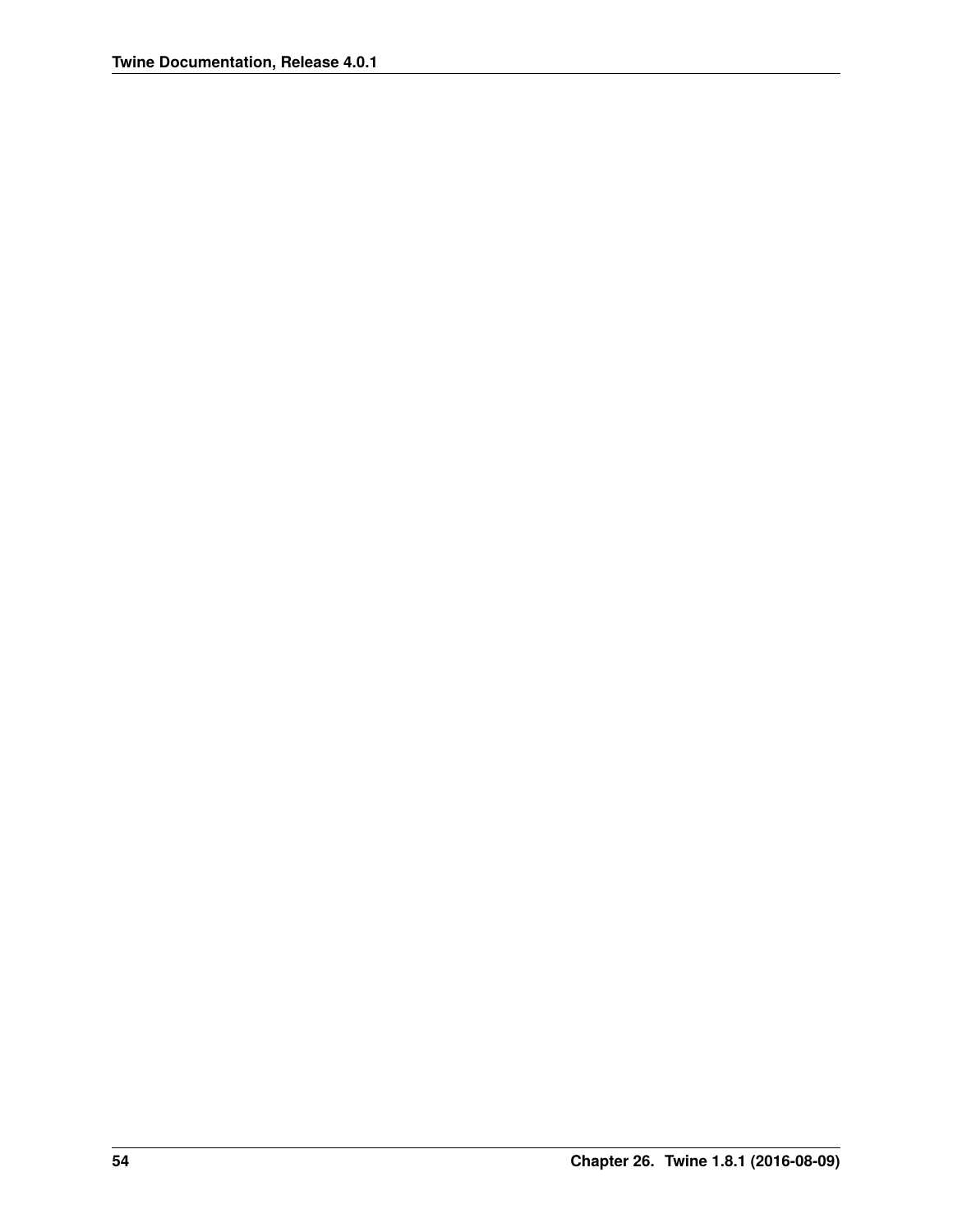### **TWENTYSEVEN**

#### **TWINE 1.8.0 (2016-08-08)**

#### **27.1 Features**

- Switch from upload.pypi.io to upload.pypi.org. [\(#201\)](https://github.com/pypa/twine/issues/201)
- Retrieve configuration from the environment as a default. [\(#144\)](https://github.com/pypa/twine/issues/144)
	- **–** Repository URL will default to TWINE\_REPOSITORY
	- **–** Username will default to TWINE\_USERNAME
	- **–** Password will default to TWINE\_PASSWORD
- Allow the Repository URL to be provided on the command-line (--repository-url) or via an environment variable (TWINE\_REPOSITORY\_URL). [\(#166\)](https://github.com/pypa/twine/issues/166)
- Generate Blake2b 256 digests for packages *if* pyblake2 is installed. Users can use python -m pip install twine[with-blake2] to have pyblake2 installed with Twine. [\(#171\)](https://github.com/pypa/twine/issues/171)

### **27.2 Misc**

- Generate SHA256 digest for all packages by default.
- Stop testing on Python 2.6.
- Warn users if they receive a 500 error when uploading to \*pypi.python.org [\(#199\)](https://github.com/pypa/twine/issues/199)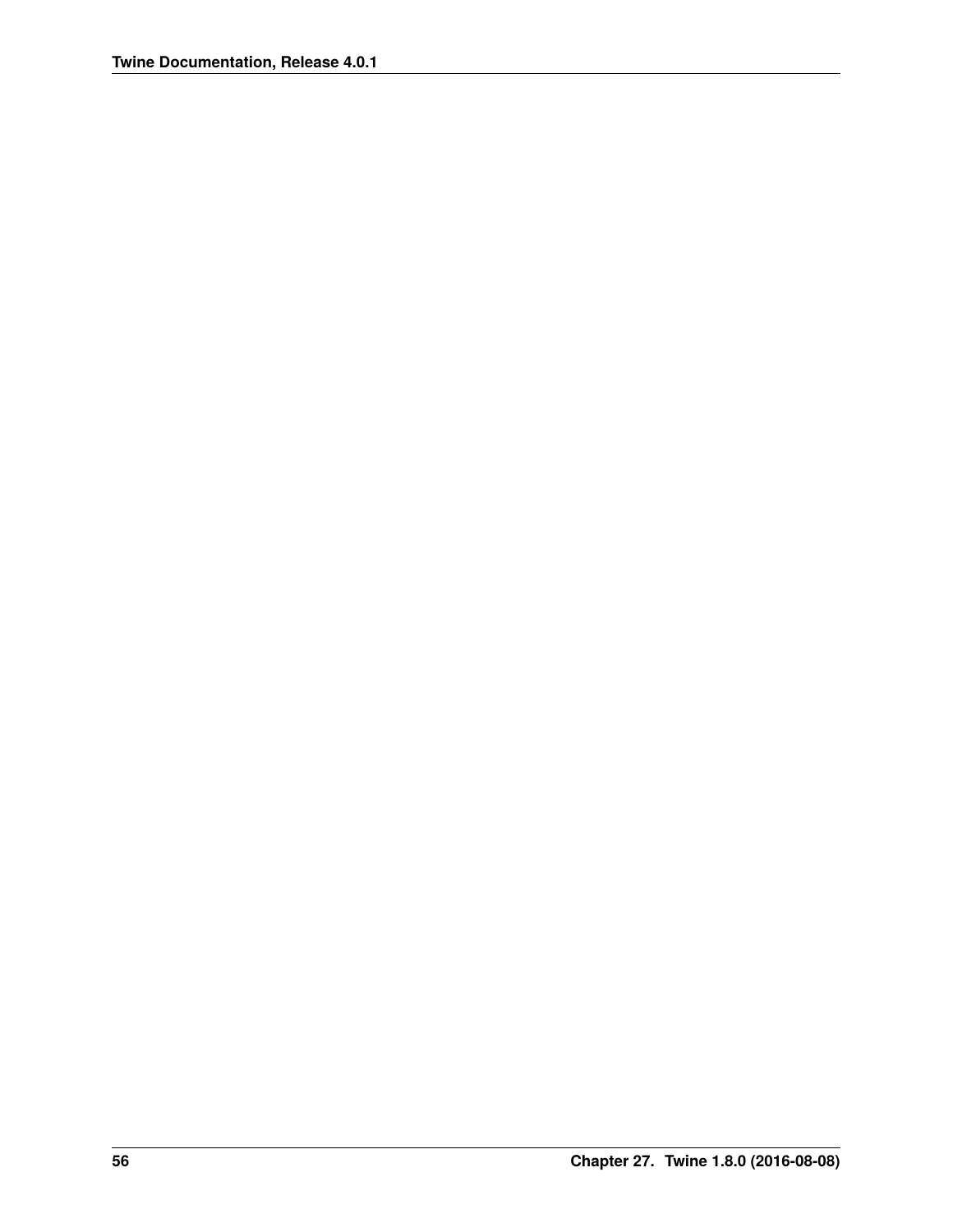### **TWENTYEIGHT**

**TWINE 1.7.4 (2016-07-09)**

## **28.1 Bugfixes**

• Correct a packaging error.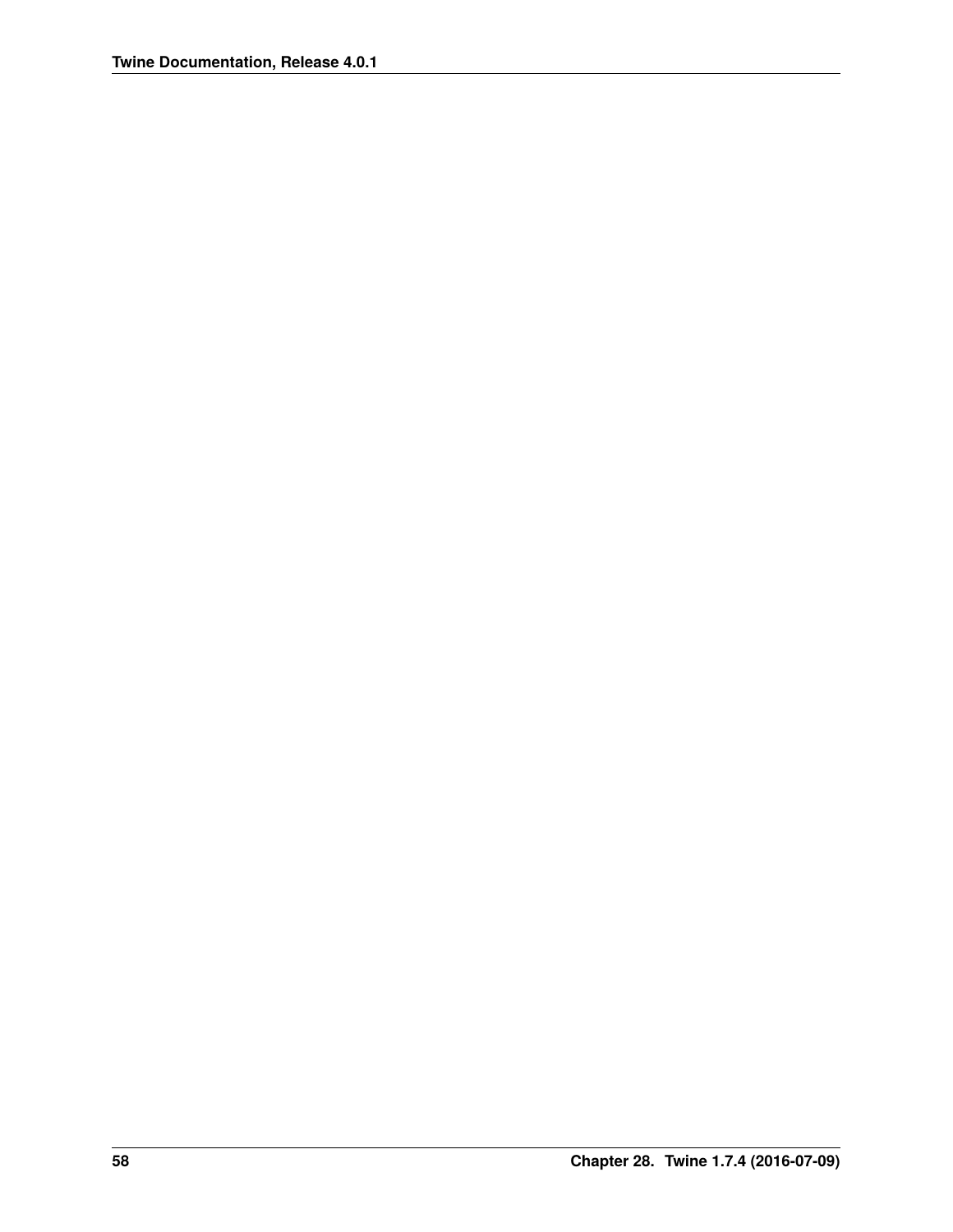## **CHAPTER TWENTYNINE**

### **TWINE 1.7.3 (2016-07-08)**

### **29.1 Bugfixes**

• Fix uploads to instances of pypiserver using --skip-existing. We were not properly checking the return status code on the response after attempting an upload. [\(#195\)](https://github.com/pypa/twine/issues/195)

### **29.2 Misc**

• Avoid attempts to upload a package if we can find it on Legacy PyPI.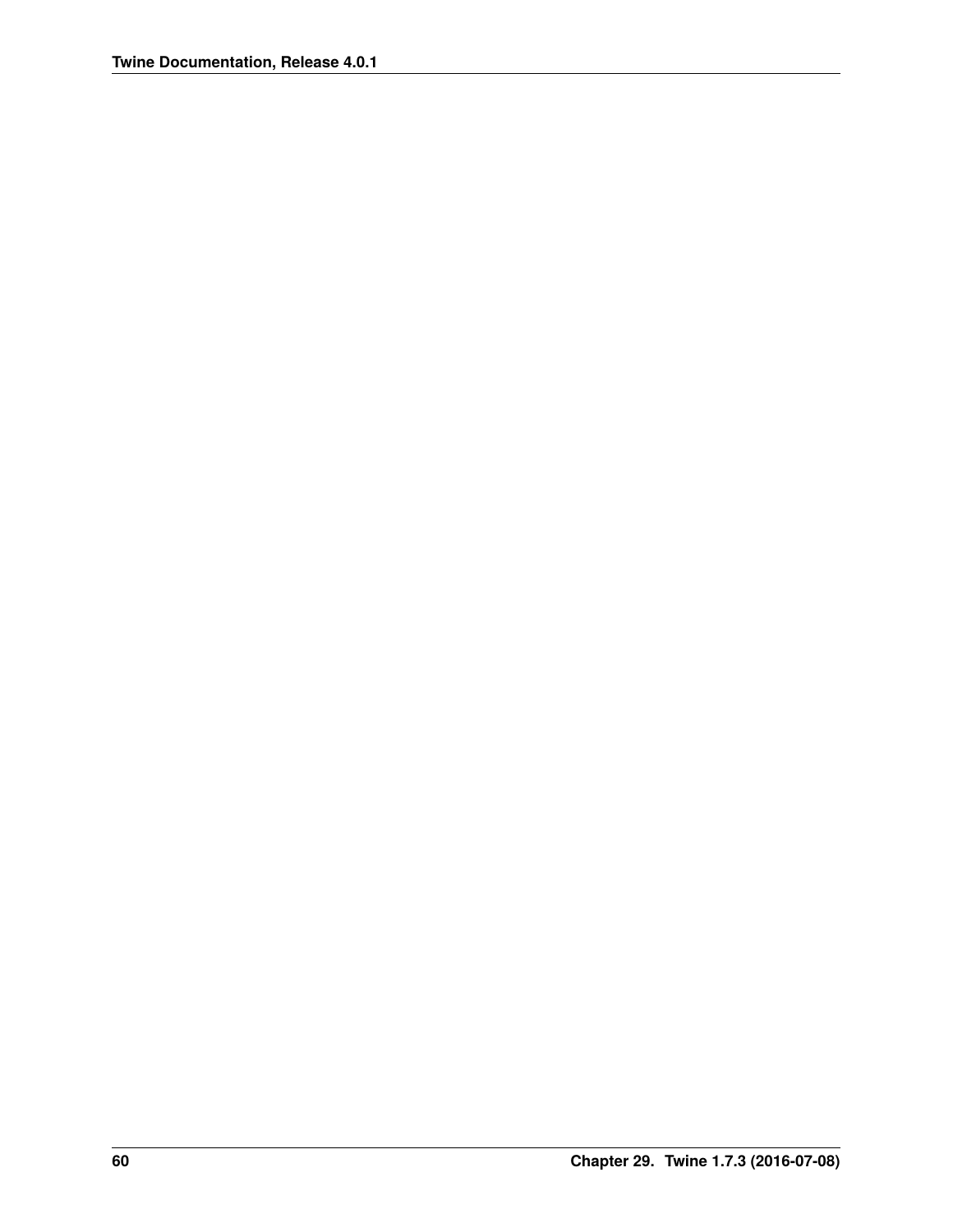### **THIRTY**

## **TWINE 1.7.2 (2016-07-05)**

## **30.1 Bugfixes**

• Fix issue where we were checking the existence of packages even if the user didn't specify --skip-existing. [\(#189\)](https://github.com/pypa/twine/issues/189) [\(#191\)](https://github.com/pypa/twine/issues/191)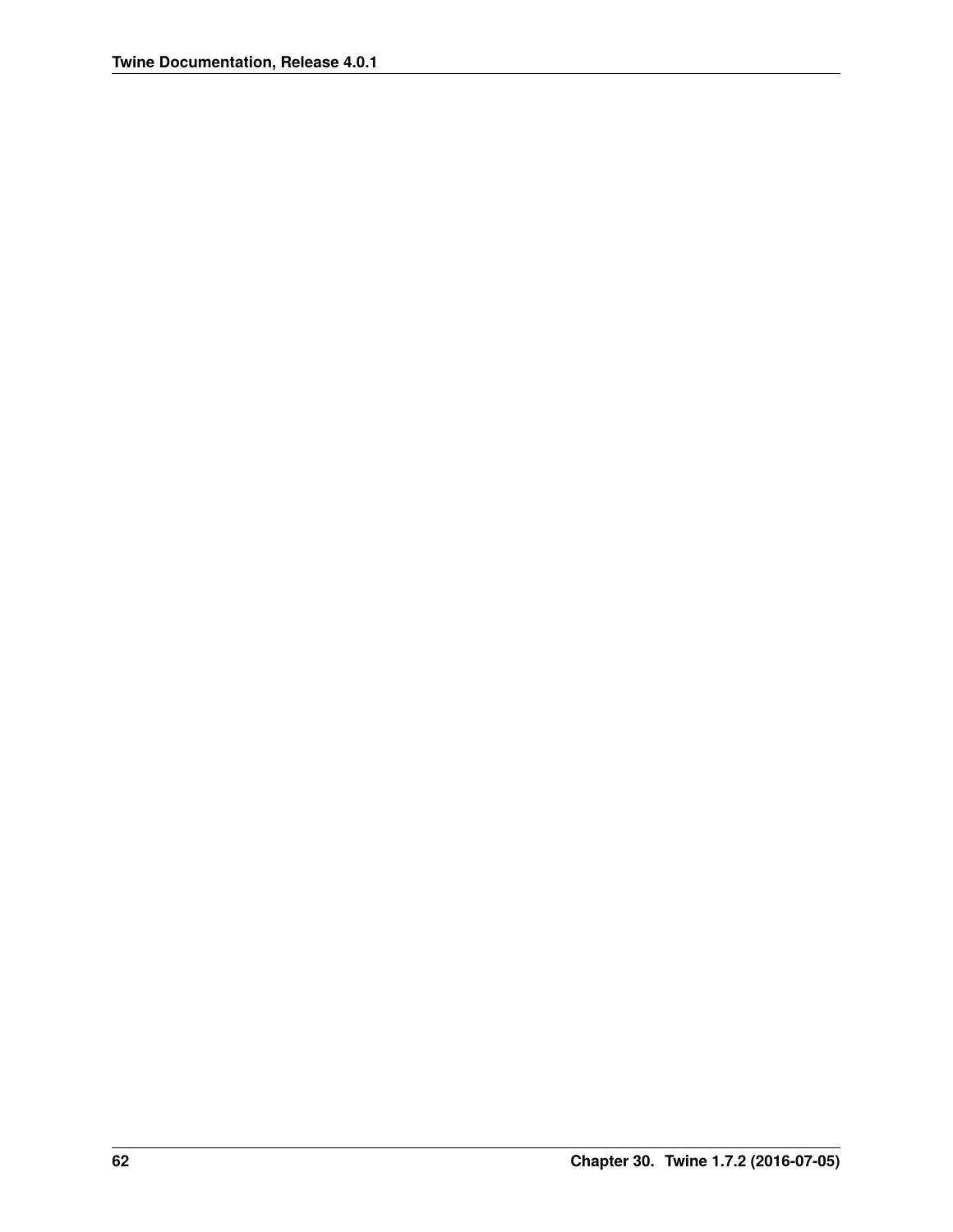### **THIRTYONE**

## **TWINE 1.7.1 (2016-07-05)**

## **31.1 Bugfixes**

• Clint was not specified in the wheel metadata as a dependency. [\(#187\)](https://github.com/pypa/twine/issues/187)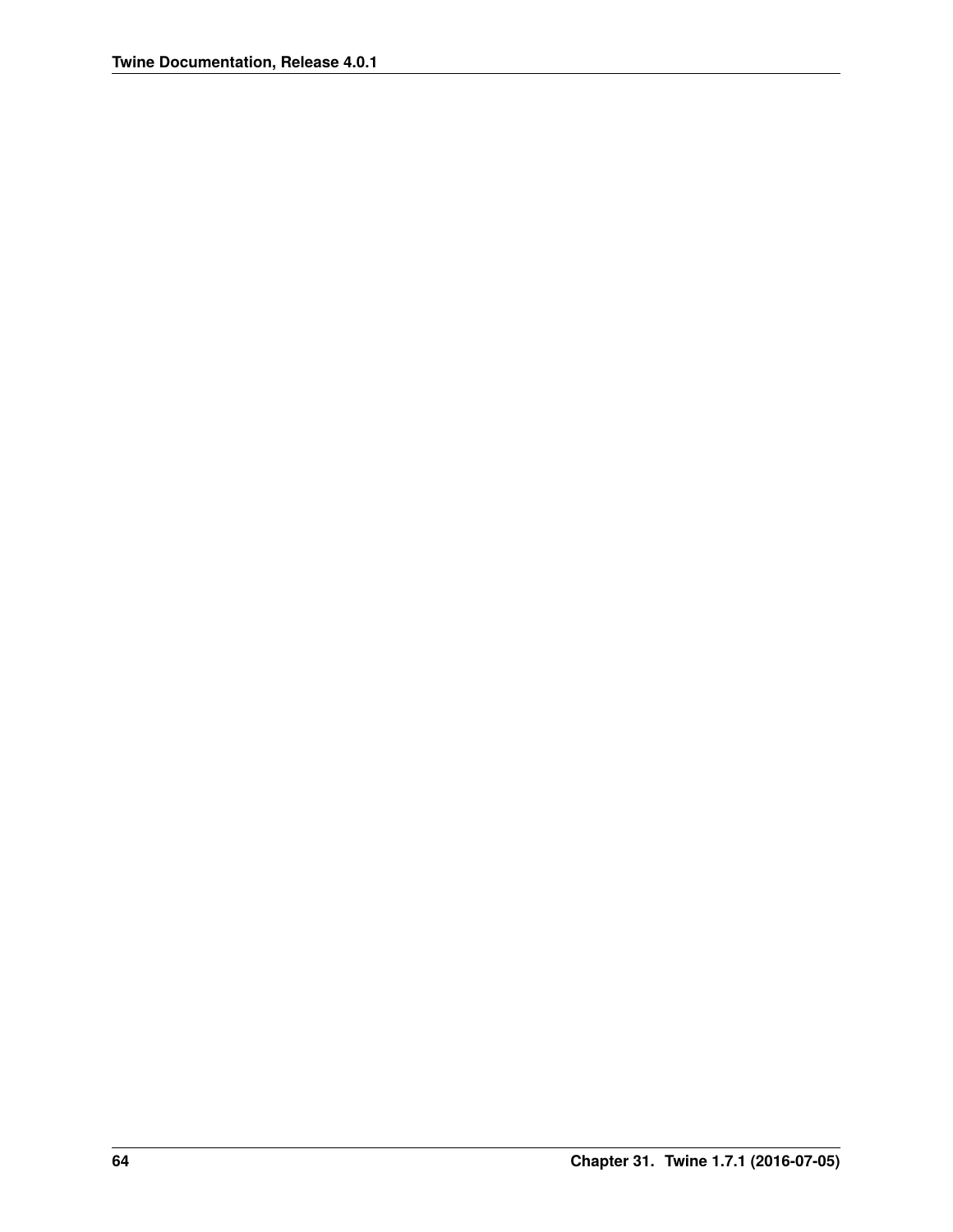## **CHAPTER THIRTYTWO**

### **TWINE 1.7.0 (2016-07-04)**

#### **32.1 Features**

- Support --cert and --client-cert command-line flags and config file options for feature parity with pip. This allows users to verify connections to servers other than PyPI (e.g., local package repositories) with different certificates. [\(#142\)](https://github.com/pypa/twine/issues/142)
- Add progress bar to uploads. [\(#152\)](https://github.com/pypa/twine/issues/152)
- Allow --skip-existing to work for 409 status codes. [\(#162\)](https://github.com/pypa/twine/issues/162)
- Implement retries when the CDN in front of PyPI gives us a 5xx error. [\(#167\)](https://github.com/pypa/twine/issues/167)
- Switch Twine to upload to pypi.io instead of pypi.python.org. [\(#177\)](https://github.com/pypa/twine/issues/177)

### **32.2 Bugfixes**

• Allow passwords to have % in them. [\(#186\)](https://github.com/pypa/twine/issues/186)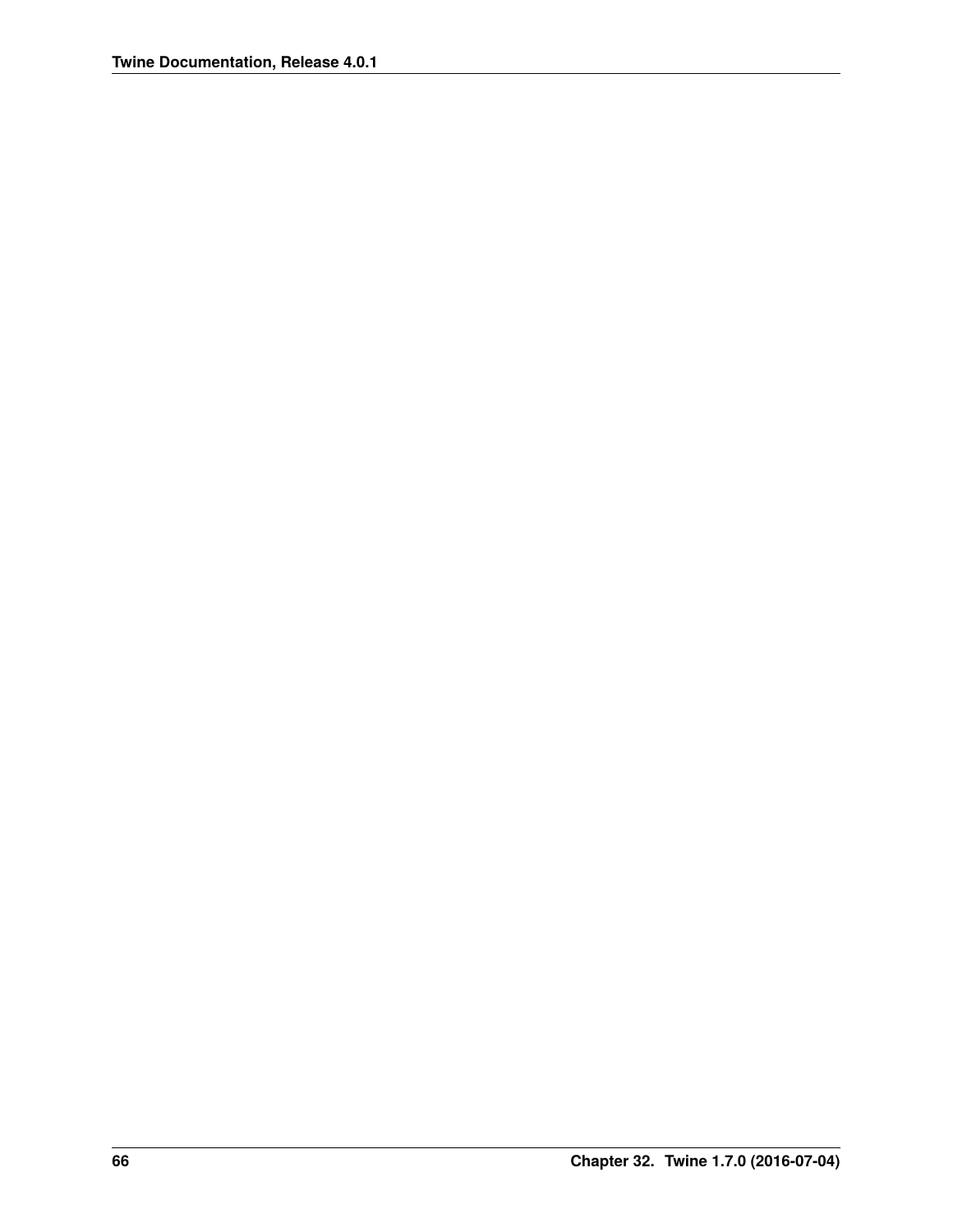## **THIRTYTHREE**

# **TWINE 1.6.5 (2015-12-16)**

# **33.1 Bugfixes**

• Bump requests-toolbelt version to ensure we avoid ConnectionErrors [\(#155\)](https://github.com/pypa/twine/issues/155)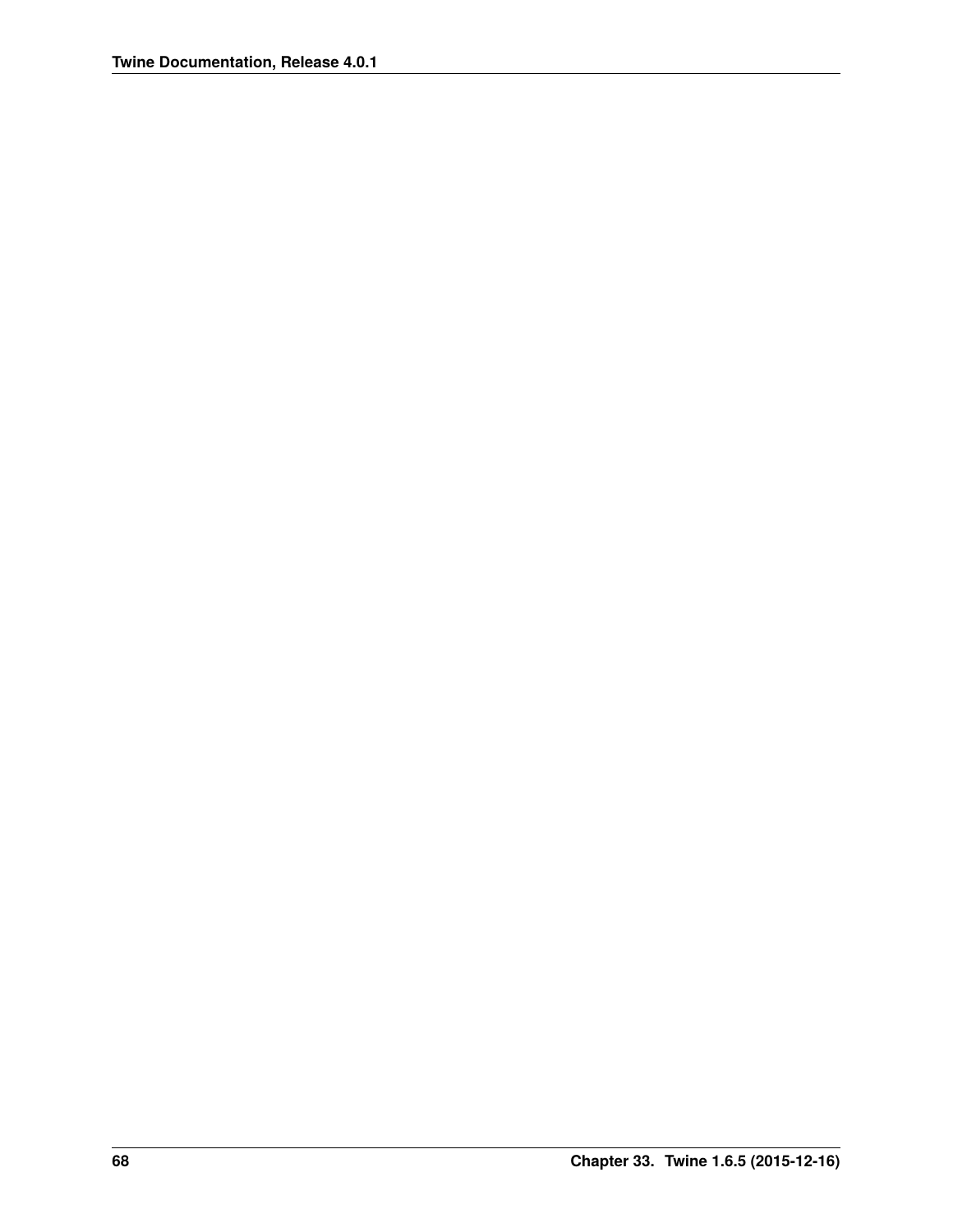# **CHAPTER THIRTYFOUR**

# **TWINE 1.6.4 (2015-10-27)**

# **34.1 Bugfixes**

- Paths with hyphens in them break the Wheel regular expression. [\(#145\)](https://github.com/pypa/twine/issues/145)
- Exception while accessing the repository key (sic) when raising a redirect exception. [\(#146\)](https://github.com/pypa/twine/issues/146)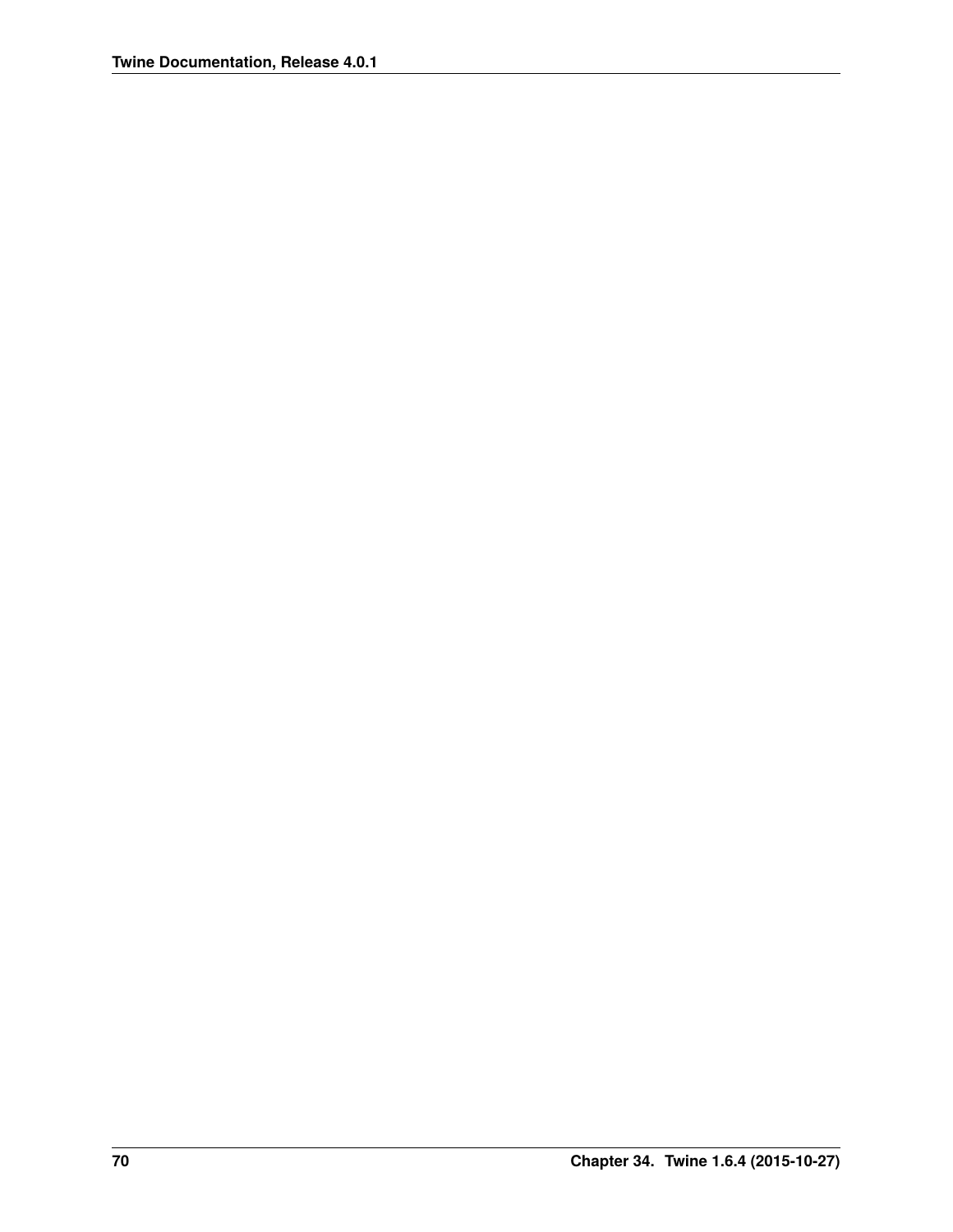## **CHAPTER THIRTYFIVE**

# **TWINE 1.6.3 (2015-10-05)**

# **35.1 Bugfixes**

• Fix uploading signatures causing a 500 error after large file support was added. [\(#137,](https://github.com/pypa/twine/issues/137) [#140\)](https://github.com/pypa/twine/issues/140)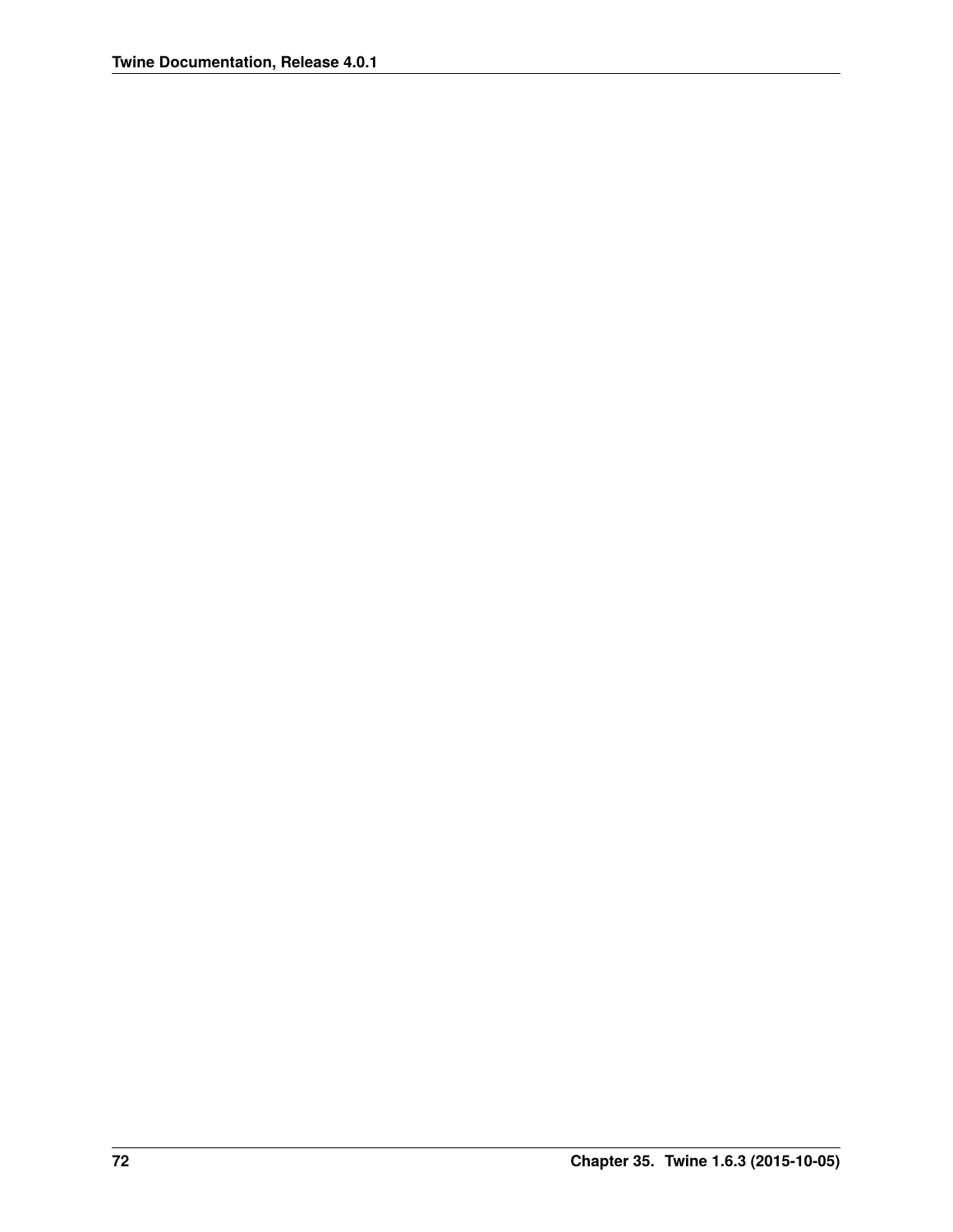## **CHAPTER THIRTYSIX**

## **TWINE 1.6.2 (2015-09-28)**

## **36.1 Bugfixes**

• Upload signatures with packages appropriately [\(#132\)](https://github.com/pypa/twine/issues/132)

As part of the refactor for the 1.6.0 release, we were using the wrong name to find the signature file.

This also uncovered a bug where if you're using twine in a situation where \* is not expanded by your shell, we might also miss uploading signatures to PyPI. Both were fixed as part of this.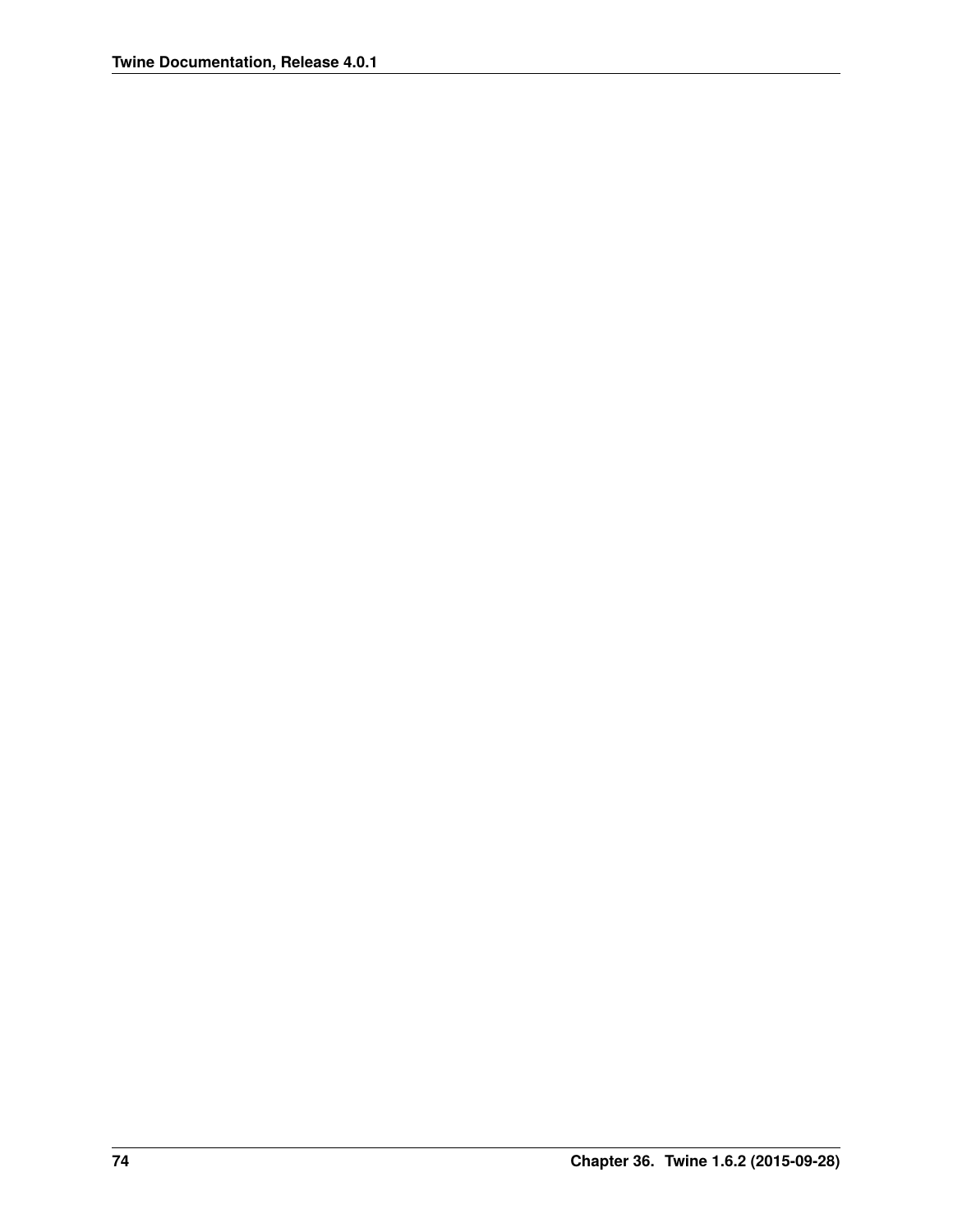## **THIRTYSEVEN**

**TWINE 1.6.1 (2015-09-18)**

# **37.1 Bugfixes**

• Fix signing support for uploads [\(#130\)](https://github.com/pypa/twine/issues/130)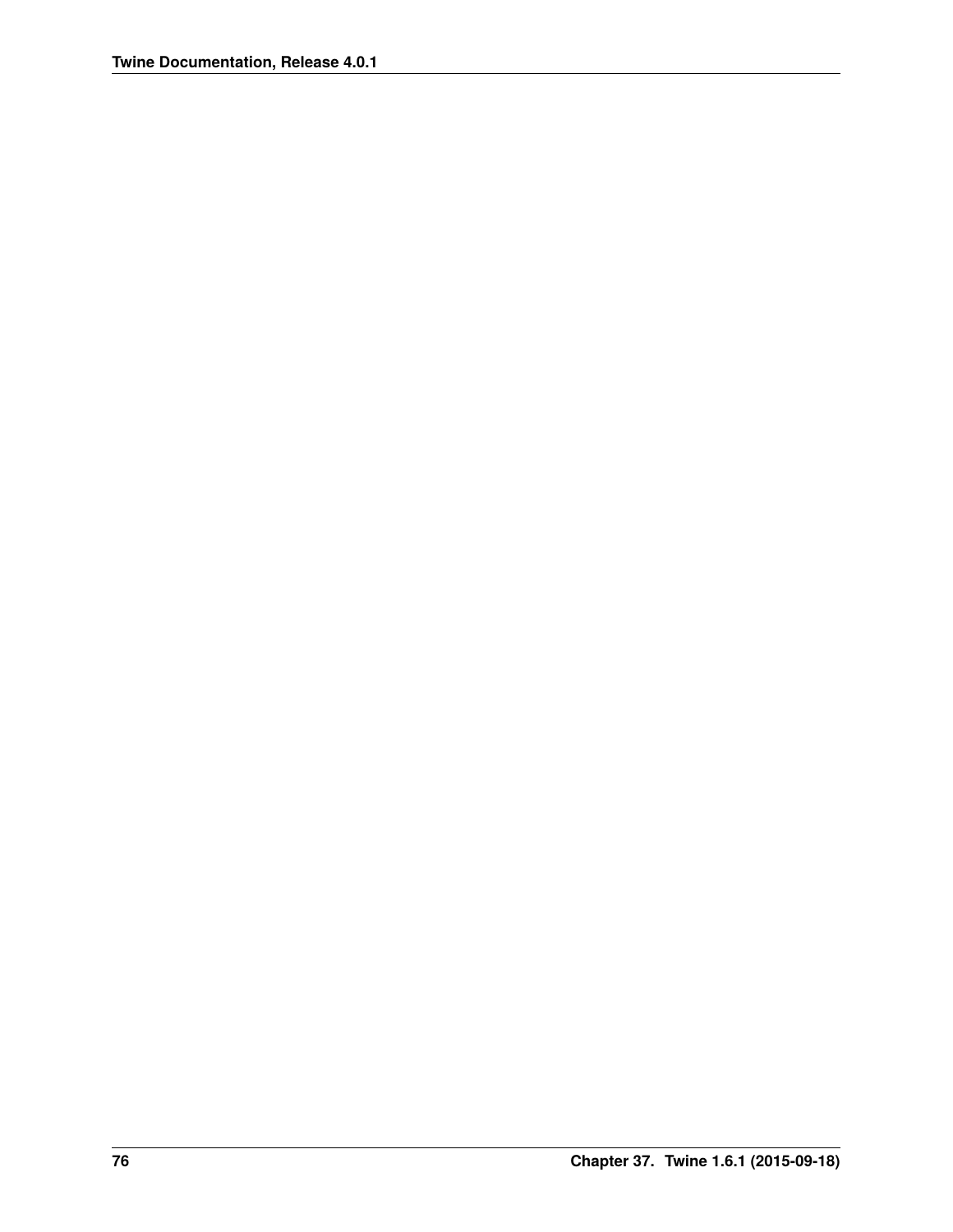# **CHAPTER THIRTYEIGHT**

## **TWINE 1.6.0 (2015-09-14)**

### **38.1 Features**

- Allow the user to specify the location of their .pypirc [\(#97\)](https://github.com/pypa/twine/issues/97)
- Support registering new packages with twine register [\(#8\)](https://github.com/pypa/twine/issues/8)
- Add the --skip-existing flag to twine upload to allow users to skip releases that already exist on PyPI. [\(#115\)](https://github.com/pypa/twine/issues/115)
- Upload wheels first to PyPI [\(#106\)](https://github.com/pypa/twine/issues/106)
- Large file support via the requests-toolbelt [\(#104\)](https://github.com/pypa/twine/issues/104)

## **38.2 Bugfixes**

- Raise an exception on redirects [\(#92\)](https://github.com/pypa/twine/issues/92)
- Work around problems with Windows when using getpass.getpass [\(#116\)](https://github.com/pypa/twine/issues/116)
- Warnings triggered by pkginfo searching for PKG-INFO files should no longer be user visible. [\(#114\)](https://github.com/pypa/twine/issues/114)
- Provide more helpful messages if .pypirc is out of date. [\(#111\)](https://github.com/pypa/twine/issues/111)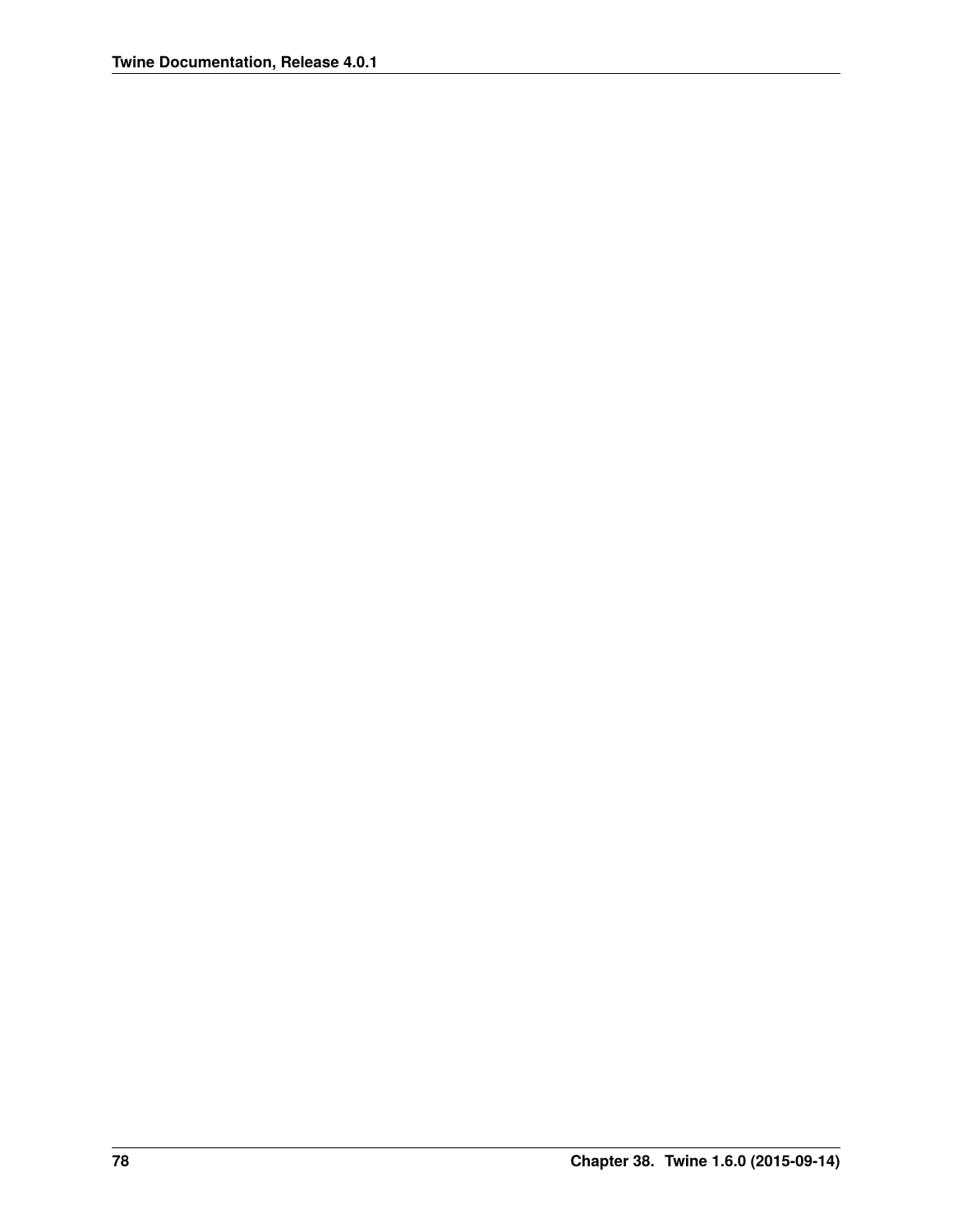## **THIRTYNINE**

## **TWINE 1.5.0 (2015-03-10)**

### **39.1 Features**

• Support commands not named "gpg" for signing [\(#29\)](https://github.com/pypa/twine/issues/29)

## **39.2 Bugfixes**

- Display information about the version of setuptools installed [\(#85\)](https://github.com/pypa/twine/issues/85)
- Support deprecated pypirc file format [\(#61\)](https://github.com/pypa/twine/issues/61)

## **39.3 Misc**

• Add lower-limit to requests dependency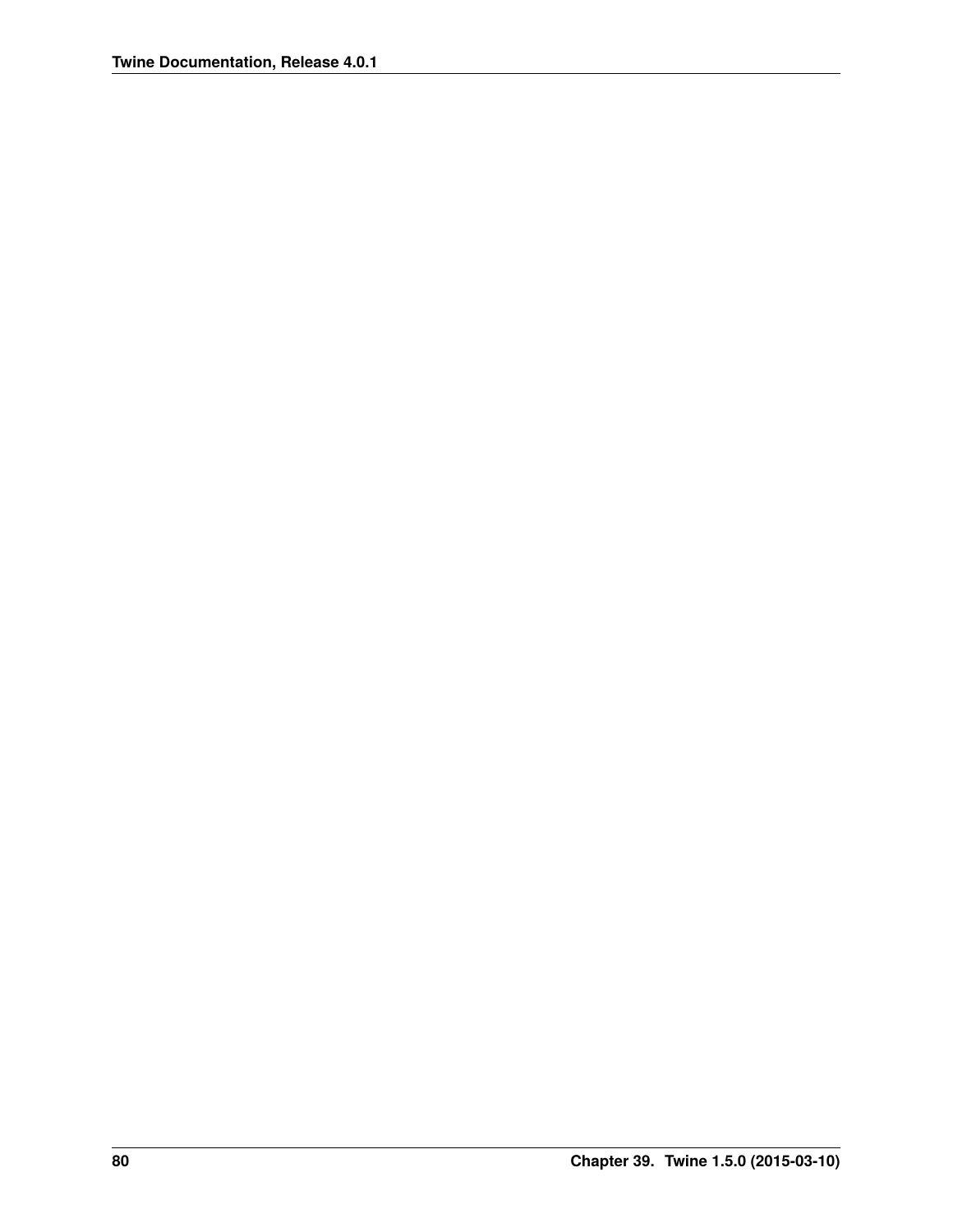### **FORTY**

## **TWINE 1.4.0 (2014-12-12)**

### **40.1 Features**

- Switch to a git style dispatching for the commands to enable simpler commands and programmatic invocation. [\(#6\)](https://github.com/pypa/twine/issues/6)
- Parse  $\sim$ /.pypirc ourselves and use subprocess instead of the distutils.spawn module. [\(#13\)](https://github.com/pypa/twine/issues/13)

## **40.2 Bugfixes**

- Expand globs and check for existence of dists to upload [\(#65\)](https://github.com/pypa/twine/issues/65)
- Fix issue uploading packages with \_s in the name [\(#47\)](https://github.com/pypa/twine/issues/47)
- List registered commands in help text [\(#34\)](https://github.com/pypa/twine/issues/34)
- Use pkg\_resources to load registered commands [\(#32\)](https://github.com/pypa/twine/issues/32)
- Prevent ResourceWarning from being shown [\(#28\)](https://github.com/pypa/twine/issues/28)
- Add support for uploading Windows installers [\(#26\)](https://github.com/pypa/twine/issues/26)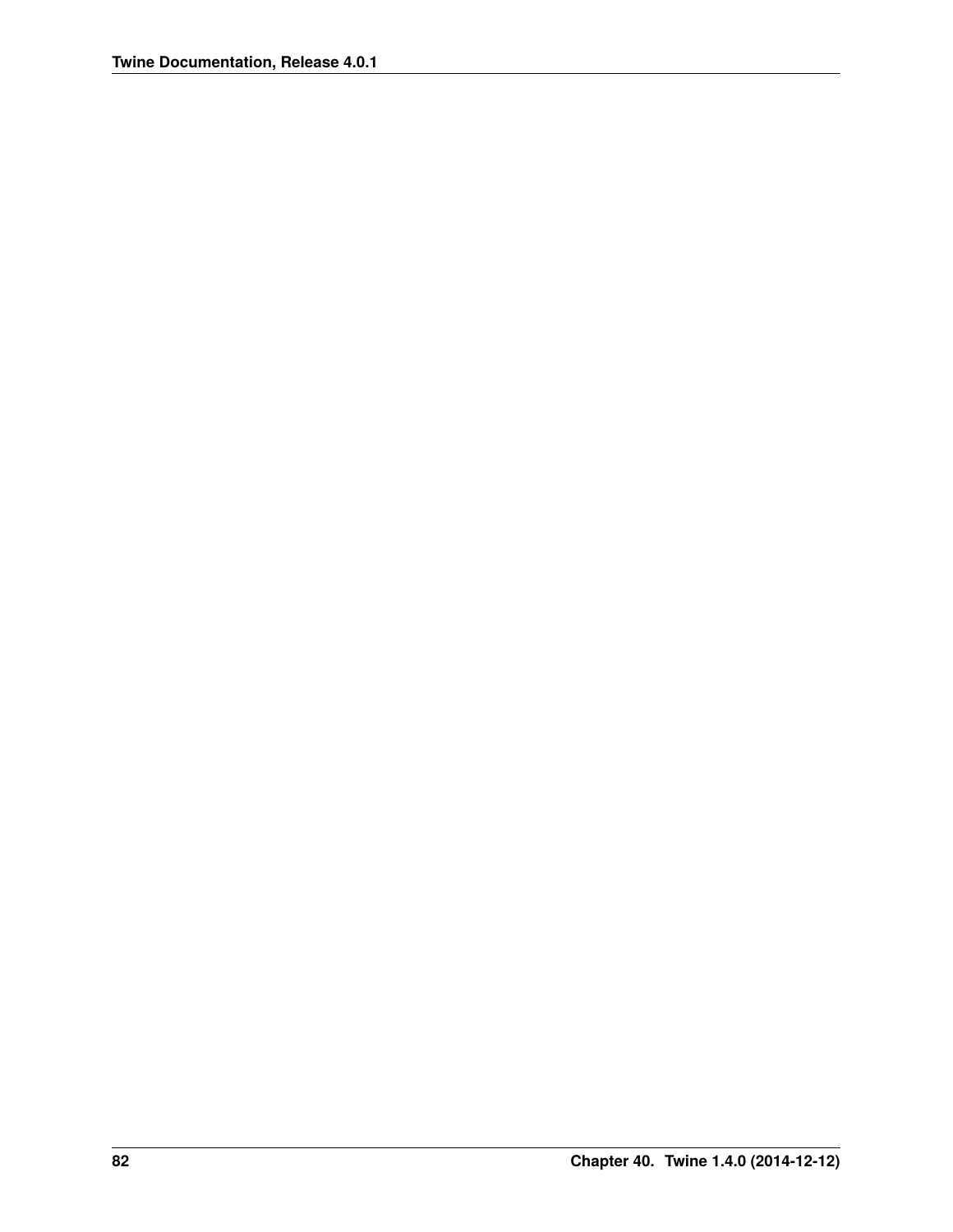## **FORTYONE**

**TWINE 1.3.0 (2014-03-31)**

## **41.1 Features**

• Additional functionality.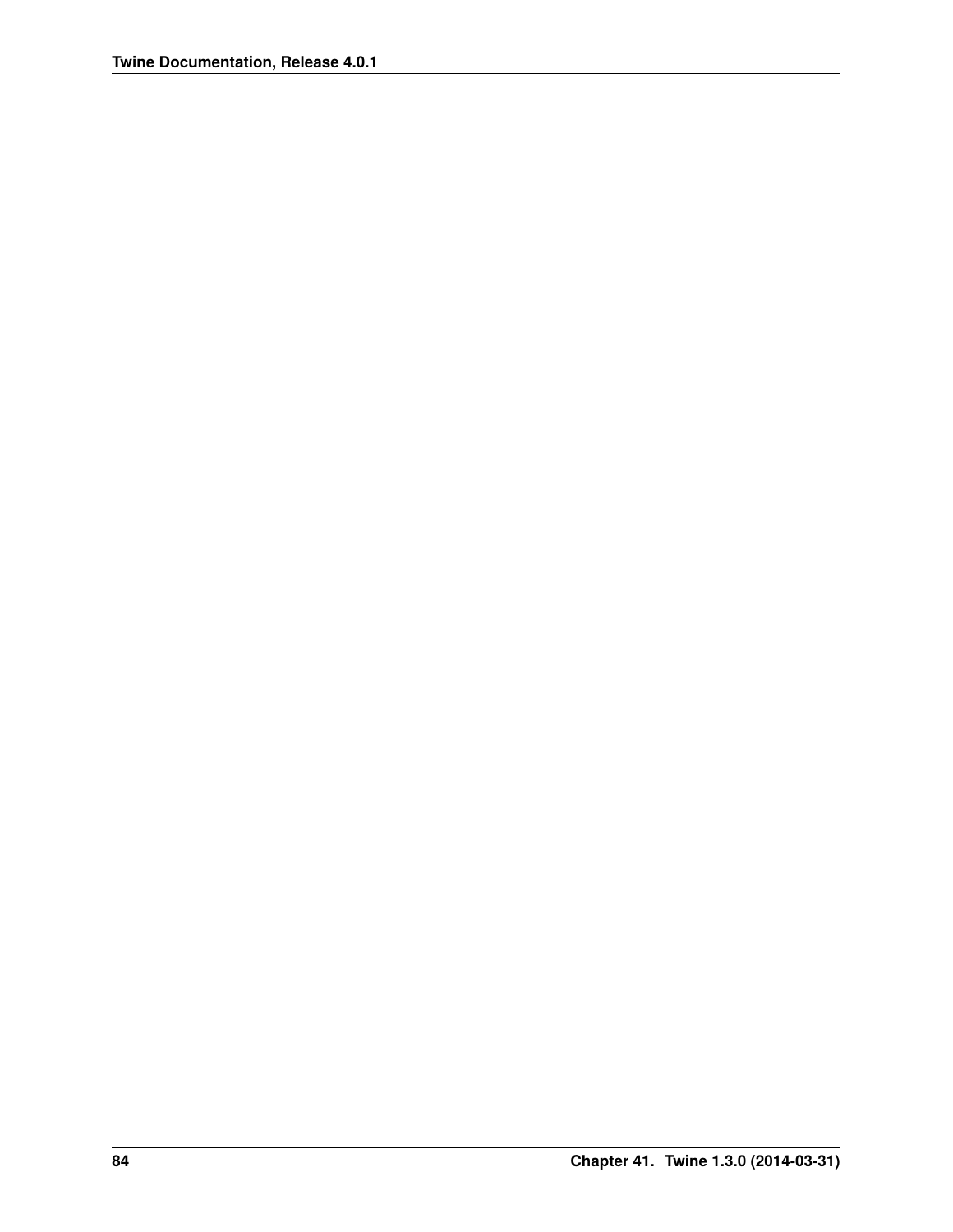## **FORTYTWO**

**TWINE 1.2.2 (2013-10-03)**

## **42.1 Features**

• Basic functionality.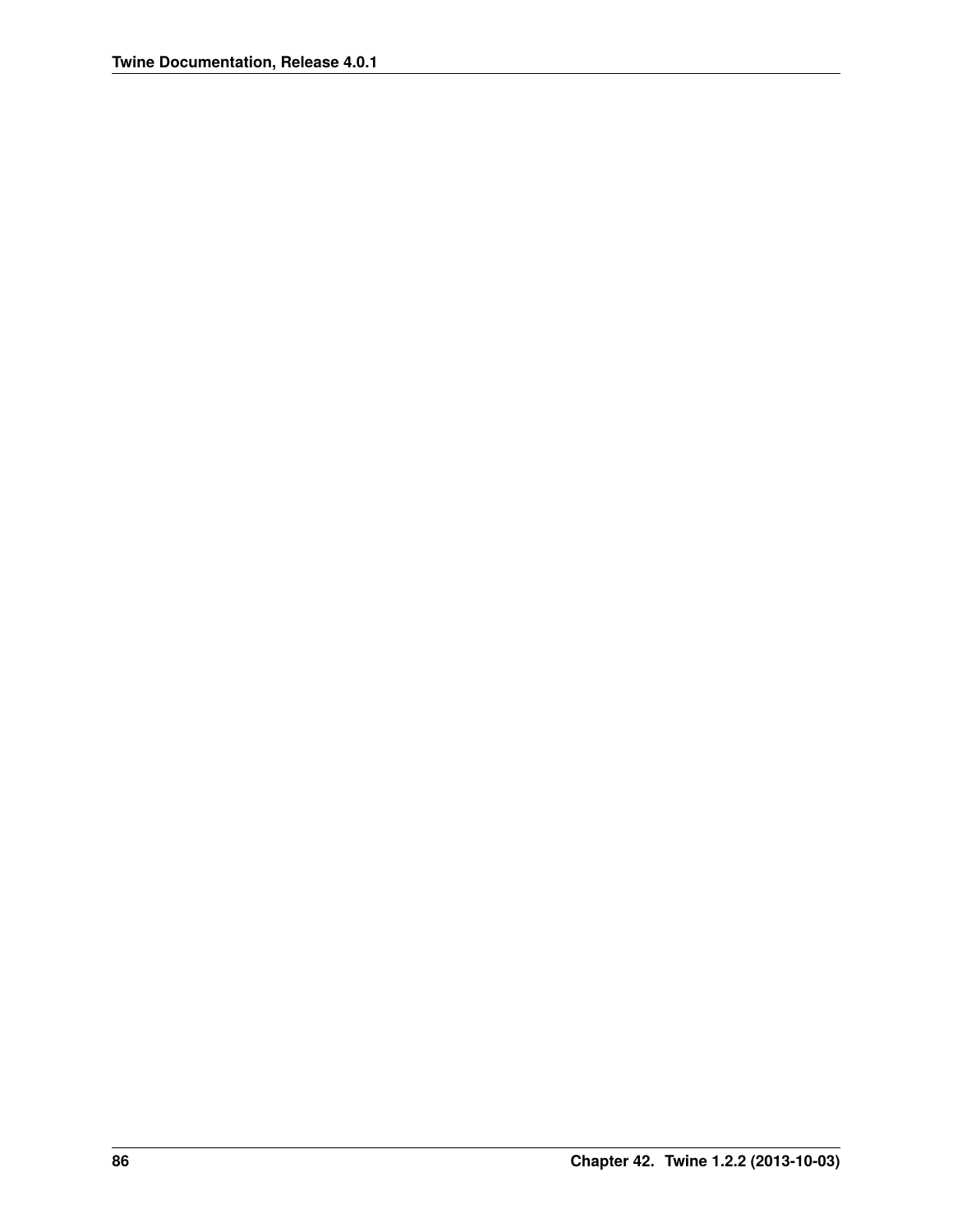### **FORTYTHREE**

### **CONTRIBUTING**

We are happy you have decided to contribute to Twine.

Please see [the GitHub repository](https://github.com/pypa/twine) for code and more documentation, and the [official Python Packaging User Guide](https://packaging.python.org/tutorials/packaging-projects/) for user documentation. To ask questions or get involved, you can join the [Python Packaging Discourse forum,](https://discuss.python.org/c/packaging/) #pypa or #pypa-dev on [IRC,](https://web.libera.chat/#pypa-dev,) or the [distutils-sig mailing list.](https://mail.python.org/mailman3/lists/distutils-sig.python.org/)

Everyone interacting in the Twine project's codebases, issue trackers, chat rooms, and mailing lists is expected to follow the [PSF Code of Conduct.](https://github.com/pypa/.github/blob/main/CODE_OF_CONDUCT.md)

### **43.1 Getting started**

We use [tox](https://tox.readthedocs.io/) to run tests, check code style, and build the documentation. To install tox, run:

python3 -m pip install tox

Clone the twine repository from GitHub, then run:

```
cd /path/to/your/local/twine
tox -e dev
```
This creates a [virtual environment,](https://packaging.python.org/guides/installing-using-pip-and-virtual-environments/) so that twine and its dependencies do not interfere with other packages installed on your machine. In the virtual environment, twine is pointing at your local copy, so when you make changes, you can easily see their effect.

The virtual environment also contains the tools for running tests and checking code style, so you can run them on single files directly or in your code editor. However, we still encourage using the tox commands below on the whole codebase.

To use the virtual environment, run:

source venv/bin/activate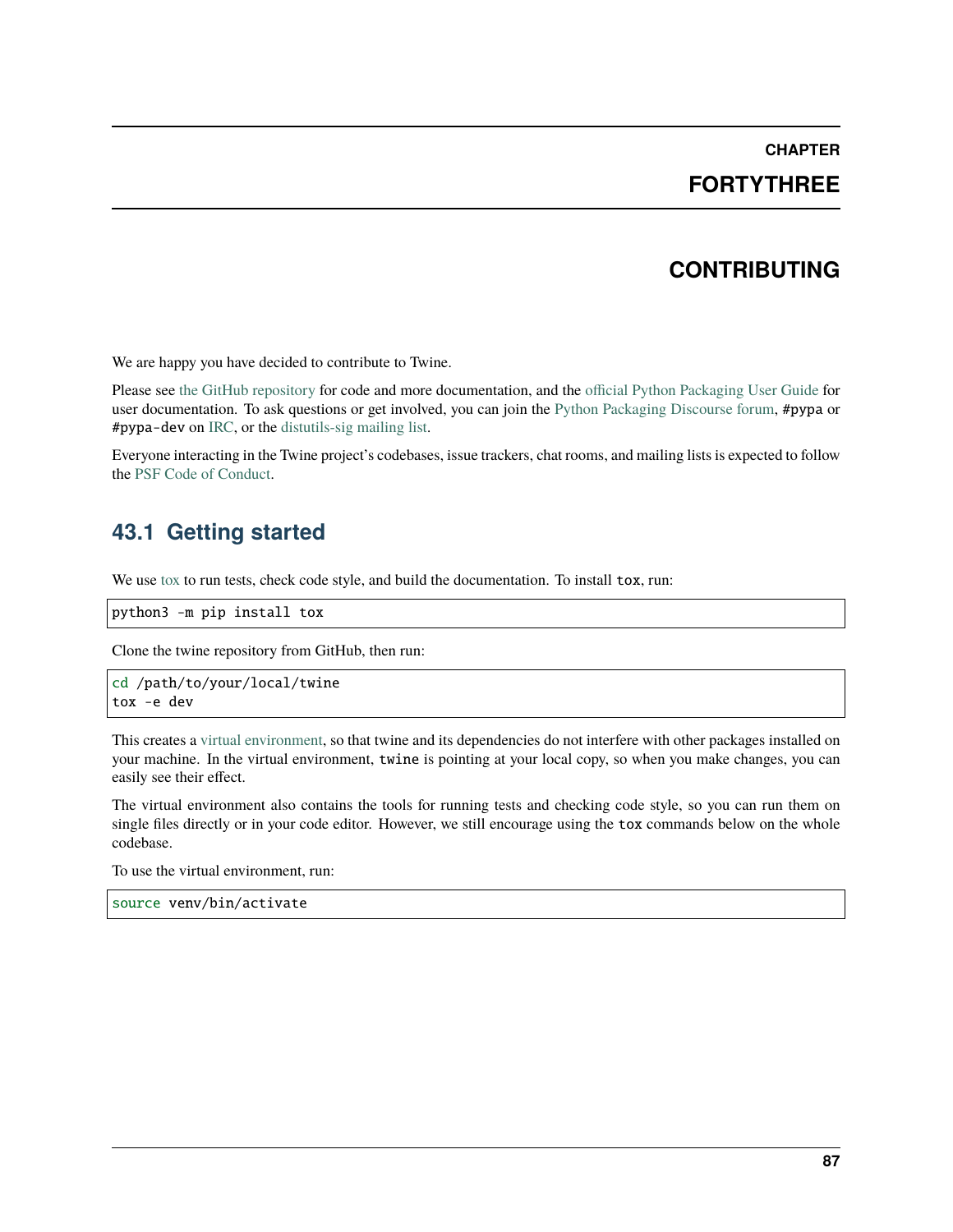### **43.1.1 Building the documentation**

Additions and edits to twine's documentation are welcome and appreciated.

To preview the docs while you're making changes, run:

tox -e watch-docs

Then open a web browser to [http://127.0.0.1:8000.](http://127.0.0.1:8000)

When you're done making changes, lint and build the docs locally before making a pull request. In your active virtual environment, run:

tox -e docs

The HTML of the docs will be written to docs/\_build/html.

### **43.1.2 Code style**

To automatically reformat your changes with [isort](https://timothycrosley.github.io/isort/) and [black,](https://black.readthedocs.io/) run:

tox -e format

To detect any remaining code smells with [flake8,](https://flake8.pycqa.org/) run:

tox -e lint

To perform strict type-checking using [mypy,](https://mypy.readthedocs.io/) run:

tox -e types

Any errors from lint or types need to be fixed manually.

Additionally, we prefer that import statements be used for packages and modules only, rather than individual classes or functions.

### **43.1.3 Testing**

We use [pytest](https://docs.pytest.org/) for writing and running tests.

To run the tests in your virtual environment, run:

tox -e py

To pass options to pytest, e.g. the name of a test, run:

tox -e py -- tests/test\_upload.py::test\_exception\_for\_http\_status

Twine is continuously tested against supported versions of Python using [GitHub Actions.](https://github.com/pypa/twine/actions) To run the tests against a specific version, e.g. Python 3.8, you will need it installed on your machine. Then, run:

tox -e py38

To run the "integration" tests of uploading to real package indexes, run: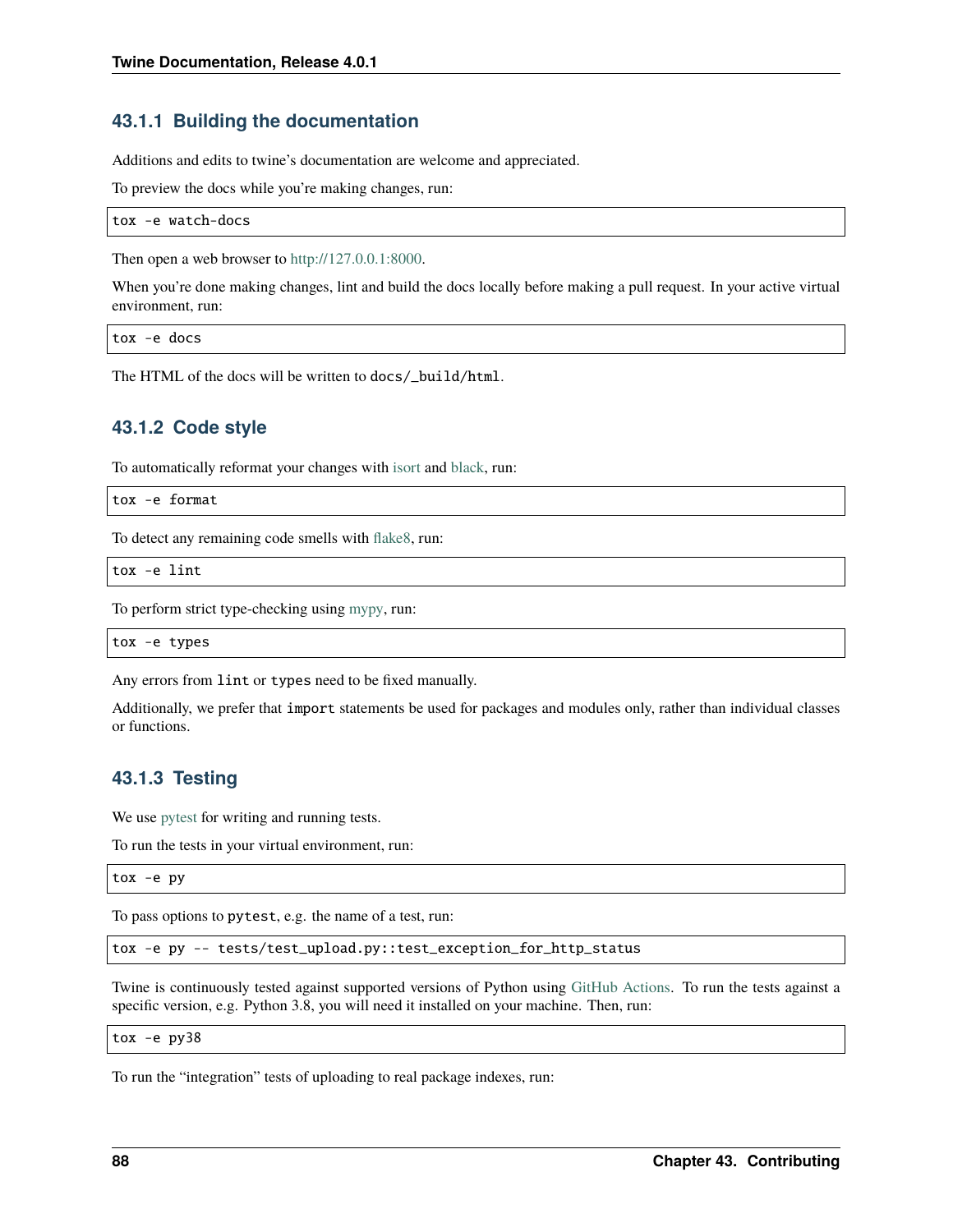#### tox -e integration

To run the tests against all supported Python versions, check code style, and build the documentation, run:

tox

## **43.2 Submitting changes**

- 1. Fork [the GitHub repository.](https://github.com/pypa/twine)
- 2. Make a branch off of main and commit your changes to it.
- 3. Run the tests, check code style, and build the docs as described above.
- 4. Optionally, add your name to the end of the AUTHORS file using the format Name <email@domain.com> (url), where the (url) portion is optional.
- 5. Submit a pull request to the main branch on GitHub, referencing an open issue.
- 6. Add a changelog entry.

### **43.2.1 Changelog entries**

The docs/changelog.rst file is built by [towncrier](https://pypi.org/project/towncrier/) from files in the changelog/ directory. To add an entry, create a file in that directory named {number}.{type}.rst, where {number} is the pull request number, and {type} is feature, bugfix, doc, removal, or misc.

For example, if your PR number is 1234 and it's fixing a bug, then you would create changelog/1234.bugfix.rst. PRs can span multiple categories by creating multiple files: if you added a feature and deprecated/removed an old feature in PR #5678, you would create changelog/5678.feature.rst and changelog/5678.removal.rst.

A changelog entry is meant for end users and should only contain details relevant to them. In order to maintain a consistent style, please keep the entry to the point, in sentence case, shorter than 80 characters, and in an imperative tone. An entry should complete the sentence "This change will ...". If one line is not enough, use a summary line in an imperative tone, followed by a description of the change in one or more paragraphs, each wrapped at 80 characters and separated by blank lines.

You don't need to reference the pull request or issue number in a changelog entry, since towncrier will add a link using the number in the file name, and the pull request should reference an issue number. Similarly, you don't need to add your name to the entry, since that will be associated with the pull request.

Changelog entries are rendered using [reStructuredText,](https://www.writethedocs.org/guide/writing/reStructuredText/) but they should only have minimal formatting (such as ``monospaced text``).

### **43.3 Architectural overview**

Twine is a command-line tool for interacting with PyPI securely over HTTPS. Its three purposes are to be:

- 1. A user-facing tool for publishing on pypi.org
- 2. A user-facing tool for publishing on other Python package indexes (e.g., devpi instances)
- 3. A useful API for other programs (e.g., zest.releaser) to call for publishing on any Python package index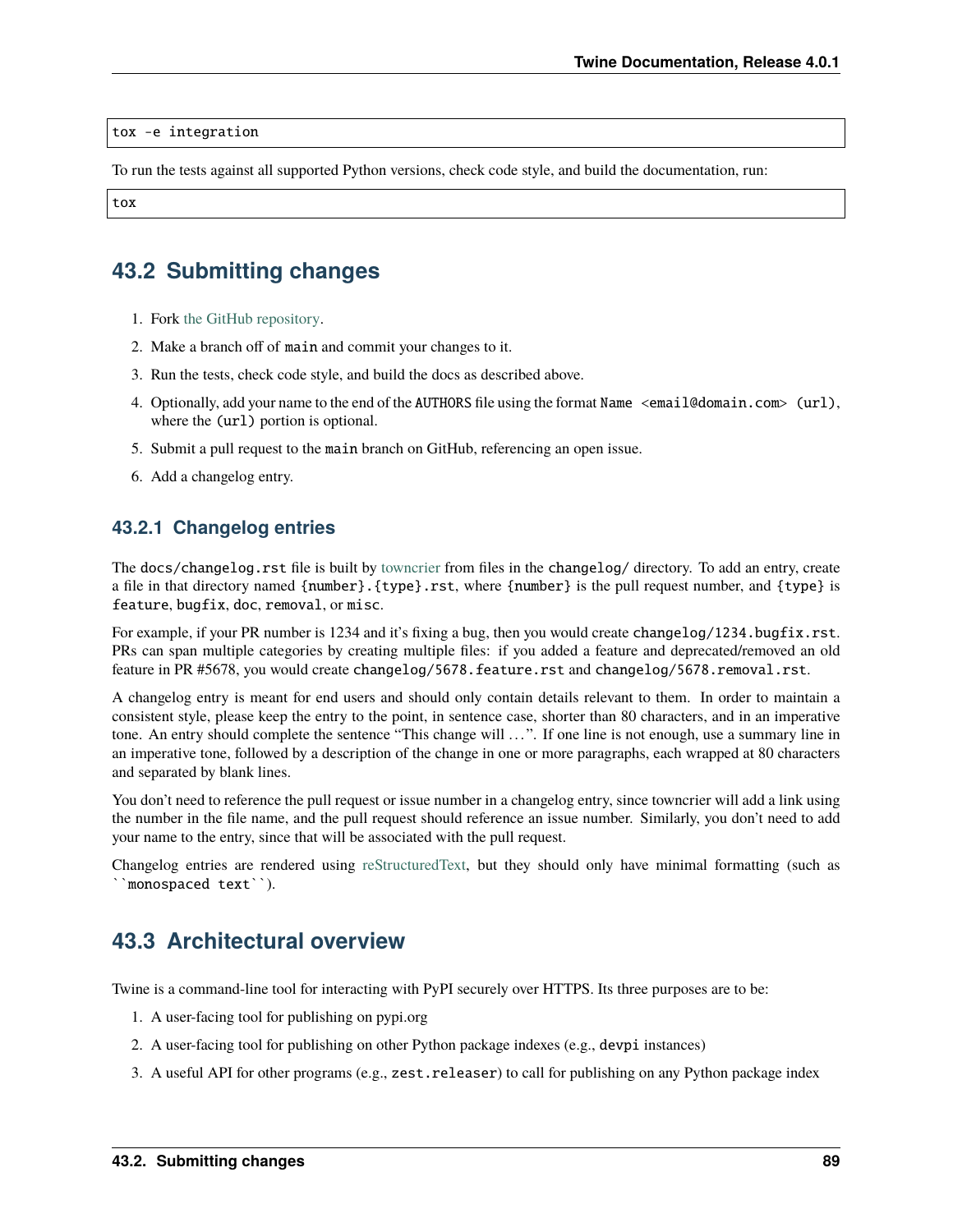Currently, twine has two principle functions: uploading new packages and registering new [projects](https://packaging.python.org/glossary/#term-Project) (register is no longer supported on PyPI, and is in Twine for use with other package indexes).

Its command line arguments are parsed in twine/cli.py. The code for registering new projects is in twine/ commands/register.py, and the code for uploading is in twine/commands/upload.py. The file twine/package. py contains a single class, PackageFile, which hashes the project files and extracts their metadata. The file twine/ repository.py contains the Repository class, whose methods control the URL the package is uploaded to (which the user can specify either as a default, in the .pypirc file, or pass on the command line), and the methods that upload the package securely to a URL.

For more details, refer to the source documentation (currently a [work in progress\)](https://github.com/pypa/twine/issues/635):

### **43.3.1 twine package**

Top-level module for Twine.

The contents of this package are not a public API. For more details, see <https://github.com/pypa/twine/issues/194> and [https://github.com/pypa/twine/issues/665.](https://github.com/pypa/twine/issues/665)

#### **twine.commands package**

Module containing the logic for the twine sub-commands.

The contents of this package are not a public API. For more details, see <https://github.com/pypa/twine/issues/194> and [https://github.com/pypa/twine/issues/665.](https://github.com/pypa/twine/issues/665)

#### **twine.commands.check module**

Module containing the logic for twine check.

#### <span id="page-95-0"></span>class twine.commands.check.\_WarningStream

 $write(text: str) \rightarrow int$  $write(text: str) \rightarrow int$  $write(text: str) \rightarrow int$  $write(text: str) \rightarrow int$ 

Write string to file.

Returns the number of characters written, which is always equal to the length of the string.

twine.commands.check.\_check\_file(*filename: [str](https://docs.python.org/3/library/stdtypes.html#str)*, *render\_warning\_stream:*

[twine.commands.check.\\_WarningStream](#page-95-0))  $\rightarrow$  [Tuple](https://docs.python.org/3/library/typing.html#typing.Tuple)[\[List\[](https://docs.python.org/3/library/typing.html#typing.List)[str\]](https://docs.python.org/3/library/stdtypes.html#str), [bool\]](https://docs.python.org/3/library/functions.html#bool)

Check given distribution.

```
twine.commands.check.check(List[str], bool = False) \rightarrow bool
```
Check that a distribution will render correctly on PyPI and display the results.

This is currently only validates long\_description, but more checks could be added; see [https://github.com/](https://github.com/pypa/twine/projects/2) [pypa/twine/projects/2.](https://github.com/pypa/twine/projects/2)

#### **Parameters**

- dists The distribution files to check.
- output\_stream The destination of the resulting output.
- **strict** If True, treat warnings as errors.

**Returns** True if there are rendering errors, otherwise False.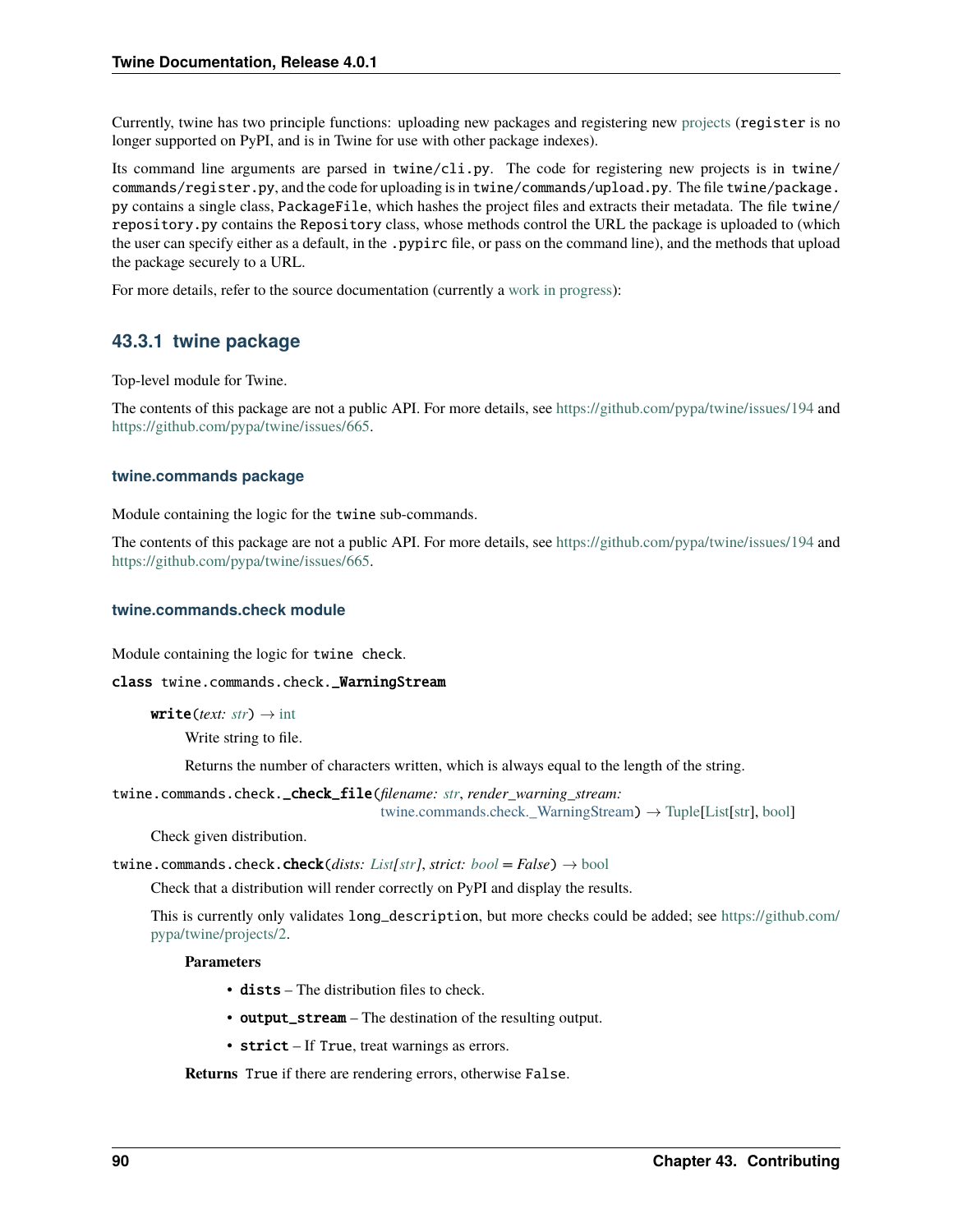twine.commands.check.main(*args: [List\[](https://docs.python.org/3/library/typing.html#typing.List)[str\]](https://docs.python.org/3/library/stdtypes.html#str)*) → [bool](https://docs.python.org/3/library/functions.html#bool)

Execute the check command.

**Parameters** args – The command-line arguments.

**Returns** The exit status of the check command.

#### **twine.commands.register module**

Module containing the logic for twine register.

twine.commands.register.register(*register\_settings:* [twine.settings.Settings,](#page-101-0) *package: [str](https://docs.python.org/3/library/stdtypes.html#str)*) → [None](https://docs.python.org/3/library/constants.html#None)

Pre-register a package name with a repository before uploading a distribution.

Pre-registration is not supported on PyPI, so the register command is only necessary if you are using a different repository that requires it.

**Parameters**

- register\_settings The configured options relating to repository registration.
- **package** The path of the distribution to use for package metadata.

**Raises**

- [twine.exceptions.TwineException](#page-98-0) The registration failed due to a configuration error.
- [requests.HTTPError](https://requests.readthedocs.io/en/latest/api/#requests.HTTPError) The repository responded with an error.

twine.commands.register.main(*args: [List\[](https://docs.python.org/3/library/typing.html#typing.List)[str\]](https://docs.python.org/3/library/stdtypes.html#str)*) → [None](https://docs.python.org/3/library/constants.html#None)

Execute the register command.

**Parameters** args – The command-line arguments.

#### **twine.commands.upload module**

Module containing the logic for twine upload.

twine.commands.upload.skip\_upload(*response: [requests.models.Response](https://requests.readthedocs.io/en/latest/api/#requests.Response)*, *skip\_existing: [bool](https://docs.python.org/3/library/functions.html#bool)*, *package:* [twine.package.PackageFile](#page-99-0)) → [bool](https://docs.python.org/3/library/functions.html#bool)

Determine if a failed upload is an error or can be safely ignored.

**Parameters**

- response The response from attempting to upload package to a repository.
- skip\_existing If True, use the status and content of response to determine if the package already exists on the repository. If so, then a failed upload is safe to ignore.
- **package** The package that was being uploaded.

**Returns** True if a failed upload can be safely ignored, otherwise False.

twine.commands.upload.\_make\_package(*filename: [str](https://docs.python.org/3/library/stdtypes.html#str)*, *signatures: [Dict](https://docs.python.org/3/library/typing.html#typing.Dict)[\[str,](https://docs.python.org/3/library/stdtypes.html#str) [str\]](https://docs.python.org/3/library/stdtypes.html#str)*, *upload\_settings:* [twine.settings.Settings](#page-101-0)) → *[twine.package.PackageFile](#page-99-0)*

Create and sign a package, based off of filename, signatures and settings.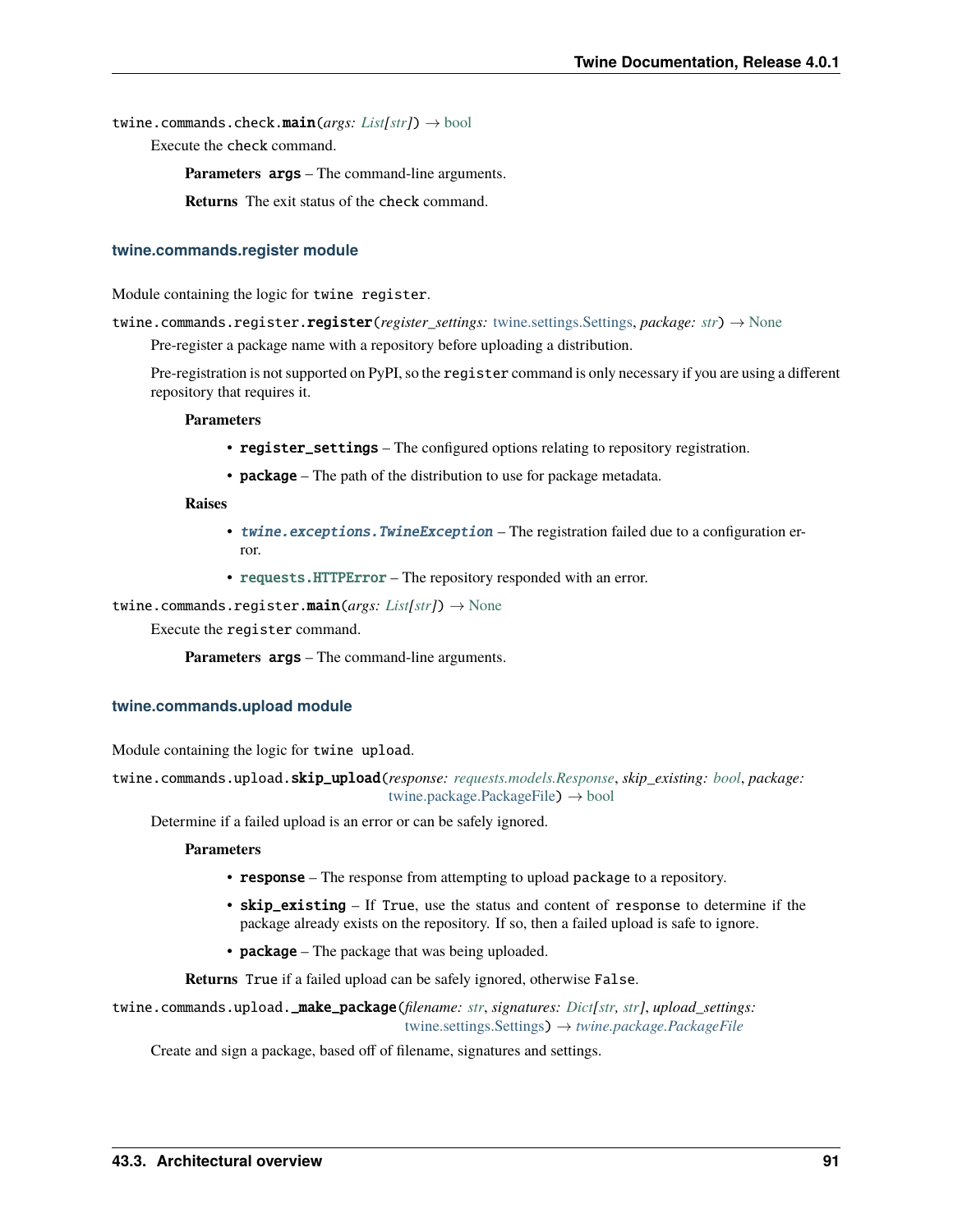twine.commands.upload.upload(*upload\_settings:* [twine.settings.Settings,](#page-101-0) *dists: [List](https://docs.python.org/3/library/typing.html#typing.List)[\[str\]](https://docs.python.org/3/library/stdtypes.html#str)*) → [None](https://docs.python.org/3/library/constants.html#None)

Upload one or more distributions to a repository, and display the progress.

If a package already exists on the repository, most repositories will return an error response. However, if upload\_settings.skip\_existing is True, a message will be displayed and any remaining distributions will be uploaded.

For known repositories (like PyPI), the web URLs of successfully uploaded packages will be displayed.

#### **Parameters**

- upload\_settings The configured options related to uploading to a repository.
- dists The distribution files to upload to the repository. This can also include . asc files; the GPG signatures will be added to the corresponding uploads.

**Raises**

- [twine.exceptions.TwineException](#page-98-0) The upload failed due to a configuration error.
- [requests.HTTPError](https://requests.readthedocs.io/en/latest/api/#requests.HTTPError) The repository responded with an error.

twine.commands.upload.main(*args: [List](https://docs.python.org/3/library/typing.html#typing.List)[\[str\]](https://docs.python.org/3/library/stdtypes.html#str)*) → [None](https://docs.python.org/3/library/constants.html#None)

Execute the upload command.

**Parameters** args – The command-line arguments.

#### **twine.auth module**

#### <span id="page-97-0"></span>class twine.auth.CredentialInput

\_\_init\_\_(*username: [Optional\[](https://docs.python.org/3/library/typing.html#typing.Optional)[str\]](https://docs.python.org/3/library/stdtypes.html#str) = None*, *password: [Optional\[](https://docs.python.org/3/library/typing.html#typing.Optional)[str\]](https://docs.python.org/3/library/stdtypes.html#str) = None*) → [None](https://docs.python.org/3/library/constants.html#None)

#### <span id="page-97-1"></span>class twine.auth.Resolver

\_\_init\_\_(*config: [Dict](https://docs.python.org/3/library/typing.html#typing.Dict)[\[str,](https://docs.python.org/3/library/stdtypes.html#str) [Optional\[](https://docs.python.org/3/library/typing.html#typing.Optional)[str\]](https://docs.python.org/3/library/stdtypes.html#str)]*, *input:* [twine.auth.CredentialInput](#page-97-0)) → [None](https://docs.python.org/3/library/constants.html#None)

classmethod choose(*interactive: [bool](https://docs.python.org/3/library/functions.html#bool)*) → [Type\[](https://docs.python.org/3/library/typing.html#typing.Type)*[twine.auth.Resolver](#page-97-1)*]

```
property username: Optional[str]
```
property password: Optional[\[str\]](https://docs.python.org/3/library/stdtypes.html#str)

property system: Optional[\[str\]](https://docs.python.org/3/library/stdtypes.html#str)

 $get\_username\_from\_keyring() \rightarrow \text{Optional[str]}$  $get\_username\_from\_keyring() \rightarrow \text{Optional[str]}$  $get\_username\_from\_keyring() \rightarrow \text{Optional[str]}$  $get\_username\_from\_keyring() \rightarrow \text{Optional[str]}$ 

 $get\_password\_from\_keyring() \rightarrow \text{Optional[str]}$  $get\_password\_from\_keyring() \rightarrow \text{Optional[str]}$  $get\_password\_from\_keyring() \rightarrow \text{Optional[str]}$  $get\_password\_from\_keyring() \rightarrow \text{Optional[str]}$ 

 $usename\_from\_keyring\_or\_prompt() \rightarrow str$  $usename\_from\_keyring\_or\_prompt() \rightarrow str$ 

 $password\_from\_keyring\_or\_prompt() \rightarrow str$  $password\_from\_keyring\_or\_prompt() \rightarrow str$ 

 $\text{prompt}(\text{what: str}, \text{how:} \text{Callable}[[...], \text{str}]) \rightarrow \text{str}$  $\text{prompt}(\text{what: str}, \text{how:} \text{Callable}[[...], \text{str}]) \rightarrow \text{str}$  $\text{prompt}(\text{what: str}, \text{how:} \text{Callable}[[...], \text{str}]) \rightarrow \text{str}$ 

#### class twine.auth.Private

**prompt**(*what: [str](https://docs.python.org/3/library/stdtypes.html#str), how: Optional*[*Callable*[[...], *str*]] = *None*)  $\rightarrow$  str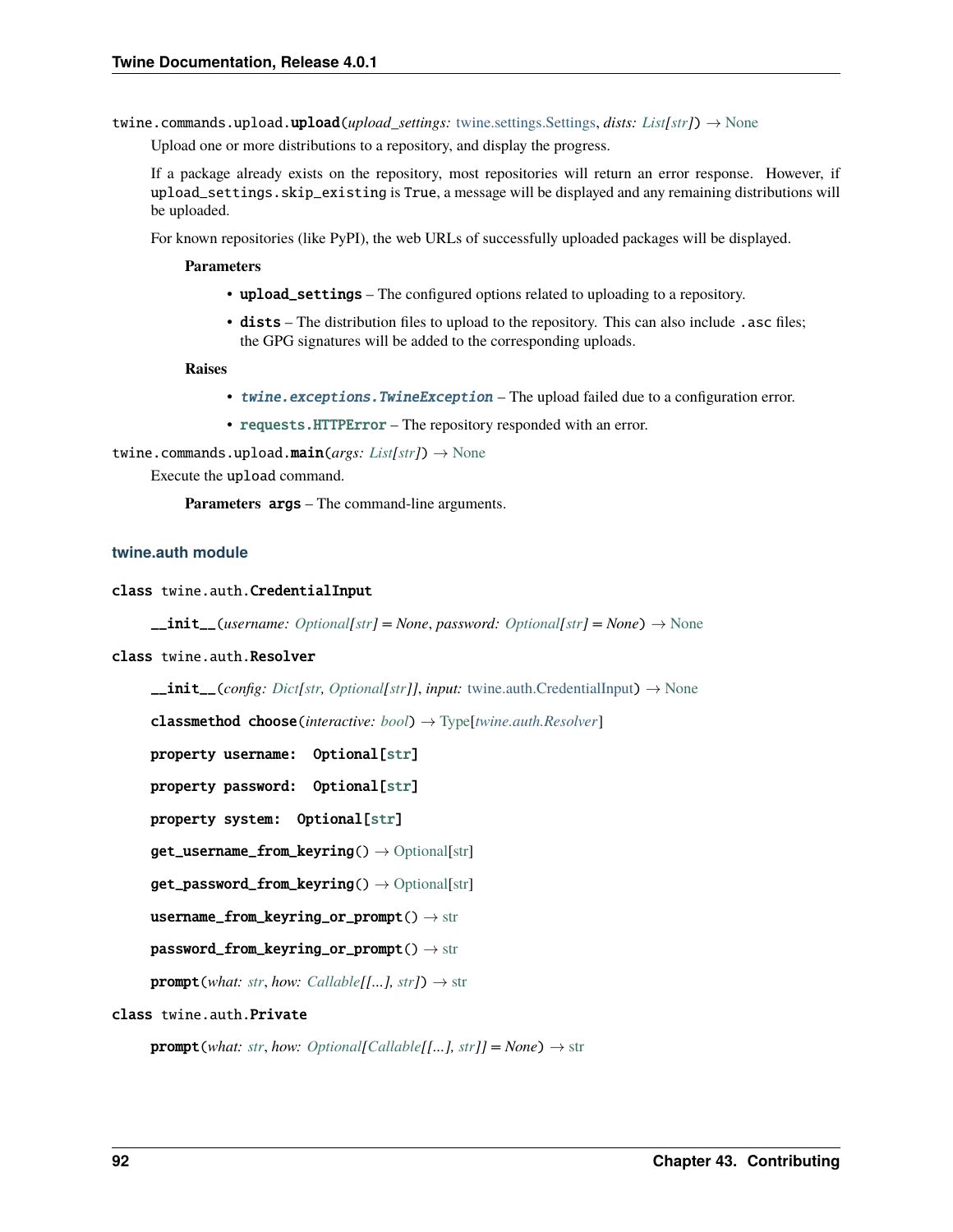#### **twine.cli module**

twine.cli.configure\_output()  $\rightarrow$  [None](https://docs.python.org/3/library/constants.html#None)

twine.cli.list\_dependencies\_and\_versions()  $\rightarrow$  [List](https://docs.python.org/3/library/typing.html#typing.List)[\[Tuple\[](https://docs.python.org/3/library/typing.html#typing.Tuple)[str,](https://docs.python.org/3/library/stdtypes.html#str) [str\]](https://docs.python.org/3/library/stdtypes.html#str)]

twine.cli.dep\_versions()  $\rightarrow$  [str](https://docs.python.org/3/library/stdtypes.html#str)

twine.cli.dispatch(*argv: [List](https://docs.python.org/3/library/typing.html#typing.List)[\[str\]](https://docs.python.org/3/library/stdtypes.html#str)*) → [Any](https://docs.python.org/3/library/typing.html#typing.Any)

#### **twine.exceptions module**

Module containing exceptions raised by twine.

#### <span id="page-98-0"></span>exception twine.exceptions.TwineException

Base class for all exceptions raised by twine.

#### <span id="page-98-1"></span>exception twine.exceptions.RedirectDetected

A redirect was detected that the user needs to resolve.

In some cases, requests refuses to issue a new POST request after a redirect. In order to prevent a confusing user experience, we raise this exception to allow users to know the index they're uploading to is redirecting them.

classmethod from\_args(*repository\_url: [str](https://docs.python.org/3/library/stdtypes.html#str)*, *redirect\_url: [str](https://docs.python.org/3/library/stdtypes.html#str)*) → *[twine.exceptions.RedirectDetected](#page-98-1)*

#### exception twine.exceptions.PackageNotFound

A package file was provided that could not be found on the file system.

This is only used when attempting to register a package\_file.

#### <span id="page-98-2"></span>exception twine.exceptions.UploadToDeprecatedPyPIDetected

An upload attempt was detected to deprecated PyPI domains.

The sites pypi.python.org and testpypi.python.org are deprecated.

classmethod from\_args(*target\_url: [str](https://docs.python.org/3/library/stdtypes.html#str)*, *default\_url: [str](https://docs.python.org/3/library/stdtypes.html#str)*, *test\_url: [str](https://docs.python.org/3/library/stdtypes.html#str)*) → *[twine.exceptions.UploadToDeprecatedPyPIDetected](#page-98-2)*

Return an UploadToDeprecatedPyPIDetected instance.

#### exception twine.exceptions.UnreachableRepositoryURLDetected

An upload attempt was detected to a URL without a protocol prefix.

All repository URLs must have a protocol (e.g., https://).

#### exception twine.exceptions.InvalidSigningConfiguration

Both the sign and identity parameters must be present.

#### exception twine.exceptions.InvalidSigningExecutable

Signing executable must be installed on system.

#### exception twine.exceptions.InvalidConfiguration

Raised when configuration is invalid.

#### exception twine.exceptions.InvalidDistribution

Raised when a distribution is invalid.

#### exception twine.exceptions.NonInteractive

Raised in non-interactive mode when credentials could not be found.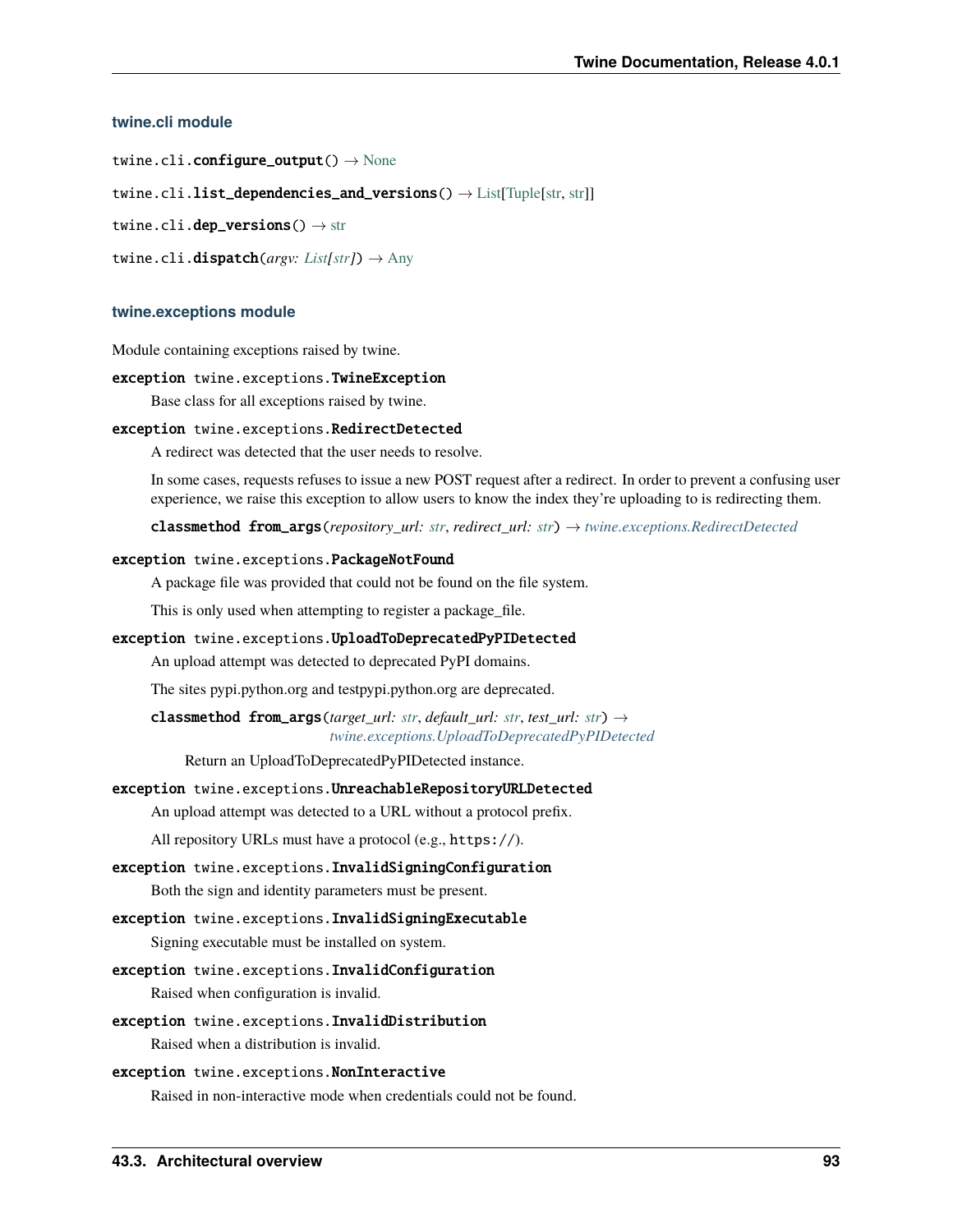#### exception twine.exceptions.InvalidPyPIUploadURL

Repository configuration tries to use PyPI with an incorrect URL.

For example, <https://pypi.org> instead of [https://upload.pypi.org/legacy.](https://upload.pypi.org/legacy)

#### **twine.package module**

#### twine.package.\_safe\_name(*name: [str](https://docs.python.org/3/library/stdtypes.html#str)*) → [str](https://docs.python.org/3/library/stdtypes.html#str)

Convert an arbitrary string to a standard distribution name.

Any runs of non-alphanumeric/. characters are replaced with a single '-'.

Copied from pkg\_resources.safe\_name for compatibility with warehouse. See [https://github.com/pypa/twine/](https://github.com/pypa/twine/issues/743) [issues/743.](https://github.com/pypa/twine/issues/743)

#### <span id="page-99-0"></span>class twine.package.PackageFile

\_\_init\_\_(*filename: [str](https://docs.python.org/3/library/stdtypes.html#str)*, *comment: [Optional](https://docs.python.org/3/library/typing.html#typing.Optional)[\[str\]](https://docs.python.org/3/library/stdtypes.html#str)*, *metadata: pkginfo.distribution.Distribution*, *python\_version: [Optional\[](https://docs.python.org/3/library/typing.html#typing.Optional)[str\]](https://docs.python.org/3/library/stdtypes.html#str), filetype: [Optional](https://docs.python.org/3/library/typing.html#typing.Optional)[\[str\]](https://docs.python.org/3/library/stdtypes.html#str)*)  $\rightarrow$  [None](https://docs.python.org/3/library/constants.html#None)

classmethod from\_filename( $filename: str, comment: Optional[str]) \rightarrow twice.package.PackageFile$  $filename: str, comment: Optional[str]) \rightarrow twice.package.PackageFile$  $filename: str, comment: Optional[str]) \rightarrow twice.package.PackageFile$  $filename: str, comment: Optional[str]) \rightarrow twice.package.PackageFile$  $filename: str, comment: Optional[str]) \rightarrow twice.package.PackageFile$  $filename: str, comment: Optional[str]) \rightarrow twice.package.PackageFile$ 

#### $\text{metadata\_dictionary}() \rightarrow \text{Dict}[\text{str}, \text{Union}[\text{str}, \text{Sequence}[\text{str}]]]$  $\text{metadata\_dictionary}() \rightarrow \text{Dict}[\text{str}, \text{Union}[\text{str}, \text{Sequence}[\text{str}]]]$  $\text{metadata\_dictionary}() \rightarrow \text{Dict}[\text{str}, \text{Union}[\text{str}, \text{Sequence}[\text{str}]]]$

Merge multiple sources of metadata into a single dictionary.

Includes values from filename, PKG-INFO, hashers, and signature.

 $add\_gpg\_signature(signature\_filepath: str, signature\_filename: str) \rightarrow None$  $add\_gpg\_signature(signature\_filepath: str, signature\_filename: str) \rightarrow None$  $add\_gpg\_signature(signature\_filepath: str, signature\_filename: str) \rightarrow None$  $add\_gpg\_signature(signature\_filepath: str, signature\_filename: str) \rightarrow None$ 

 $sign(sign\_with: str, identity: Optional[str]) \rightarrow None$  $sign(sign\_with: str, identity: Optional[str]) \rightarrow None$  $sign(sign\_with: str, identity: Optional[str]) \rightarrow None$  $sign(sign\_with: str, identity: Optional[str]) \rightarrow None$  $sign(sign\_with: str, identity: Optional[str]) \rightarrow None$  $sign(sign\_with: str, identity: Optional[str]) \rightarrow None$  $sign(sign\_with: str, identity: Optional[str]) \rightarrow None$ 

classmethod run\_gpg( $gpg\_args: \mathit{Tuple}[str, ...]$  $gpg\_args: \mathit{Tuple}[str, ...]$  $gpg\_args: \mathit{Tuple}[str, ...]$  $gpg\_args: \mathit{Tuple}[str, ...]$  $gpg\_args: \mathit{Tuple}[str, ...]$ )  $\rightarrow$  [None](https://docs.python.org/3/library/constants.html#None)

#### <span id="page-99-1"></span>class twine.package.Hexdigest

Hexdigest(md5, sha2, blake2)

#### property md5

Alias for field number 0

#### property sha2

Alias for field number 1

#### property blake2

Alias for field number 2

static \_\_new\_\_(*\_cls*, *md5: [Optional](https://docs.python.org/3/library/typing.html#typing.Optional)[\[str\]](https://docs.python.org/3/library/stdtypes.html#str)*, *sha2: [Optional](https://docs.python.org/3/library/typing.html#typing.Optional)[\[str\]](https://docs.python.org/3/library/stdtypes.html#str)*, *blake2: [Optional\[](https://docs.python.org/3/library/typing.html#typing.Optional)[str\]](https://docs.python.org/3/library/stdtypes.html#str)*)

Create new instance of Hexdigest(md5, sha2, blake2)

#### $asdict()$

Return a new OrderedDict which maps field names to their values.

 $_fields = {}$ 

```
_field_types = {'blake2': typing.Union[str, NoneType], 'md5': typing.Union[str,
NoneType], 'sha2': typing.Union[str, NoneType]}
```

```
_fields = ('md5', 'sha2', 'blake2')
```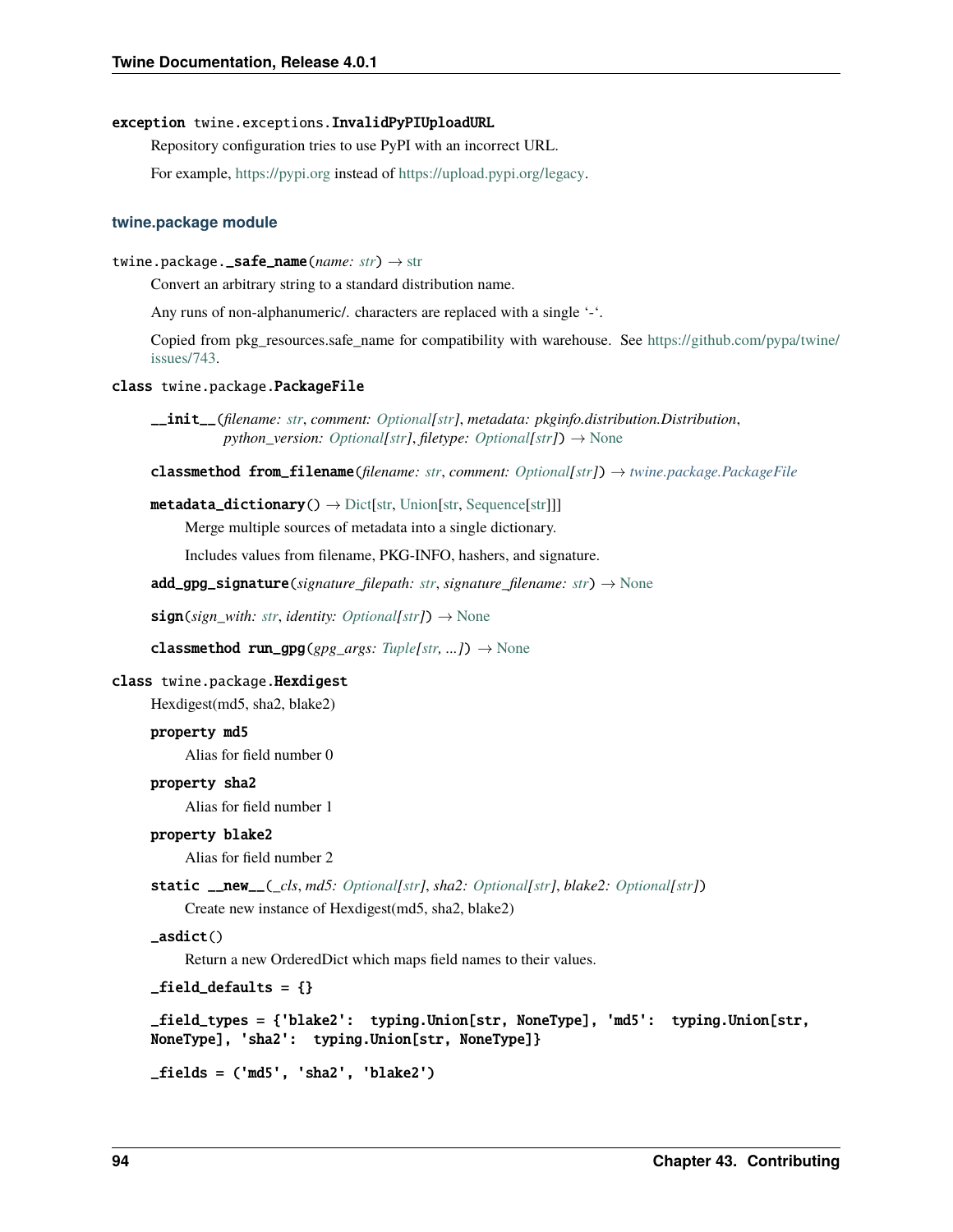#### $_$  fields defaults = {}

#### classmethod \_make(*iterable*)

Make a new Hexdigest object from a sequence or iterable

\_replace(*\*\*kwds*)

Return a new Hexdigest object replacing specified fields with new values

#### class twine.package.HashManager

Manage our hashing objects for simplicity.

This will also allow us to better test this logic.

 $\text{unit}$  (*filename: [str](https://docs.python.org/3/library/stdtypes.html#str)*)  $\rightarrow$  [None](https://docs.python.org/3/library/constants.html#None)

Initialize our manager and hasher objects.

 $\_md5\_update(content: bytes) \rightarrow None$  $\_md5\_update(content: bytes) \rightarrow None$  $\_md5\_update(content: bytes) \rightarrow None$  $\_md5\_update(content: bytes) \rightarrow None$ 

 $\_md5\_hexdigest() \rightarrow \text{Optional[str]}$  $\_md5\_hexdigest() \rightarrow \text{Optional[str]}$  $\_md5\_hexdigest() \rightarrow \text{Optional[str]}$  $\_md5\_hexdigest() \rightarrow \text{Optional[str]}$ 

\_sha2\_update(*content: [bytes](https://docs.python.org/3/library/stdtypes.html#bytes)*) → [None](https://docs.python.org/3/library/constants.html#None)

 $\_sha2\_hexdigest() \rightarrow \text{Optional[str]}$  $\_sha2\_hexdigest() \rightarrow \text{Optional[str]}$  $\_sha2\_hexdigest() \rightarrow \text{Optional[str]}$  $\_sha2\_hexdigest() \rightarrow \text{Optional[str]}$ 

```
\text{\textbf{black}} _blake_update(bytes) \rightarrowNone
```
#### $\_black$ \_blake\_hexdigest()  $\rightarrow$  [Optional](https://docs.python.org/3/library/typing.html#typing.Optional)[\[str\]](https://docs.python.org/3/library/stdtypes.html#str)

 $hash() \rightarrow None$  $hash() \rightarrow None$ 

Hash the file contents.

hexdigest() → *[twine.package.Hexdigest](#page-99-1)* Return the hexdigest for the file.

#### **twine.repository module**

#### <span id="page-100-0"></span>class twine.repository.Repository

\_\_init\_\_(*repository\_url: [str](https://docs.python.org/3/library/stdtypes.html#str)*, *username: [Optional](https://docs.python.org/3/library/typing.html#typing.Optional)[\[str\]](https://docs.python.org/3/library/stdtypes.html#str)*, *password: [Optional\[](https://docs.python.org/3/library/typing.html#typing.Optional)[str\]](https://docs.python.org/3/library/stdtypes.html#str)*, *disable\_progress\_bar:*  $bool = False$  $bool = False$ )  $\rightarrow$  [None](https://docs.python.org/3/library/constants.html#None)

static \_make\_adapter\_with\_retries() → [requests.adapters.HTTPAdapter](https://requests.readthedocs.io/en/latest/api/#requests.adapters.HTTPAdapter)

```
static string}() \rightarrow \text{str}
```
 $close() \rightarrow None$  $close() \rightarrow None$ 

static \_convert\_data\_to\_list\_of\_tuples(*data: [Dict](https://docs.python.org/3/library/typing.html#typing.Dict)[\[str,](https://docs.python.org/3/library/stdtypes.html#str) [Any\]](https://docs.python.org/3/library/typing.html#typing.Any)*) → [List\[](https://docs.python.org/3/library/typing.html#typing.List)[Tuple](https://docs.python.org/3/library/typing.html#typing.Tuple)[\[str,](https://docs.python.org/3/library/stdtypes.html#str) [Any\]](https://docs.python.org/3/library/typing.html#typing.Any)]

set\_certificate\_authority(*cacert: [Optional\[](https://docs.python.org/3/library/typing.html#typing.Optional)[str\]](https://docs.python.org/3/library/stdtypes.html#str)*) → [None](https://docs.python.org/3/library/constants.html#None)

set\_client\_certificate(*clientcert: [Optional\[](https://docs.python.org/3/library/typing.html#typing.Optional)[str\]](https://docs.python.org/3/library/stdtypes.html#str)*) → [None](https://docs.python.org/3/library/constants.html#None)

register(*package:* [twine.package.PackageFile](#page-99-0)) → [requests.models.Response](https://requests.readthedocs.io/en/latest/api/#requests.Response)

\_upload(*package:* [twine.package.PackageFile](#page-99-0)) → [requests.models.Response](https://requests.readthedocs.io/en/latest/api/#requests.Response)

upload(*package:* [twine.package.PackageFile,](#page-99-0) *max\_redirects: [int](https://docs.python.org/3/library/functions.html#int) = 5*) → [requests.models.Response](https://requests.readthedocs.io/en/latest/api/#requests.Response)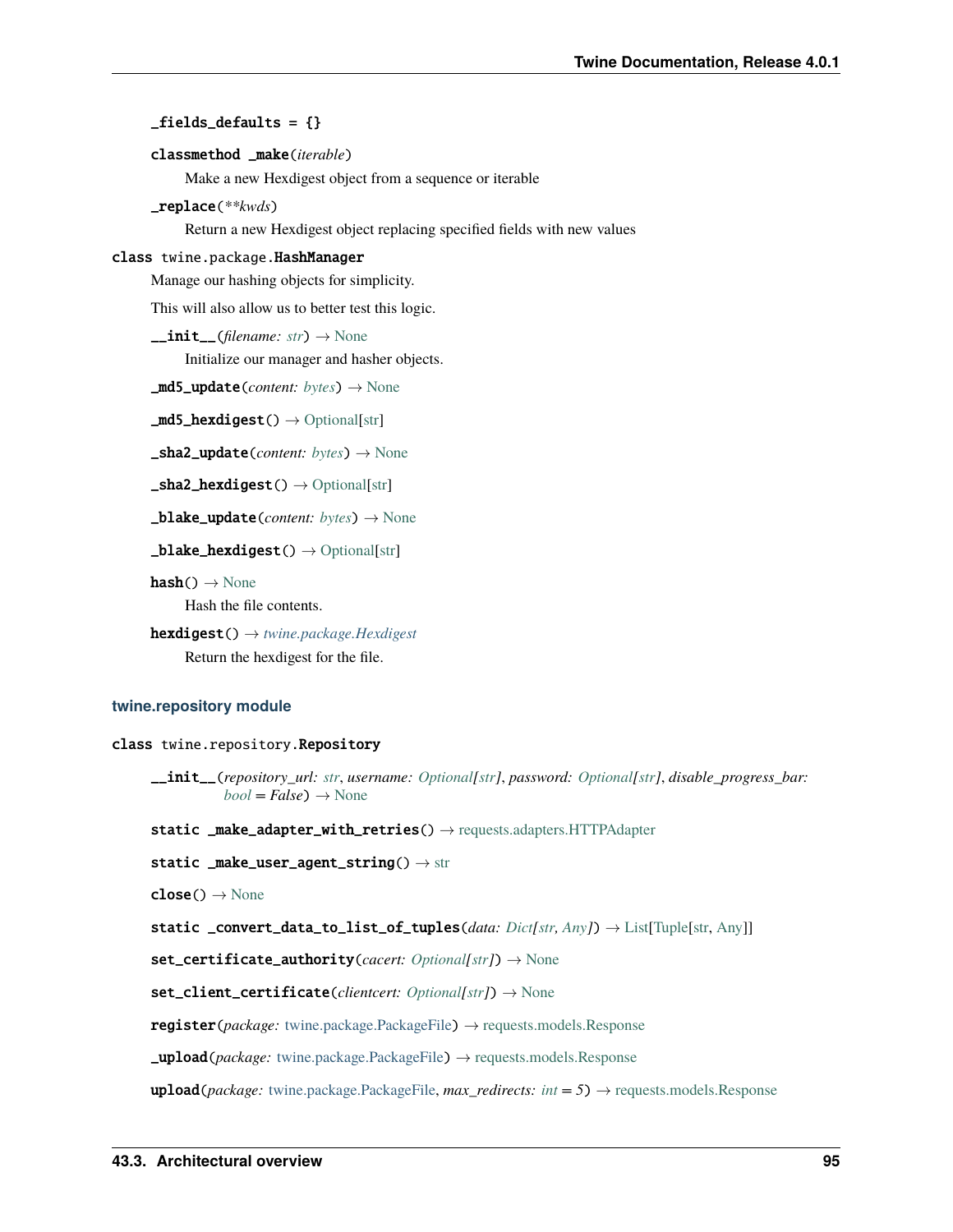package\_is\_uploaded(*package:* [twine.package.PackageFile,](#page-99-0) *bypass\_cache: [bool](https://docs.python.org/3/library/functions.html#bool) = False*) → [bool](https://docs.python.org/3/library/functions.html#bool)

release\_urls(*packages: [List\[](https://docs.python.org/3/library/typing.html#typing.List)*[twine.package.PackageFile](#page-99-0)*]*) → [Set](https://docs.python.org/3/library/typing.html#typing.Set)[\[str\]](https://docs.python.org/3/library/stdtypes.html#str)

verify\_package\_integrity(*package:* [twine.package.PackageFile](#page-99-0)) → [None](https://docs.python.org/3/library/constants.html#None)

#### **twine.settings module**

<span id="page-101-0"></span>Module containing logic for handling settings.

#### class twine.settings.Settings

Object that manages the configuration for Twine.

This object can only be instantiated with keyword arguments.

For example,

Settings(True, username='fakeusername')

Will raise a [TypeError](https://docs.python.org/3/library/exceptions.html#TypeError). Instead, you would want

Settings(sign=True, username='fakeusername')

\_\_init\_\_(*\**, *sign: [bool](https://docs.python.org/3/library/functions.html#bool) = False*, *sign\_with: [str](https://docs.python.org/3/library/stdtypes.html#str) = 'gpg'*, *identity: [Optional\[](https://docs.python.org/3/library/typing.html#typing.Optional)[str\]](https://docs.python.org/3/library/stdtypes.html#str) = None*, *username: [Optional](https://docs.python.org/3/library/typing.html#typing.Optional)[\[str\]](https://docs.python.org/3/library/stdtypes.html#str) = None*, *password: [Optional](https://docs.python.org/3/library/typing.html#typing.Optional)[\[str\]](https://docs.python.org/3/library/stdtypes.html#str) = None*, *non\_interactive: [bool](https://docs.python.org/3/library/functions.html#bool) = False*, *comment: [Optional](https://docs.python.org/3/library/typing.html#typing.Optional)[\[str\]](https://docs.python.org/3/library/stdtypes.html#str) = None*, *config\_file: [str](https://docs.python.org/3/library/stdtypes.html#str) = utils.DEFAULT\_CONFIG\_FILE*, *skip\_existing: [bool](https://docs.python.org/3/library/functions.html#bool) = False*, *cacert: [Optional\[](https://docs.python.org/3/library/typing.html#typing.Optional)[str\]](https://docs.python.org/3/library/stdtypes.html#str) = None*, *client\_cert: [Optional\[](https://docs.python.org/3/library/typing.html#typing.Optional)[str\]](https://docs.python.org/3/library/stdtypes.html#str) = None*, *repository\_name: [str](https://docs.python.org/3/library/stdtypes.html#str) = 'pypi'*, *repository\_url: [Optional\[](https://docs.python.org/3/library/typing.html#typing.Optional)[str\]](https://docs.python.org/3/library/stdtypes.html#str) = None*, *verbose: [bool](https://docs.python.org/3/library/functions.html#bool) = False*, *disable\_progress\_bar: [bool](https://docs.python.org/3/library/functions.html#bool) = False*, \*\**ignored\_kwargs: [Any](https://docs.python.org/3/library/typing.html#typing.Any)*)  $\rightarrow$  [None](https://docs.python.org/3/library/constants.html#None)

Initialize our settings instance.

#### **Parameters**

- sign Configure whether the package file should be signed.
- sign\_with The name of the executable used to sign the package with.
- identity The GPG identity that should be used to sign the package file.
- **username** The username used to authenticate to the repository (package index).
- **password** The password used to authenticate to the repository (package index).
- non\_interactive Do not interactively prompt for username/password if the required credentials are missing.
- comment The comment to include with each distribution file.
- **config\_file** The path to the configuration file to use.
- skip\_existing Specify whether twine should continue uploading files if one of them already exists. This primarily supports PyPI. Other package indexes may not be supported.
- cacert The path to the bundle of certificates used to verify the TLS connection to the package index.
- **client\_cert** The path to the client certificate used to perform authentication to the index. This must be a single file that contains both the private key and the PEM-encoded certificate.
- repository\_name The name of the repository (package index) to interact with. This should correspond to a section in the config file.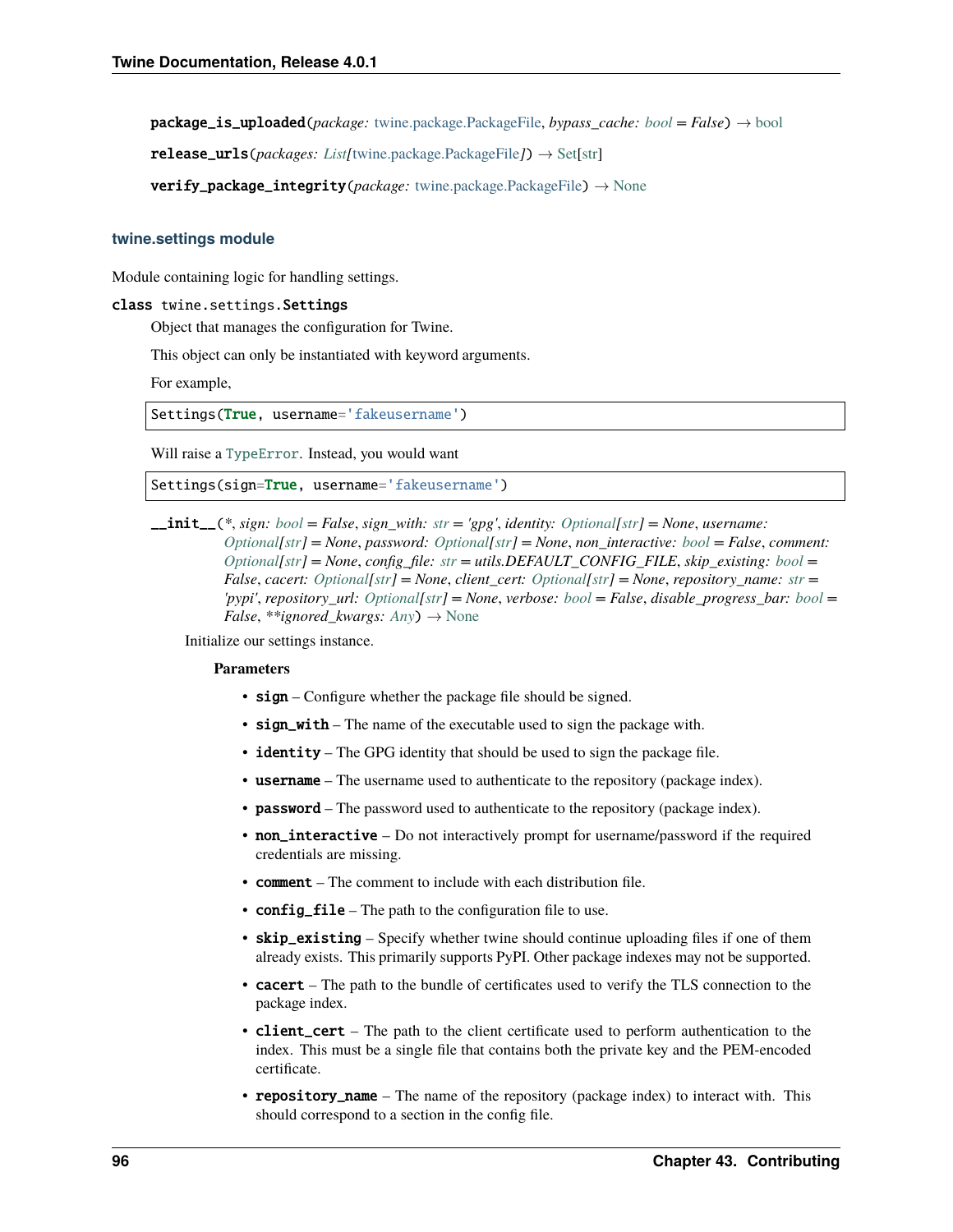- repository\_url The URL of the repository (package index) to interact with. This will override the settings inferred from repository\_name.
- **verbose** Show verbose output.
- disable\_progress\_bar Disable the progress bar.

property username: Optional[\[str\]](https://docs.python.org/3/library/stdtypes.html#str)

```
property password: Optional[str]
```
 $\text{\textcolor{red}{\textbf{\textcolor{blue}{-}and}}}$  noninteractive()  $\rightarrow$  [contextlib.AbstractContextManager](https://docs.python.org/3/library/contextlib.html#contextlib.AbstractContextManager)[\[None\]](https://docs.python.org/3/library/constants.html#None)

Bypass NonInteractive error when client cert is present.

property verbose: [bool](https://docs.python.org/3/library/functions.html#bool)

- static register\_argparse\_arguments(*parser: [argparse.ArgumentParser](https://docs.python.org/3/library/argparse.html#argparse.ArgumentParser)*) → [None](https://docs.python.org/3/library/constants.html#None) Register the arguments for argparse.
- classmethod from\_argparse(*args: [argparse.Namespace](https://docs.python.org/3/library/argparse.html#argparse.Namespace)*) → *[twine.settings.Settings](#page-101-0)* Generate the Settings from parsed arguments.

\_handle\_package\_signing(*sign: [bool](https://docs.python.org/3/library/functions.html#bool)*, *sign\_with: [str](https://docs.python.org/3/library/stdtypes.html#str)*, *identity: [Optional](https://docs.python.org/3/library/typing.html#typing.Optional)[\[str\]](https://docs.python.org/3/library/stdtypes.html#str)*) → [None](https://docs.python.org/3/library/constants.html#None)

\_handle\_repository\_options(*repository\_name: [str](https://docs.python.org/3/library/stdtypes.html#str)*, *repository\_url: [Optional\[](https://docs.python.org/3/library/typing.html#typing.Optional)[str\]](https://docs.python.org/3/library/stdtypes.html#str)*) → [None](https://docs.python.org/3/library/constants.html#None)

 $\text{Landle}_\text{c}$ **certificates**(*cacert: [Optional](https://docs.python.org/3/library/typing.html#typing.Optional)*[*[str\]](https://docs.python.org/3/library/stdtypes.html#str)*, *client cert: Optional*[*str]*)  $\rightarrow$  [None](https://docs.python.org/3/library/constants.html#None)

#### check\_repository\_url() → [None](https://docs.python.org/3/library/constants.html#None)

Verify we are not using legacy PyPI.

**Raises** [twine.exceptions.UploadToDeprecatedPyPIDetected](#page-98-2) - The configured repository URL is for legacy PyPI.

#### create\_repository() → *[twine.repository.Repository](#page-100-0)* Create a new repository for uploading.

#### **twine.utils module**

```
twine.utils.get_config(str) \rightarrowDict[str,Optional[str]]]
```
Read repository configuration from a file (i.e.  $\sim$ /.pypirc).

Format: <https://packaging.python.org/specifications/pypirc/>

If the default config file doesn't exist, return a default configuration for pypyi and testpypi.

twine.utils.\_validate\_repository\_url(*repository\_url: [str](https://docs.python.org/3/library/stdtypes.html#str)*) → [None](https://docs.python.org/3/library/constants.html#None)

Validate the given url for allowed schemes and components.

```
twine.utils.get_repository_from_config(config_file: str, repository: str, repository_url: Optional[str] =
                                                  None) \rightarrowDict[str,Optional[str]]
```
Get repository config command-line values or the .pypirc file.

```
twine.utils.normalize_repository_url(url: str) → str
```
twine.utils.get\_file\_size(*filename: [str](https://docs.python.org/3/library/stdtypes.html#str)*) → [str](https://docs.python.org/3/library/stdtypes.html#str)

Return the size of a file in KB, or MB if >= 1024 KB.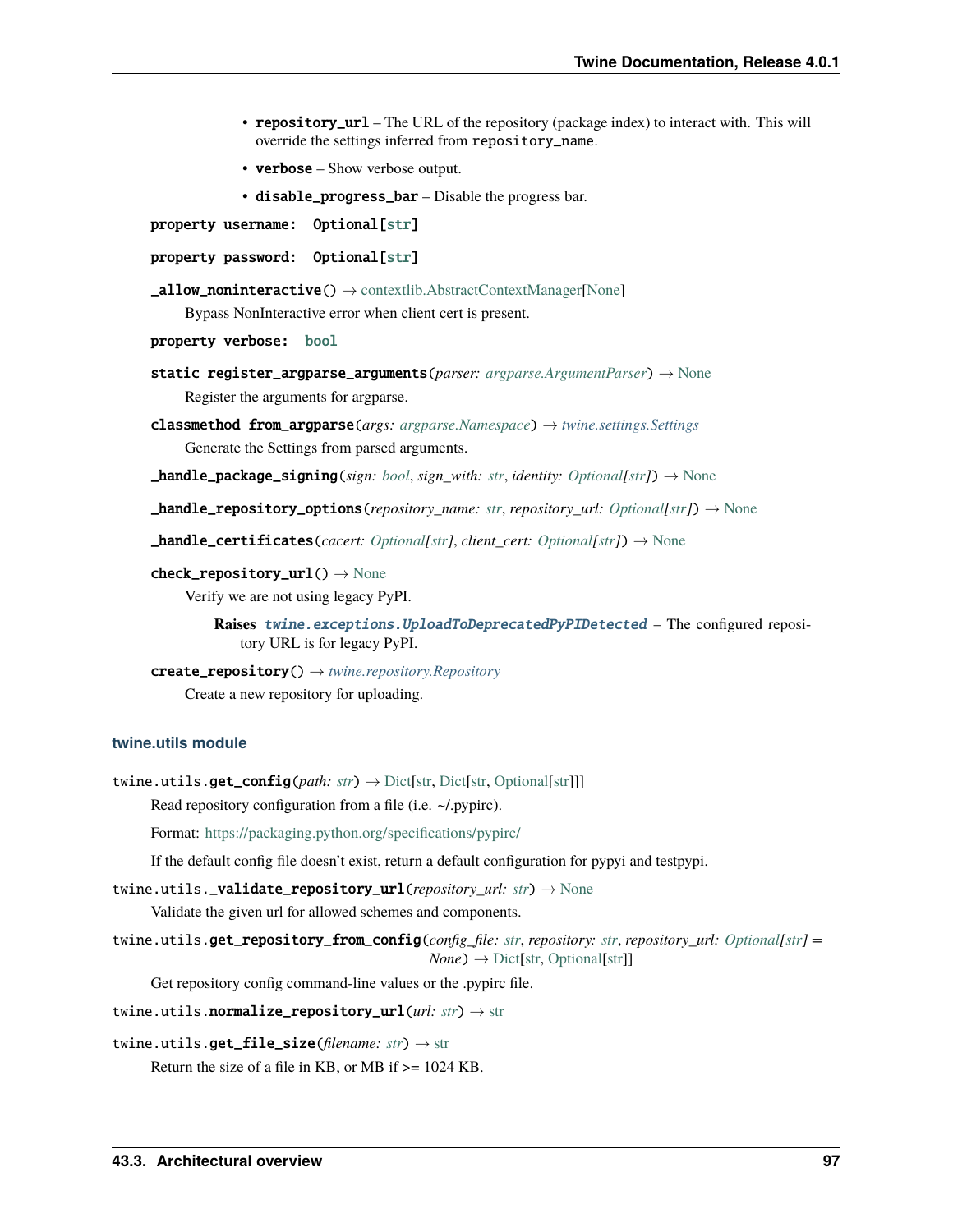twine.utils.check\_status\_code(*response: [requests.models.Response](https://requests.readthedocs.io/en/latest/api/#requests.Response)*, *verbose: [bool](https://docs.python.org/3/library/functions.html#bool)*) → [None](https://docs.python.org/3/library/constants.html#None)

Generate a helpful message based on the response from the repository.

Raise a custom exception for recognized errors. Otherwise, print the response content (based on the verbose option) before re-raising the HTTPError.

<span id="page-103-0"></span>twine.utils.get\_userpass\_value(*cli\_value: [Optional](https://docs.python.org/3/library/typing.html#typing.Optional)[\[str\]](https://docs.python.org/3/library/stdtypes.html#str)*, *config: [Dict](https://docs.python.org/3/library/typing.html#typing.Dict)[\[str,](https://docs.python.org/3/library/stdtypes.html#str) [Optional](https://docs.python.org/3/library/typing.html#typing.Optional)[\[str\]](https://docs.python.org/3/library/stdtypes.html#str)]*, *key: [str](https://docs.python.org/3/library/stdtypes.html#str)*, *prompt\_strategy: [Optional\[](https://docs.python.org/3/library/typing.html#typing.Optional)[Callable\[](https://docs.python.org/3/library/typing.html#typing.Callable)[], [str\]](https://docs.python.org/3/library/stdtypes.html#str)]* =  $None$ )  $\rightarrow$  [Optional](https://docs.python.org/3/library/typing.html#typing.Optional)[\[str\]](https://docs.python.org/3/library/stdtypes.html#str)

Get a credential (e.g. a username or password) from the configuration.

Uses the following rules:

- 1. If cli\_value is specified, use that.
- 2. If config[key] is specified, use that.
- 3. If prompt\_strategy is specified, use its return value.
- 4. Otherwise return None

#### **Parameters**

- cli\_value The value supplied from the command line.
- **config** A dictionary of repository configuration values.
- key The credential to look up in config, e.g. "username" or "password".
- prompt\_strategy An argumentless function to get the value, e.g. from keyring or by prompting the user.

**Returns** The credential value, i.e. the username or password.

```
twine.utils.get_cacert(cli_value: Optional[str], config: Dict[str, Optional[str]], *, key: str = 'ca_cert',
                           Optional[Callable[str]] = None) \rightarrow Optional[str]
```
Get the CA bundle via [get\\_userpass\\_value\(\)](#page-103-0).

```
twine.utils.get_clientcert(cli_value: Optional[str], config: Dict[str, Optional[str]], *, key: str =
                                  'client_cert', prompt_strategy: Optional[Callable[[], str]] = None) →
                                  Optional[str]
```
Get the client certificate via [get\\_userpass\\_value\(\)](#page-103-0).

#### class twine.utils.EnvironmentDefault

Get values from environment variable.

 $\_init\_(env: str, required: bool = True, default: Optional[str] = None, **kwargs: Any) \rightarrow None$  $\_init\_(env: str, required: bool = True, default: Optional[str] = None, **kwargs: Any) \rightarrow None$  $\_init\_(env: str, required: bool = True, default: Optional[str] = None, **kwargs: Any) \rightarrow None$  $\_init\_(env: str, required: bool = True, default: Optional[str] = None, **kwargs: Any) \rightarrow None$  $\_init\_(env: str, required: bool = True, default: Optional[str] = None, **kwargs: Any) \rightarrow None$  $\_init\_(env: str, required: bool = True, default: Optional[str] = None, **kwargs: Any) \rightarrow None$  $\_init\_(env: str, required: bool = True, default: Optional[str] = None, **kwargs: Any) \rightarrow None$  $\_init\_(env: str, required: bool = True, default: Optional[str] = None, **kwargs: Any) \rightarrow None$  $\_init\_(env: str, required: bool = True, default: Optional[str] = None, **kwargs: Any) \rightarrow None$  $\_init\_(env: str, required: bool = True, default: Optional[str] = None, **kwargs: Any) \rightarrow None$  $\_init\_(env: str, required: bool = True, default: Optional[str] = None, **kwargs: Any) \rightarrow None$ 

#### class twine.utils.EnvironmentFlag

Set boolean flag from environment variable.

 $\text{unit}$  (*env: [str](https://docs.python.org/3/library/stdtypes.html#str)*, \*\**kwargs: [Any](https://docs.python.org/3/library/typing.html#typing.Any)*)  $\rightarrow$  [None](https://docs.python.org/3/library/constants.html#None)

#### static [bool](https://docs.python.org/3/library/functions.html#bool)\_from\_env(*val: [Optional](https://docs.python.org/3/library/typing.html#typing.Optional)* $[str]$ )  $\rightarrow$  bool

Allow '0' and 'false' and 'no' to be False.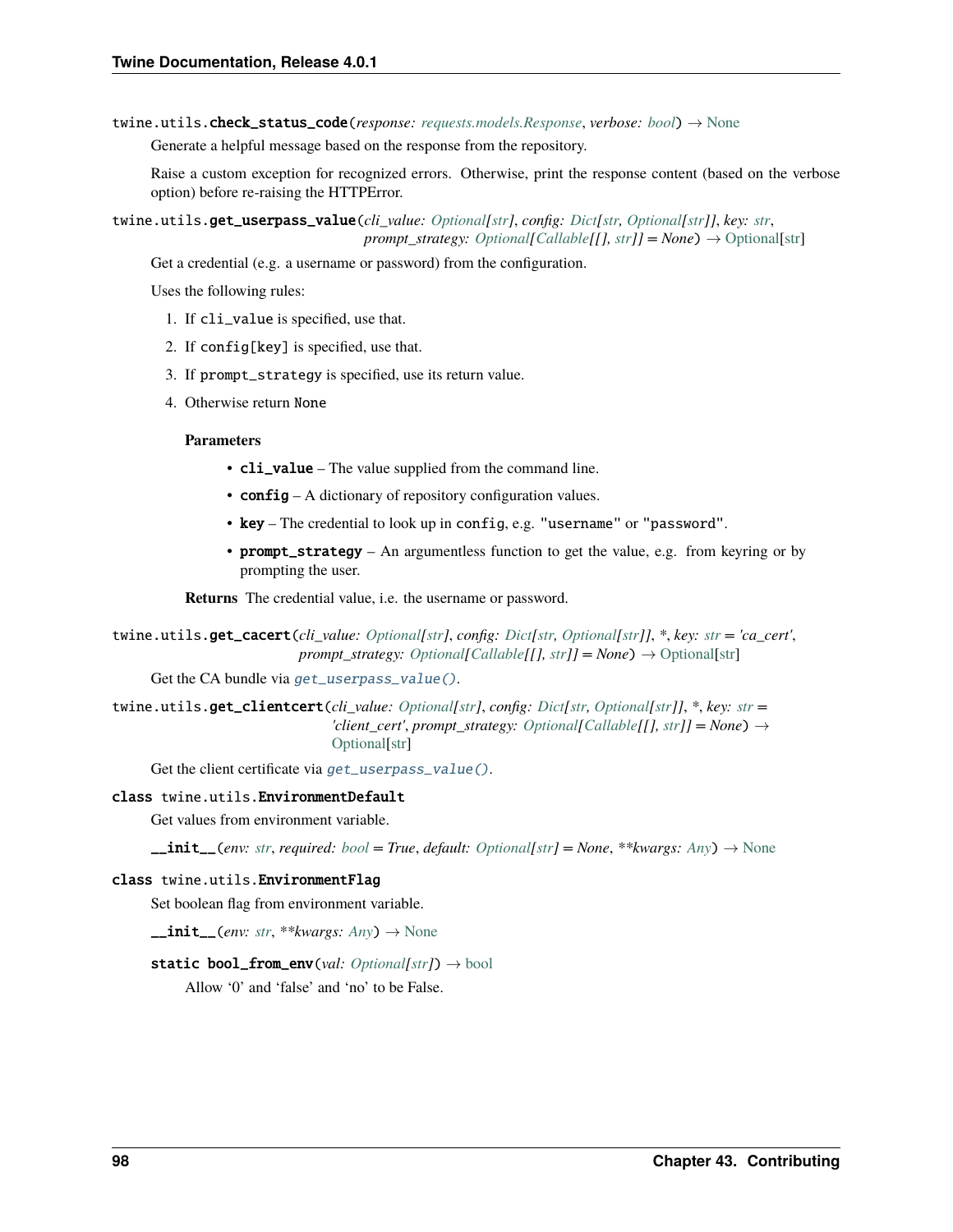#### **twine.wheel module**

class twine.wheel.Wheel

 $\text{unit}$ *(filename: [str](https://docs.python.org/3/library/stdtypes.html#str), metadata\_version: [Optional](https://docs.python.org/3/library/typing.html#typing.Optional)[\[str\]](https://docs.python.org/3/library/stdtypes.html#str)* = *[None](https://docs.python.org/3/library/constants.html#None)*)  $\rightarrow$  None

property py\_version: [str](https://docs.python.org/3/library/stdtypes.html#str)

static find\_candidate\_metadata\_files(*names: [List](https://docs.python.org/3/library/typing.html#typing.List)[\[str\]](https://docs.python.org/3/library/stdtypes.html#str)*) → [List\[List](https://docs.python.org/3/library/typing.html#typing.List)[\[str\]](https://docs.python.org/3/library/stdtypes.html#str)] Filter files that may be METADATA files.

 $read() \rightarrow bytes$  $read() \rightarrow bytes$ 

 $parse(data: bytes) \rightarrow None$  $parse(data: bytes) \rightarrow None$  $parse(data: bytes) \rightarrow None$  $parse(data: bytes) \rightarrow None$ 

#### **twine.wininst module**

#### class twine.wininst.WinInst

 $_i$ **init**<sub>*\_</sub>*(*filename: [str](https://docs.python.org/3/library/stdtypes.html#str), metadata\_version: [Optional](https://docs.python.org/3/library/typing.html#typing.Optional)*[*str]* = *[None](https://docs.python.org/3/library/constants.html#None)*)  $\rightarrow$  None</sub>

property py\_version: [str](https://docs.python.org/3/library/stdtypes.html#str)

 $\text{read}() \rightarrow \text{bytes}$  $\text{read}() \rightarrow \text{bytes}$  $\text{read}() \rightarrow \text{bytes}$ 

### **43.3.2 Where Twine gets configuration and credentials**

A user can set the repository URL, username, and/or password via command line, .pypirc files, environment variables, and keyring.

### **43.4 Adding a maintainer**

A checklist for adding a new maintainer to the project.

- 1. Add them as a Member in the GitHub repo settings.
- 2. Get them Test PyPI and canon PyPI usernames and add them as a Maintainer on [our Test PyPI project](https://test.pypi.org/manage/project/twine/collaboration/) and [canon](https://pypi.org/manage/project/twine/collaboration/) [PyPI.](https://pypi.org/manage/project/twine/collaboration/)

### **43.5 Making a new release**

A checklist for creating, testing, and distributing a new version.

1. Choose a version number, and create a new branch

```
VERSION=3.4.2
git switch -c release-$VERSION
```
2. Update docs/changelog.rst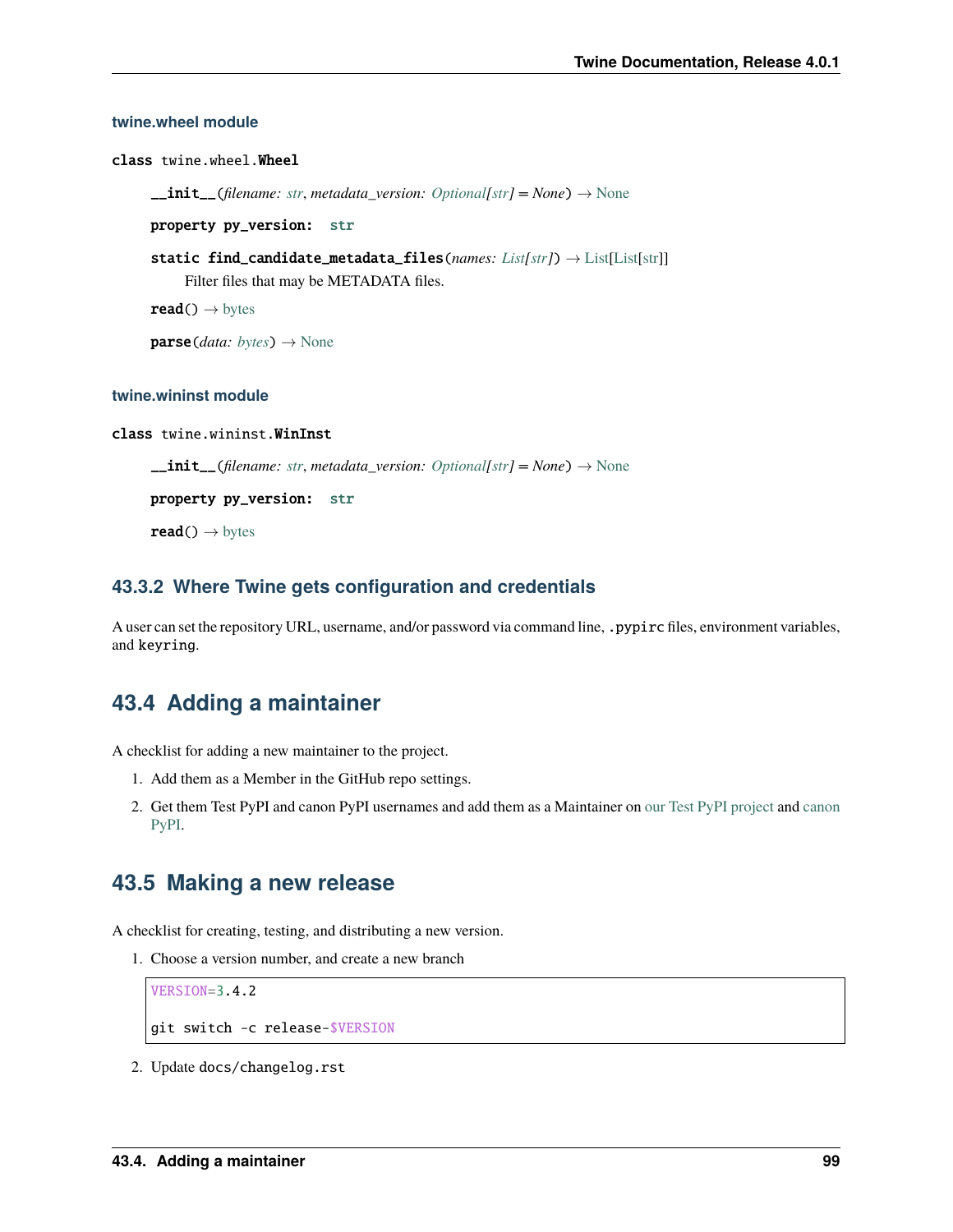```
tox -e changelog -- --version $VERSION
git commit -am "Update changelog for $VERSION"
```
- 3. Open a pull request for review
- 4. Merge the pull request, and ensure the [GitHub Actions](https://github.com/pypa/twine/actions) build passes
- 5. Create a new git tag for the version

```
git switch main
git pull --ff-only upstream main
git tag -m "Release v$VERSION" $VERSION
```
6. Push to start the release, and watch it in [GitHub Actions](https://github.com/pypa/twine/actions)

git push upstream \$VERSION

7. View the new release on [PyPI](https://pypi.org/project/twine/)

### **43.6 Future development**

See our [open issues.](https://github.com/pypa/twine/issues)

In the future, pip and twine may merge into a single tool; see [ongoing discussion.](https://github.com/pypa/packaging-problems/issues/60)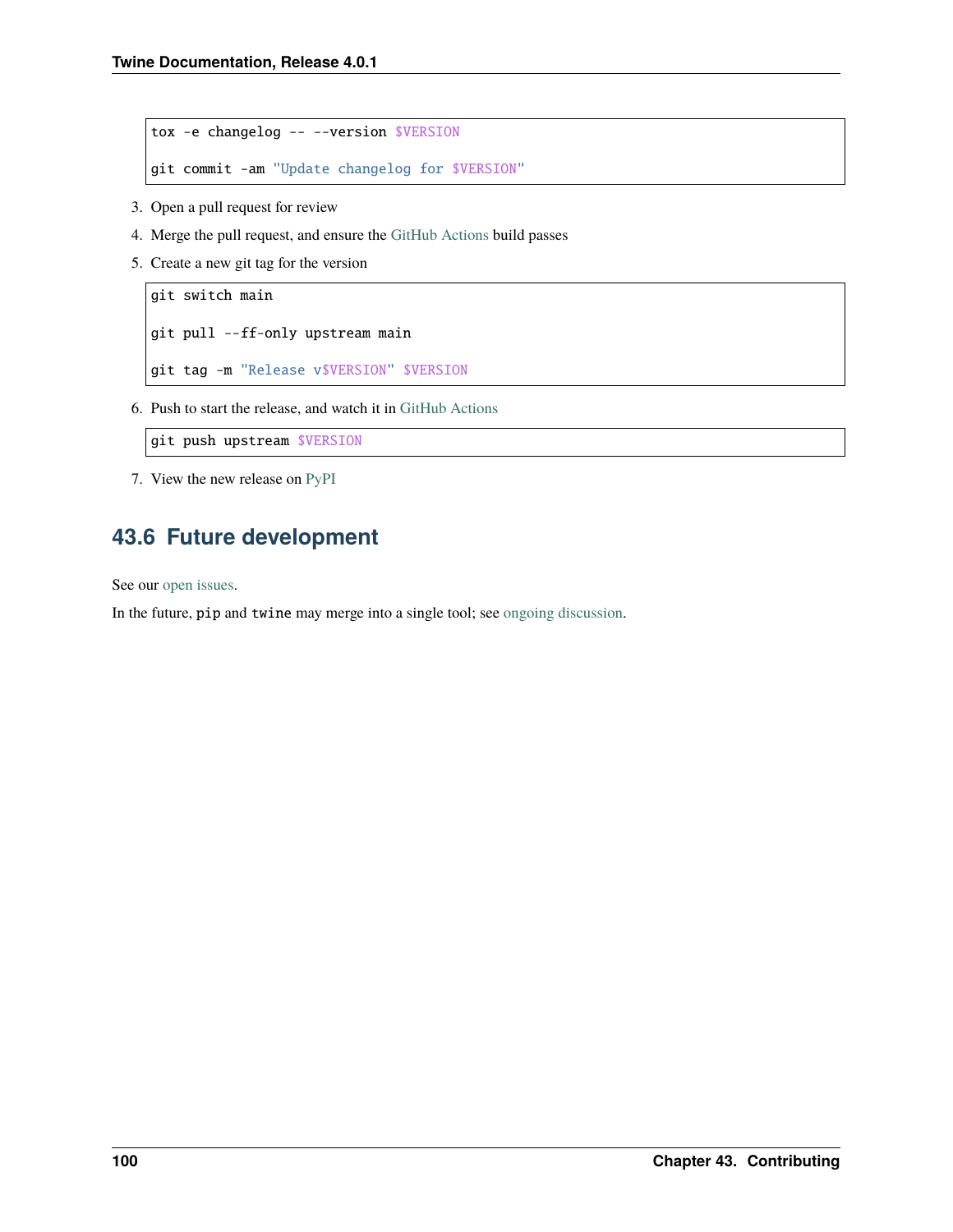# **CHAPTER FORTYFOUR**

### **TWINE**

Twine is a utility for [publishing](https://packaging.python.org/tutorials/packaging-projects/) Python packages to [PyPI](https://pypi.org) and other [repositories.](https://packaging.python.org/glossary/#term-Package-Index) It provides build system independent uploads of source and binary [distribution artifacts](https://packaging.python.org/glossary/#term-Distribution-Package) for both new and existing [projects.](https://packaging.python.org/glossary/#term-Project)

### **44.1 Why Should I Use This?**

The goal of Twine is to improve PyPI interaction by improving security and testability.

The biggest reason to use Twine is that it securely authenticates you to PyPI over HTTPS using a verified connection, regardless of the underlying Python version. Meanwhile, python setup.py upload will only work correctly and securely if your build system, Python version, and underlying operating system are configured properly.

Secondly, Twine encourages you to build your distribution files. python setup.py upload only allows you to upload a package as a final step after building with distutils or setuptools, within the same command invocation. This means that you cannot test the exact file you're going to upload to PyPI to ensure that it works before uploading it.

Finally, Twine allows you to pre-sign your files and pass the .asc files into the command line invocation (twine upload myproject-1.0.1.tar.gz myproject-1.0.1.tar.gz.asc). This enables you to be assured that you're typing your gpg passphrase into gpg itself and not anything else, since *you* will be the one directly executing gpg --detach-sign -a <filename>.

### **44.2 Features**

- Verified HTTPS connections
- Uploading doesn't require executing setup.py
- Uploading files that have already been created, allowing testing of distributions before release
- Supports uploading any packaging format (including [wheels\)](https://packaging.python.org/glossary/#term-Wheel)

## **44.3 Installation**

pip install twine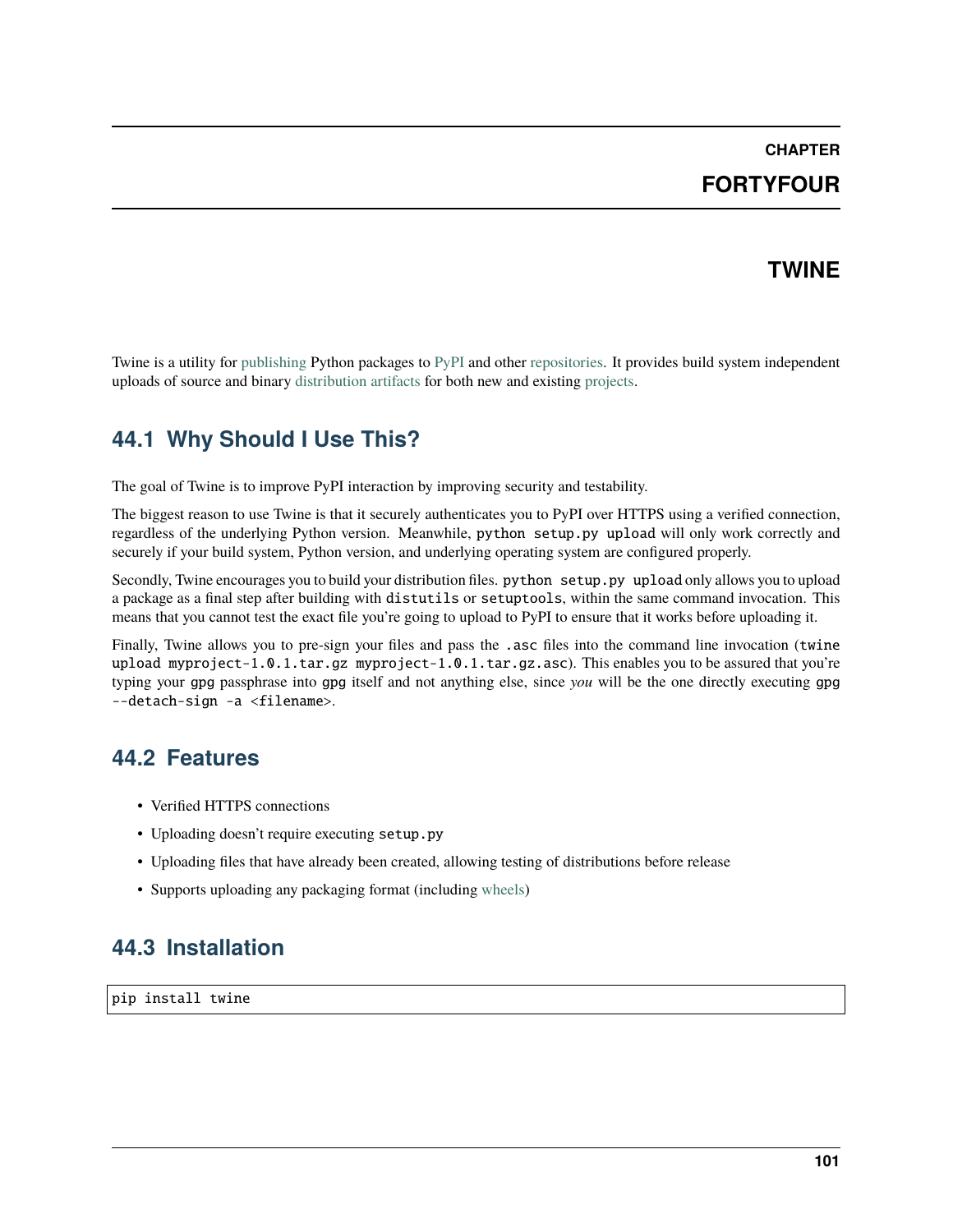### **44.4 Using Twine**

1. Create some distributions in the normal way:

python -m build

2. Upload to [Test PyPI](https://packaging.python.org/guides/using-testpypi/) and verify things look right:

twine upload -r testpypi dist/\*

Twine will prompt for your username and password.

3. Upload to [PyPI:](https://pypi.org)

twine upload dist/\*

4. Done!

**Note:** Like many other command line tools, Twine does not show any characters when you enter your password.

If you're using Windows and trying to paste your username, password, or token in the Command Prompt or PowerShell, Ctrl-V and Shift+Insert won't work. Instead, you can use "Edit > Paste" from the window menu, or enable "Use Ctrl+Shift+C/V as Copy/Paste" in "Properties". This is a [known issue](https://bugs.python.org/issue37426) with Python's getpass module.

More documentation on using Twine to upload packages to PyPI is in the [Python Packaging User Guide.](https://packaging.python.org/tutorials/packaging-projects/)

## **44.5 Commands**

### **44.5.1** twine upload

Uploads one or more distributions to a repository.

```
usage: twine upload [-h] [-r REPOSITORY] [--repository-url REPOSITORY_URL]
                   [-s] [--sign-with SIGN_WITH] [-i IDENTITY] [-u USERNAME]
                   [-p PASSWORD] [--non-interactive] [-c COMMENT]
                   [--config-file CONFIG_FILE] [--skip-existing]
                   [--cert path] [--client-cert path] [--verbose]
                   [--disable-progress-bar]
                   dist [dist ...]
positional arguments:
 dist The distribution files to upload to the repository
                       (package index). Usually dist/* . May additionally
                       contain a .asc file to include an existing signature
                       with the file upload.
optional arguments:
  -h, --help show this help message and exit
  -r REPOSITORY, --repository REPOSITORY
                       The repository (package index) to upload the package
                       to. Should be a section in the config file (default:
```
(continues on next page)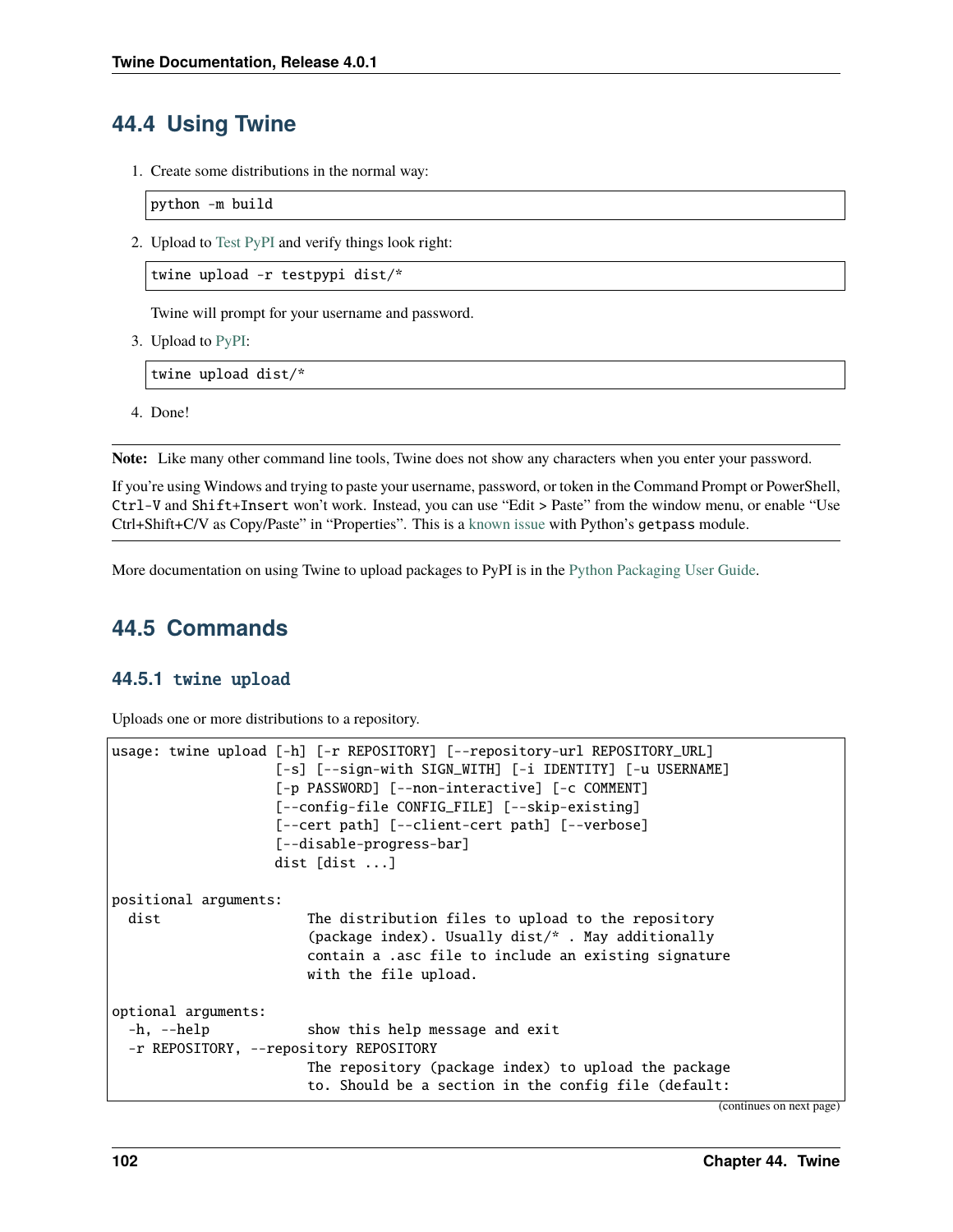(continued from previous page)

```
pypi). (Can also be set via TWINE_REPOSITORY
                     environment variable.)
--repository-url REPOSITORY_URL
                     The repository (package index) URL to upload the
                     package to. This overrides --repository. (Can also be
                     set via TWINE_REPOSITORY_URL environment variable.)
-s, --sign Sign files to upload using GPG.
--sign-with SIGN_WITH
                     GPG program used to sign uploads (default: gpg).
-i IDENTITY, --identity IDENTITY
                     GPG identity used to sign files.
-u USERNAME, --username USERNAME
                     The username to authenticate to the repository
                     (package index) as. (Can also be set via
                     TWINE_USERNAME environment variable.)
-p PASSWORD, --password PASSWORD
                     The password to authenticate to the repository
                     (package index) with. (Can also be set via
                     TWINE_PASSWORD environment variable.)
--non-interactive Do not interactively prompt for username/password if
                     the required credentials are missing. (Can also be set
                     via TWINE_NON_INTERACTIVE environment variable.)
-c COMMENT, --comment COMMENT
                     The comment to include with the distribution file.
--config-file CONFIG_FILE
                     The .pypirc config file to use.
--skip-existing Continue uploading files if one already exists. (Only
                     valid when uploading to PyPI. Other implementations
                     may not support this.)
--cert path Path to alternate CA bundle (can also be set via
                     TWINE_CERT environment variable).
--client-cert path Path to SSL client certificate, a single file
                     containing the private key and the certificate in PEM
                     format.
--verbose Show verbose output.
--disable-progress-bar
                     Disable the progress bar.
```
#### **44.5.2** twine check

Checks whether your distribution's long description will render correctly on PyPI.

```
usage: twine check [-h] [--strict] dist [dist ...]
positional arguments:
 dist The distribution files to check, usually dist/*
optional arguments:
 -h, --help show this help message and exit
 --strict Fail on warnings
```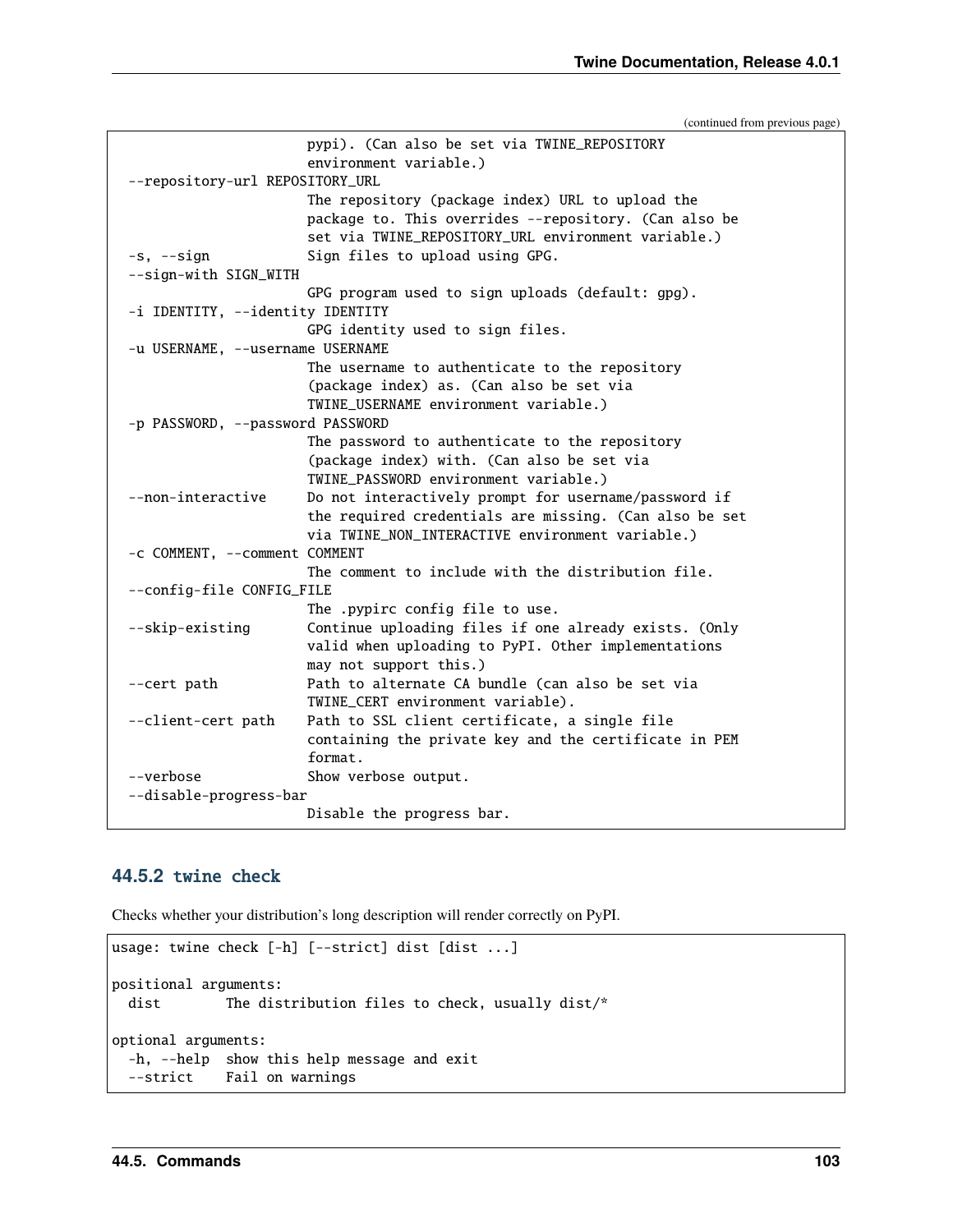#### **44.5.3** twine register

Pre-register a name with a repository before uploading a distribution.

**Warning:** Pre-registration is [not supported on PyPI,](https://packaging.python.org/guides/migrating-to-pypi-org/#registering-package-names-metadata) so the register command is only necessary if you are using a different repository that requires it. See [issue #1627 on Warehouse](https://github.com/pypa/warehouse/issues/1627) (the software running on PyPI) for more details.

```
usage: twine register [-h] [-r REPOSITORY] [--repository-url REPOSITORY_URL]
                      [-s] [--sign-with SIGN_WITH] [-i IDENTITY] [-u USERNAME]
                      [-p PASSWORD] [--non-interactive] [-c COMMENT]
                      [--config-file CONFIG_FILE] [--skip-existing]
                      [--cert path] [--client-cert path] [--verbose]
                      [--disable-progress-bar]
                     package
register operation is not required with PyPI.org
positional arguments:
 package File from which we read the package metadata.
optional arguments:
  -h, --help show this help message and exit
  -r REPOSITORY, --repository REPOSITORY
                       The repository (package index) to upload the package
                        to. Should be a section in the config file (default:
                       pypi). (Can also be set via TWINE_REPOSITORY
                        environment variable.)
  --repository-url REPOSITORY_URL
                       The repository (package index) URL to upload the
                       package to. This overrides --repository. (Can also be
                        set via TWINE_REPOSITORY_URL environment variable.)
  -s, --sign Sign files to upload using GPG.
  --sign-with SIGN_WITH
                        GPG program used to sign uploads (default: gpg).
  -i IDENTITY, --identity IDENTITY
                       GPG identity used to sign files.
  -u USERNAME, --username USERNAME
                       The username to authenticate to the repository
                        (package index) as. (Can also be set via
                       TWINE_USERNAME environment variable.)
  -p PASSWORD, --password PASSWORD
                       The password to authenticate to the repository
                        (package index) with. (Can also be set via
                        TWINE_PASSWORD environment variable.)
  --non-interactive Do not interactively prompt for username/password if
                        the required credentials are missing. (Can also be set
                       via TWINE_NON_INTERACTIVE environment variable.)
  -c COMMENT, --comment COMMENT
                        The comment to include with the distribution file.
  --config-file CONFIG_FILE
                       The .pypirc config file to use.
```
(continues on next page)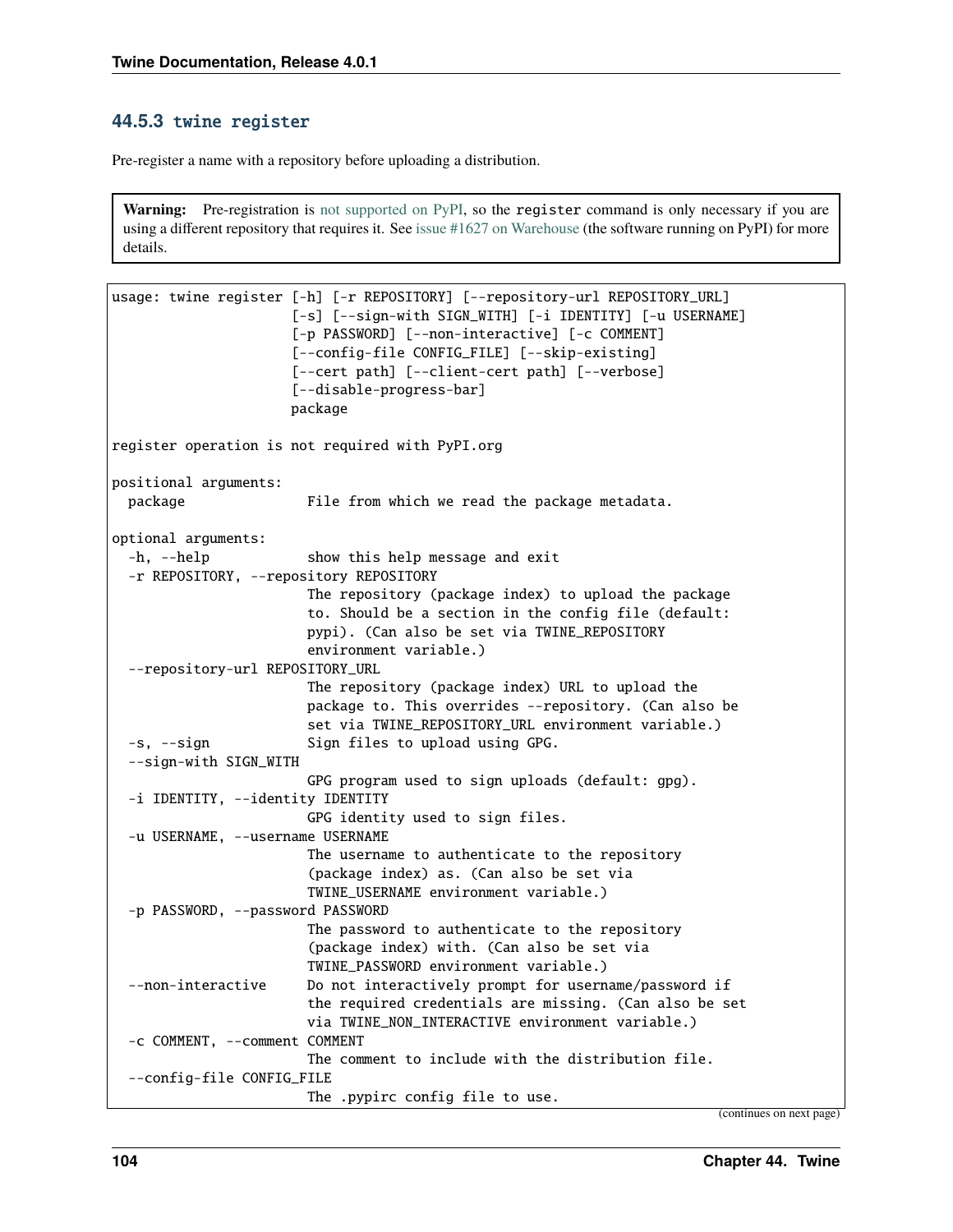(continued from previous page)

| --skip-existing        | Continue uploading files if one already exists. (Only<br>valid when uploading to PyPI. Other implementations<br>may not support this.) |
|------------------------|----------------------------------------------------------------------------------------------------------------------------------------|
| --cert path            | Path to alternate CA bundle (can also be set via                                                                                       |
|                        | TWINE CERT environment variable).                                                                                                      |
| --client-cert path     | Path to SSL client certificate, a single file                                                                                          |
|                        | containing the private key and the certificate in PEM                                                                                  |
|                        | format.                                                                                                                                |
| --verbose              | Show verbose output.                                                                                                                   |
| --disable-progress-bar |                                                                                                                                        |
|                        | Disable the progress bar.                                                                                                              |
|                        |                                                                                                                                        |

### **44.6 Configuration**

Twine can read repository configuration from a .pypirc file, either in your home directory, or provided with the --config-file option. For details on writing and using .pypirc, see the [specification](https://packaging.python.org/specifications/pypirc/) in the Python Packaging User Guide.

#### **44.6.1 Environment Variables**

Twine also supports configuration via environment variables. Options passed on the command line will take precedence over options set via environment variables. Definition via environment variable is helpful in environments where it is not convenient to create a .pypirc file (for example, on a CI/build server).

- TWINE\_USERNAME the username to use for authentication to the repository.
- TWINE\_PASSWORD the password to use for authentication to the repository.
- TWINE\_REPOSITORY the repository configuration, either defined as a section in .pypirc or provided as a full URL.
- TWINE\_REPOSITORY\_URL the repository URL to use.
- TWINE\_CERT custom CA certificate to use for repositories with self-signed or untrusted certificates.
- TWINE\_NON\_INTERACTIVE Do not interactively prompt for username/password if the required credentials are missing.

#### **44.6.2 Proxy Support**

Twine can be configured to use a proxy by setting environment variables. For example, to use a proxy for just the twine command, without export-ing it for other tools:

HTTPS\_PROXY=socks5://user:pass@host:port twine upload dist/\*

For more information, see the Requests documentation on [proxies](https://requests.readthedocs.io/en/latest/user/advanced/#proxies) and [SOCKS](https://requests.readthedocs.io/en/latest/user/advanced/#socks) , and [an in-depth article about proxy](https://about.gitlab.com/blog/2021/01/27/we-need-to-talk-no-proxy/) [environment variables.](https://about.gitlab.com/blog/2021/01/27/we-need-to-talk-no-proxy/)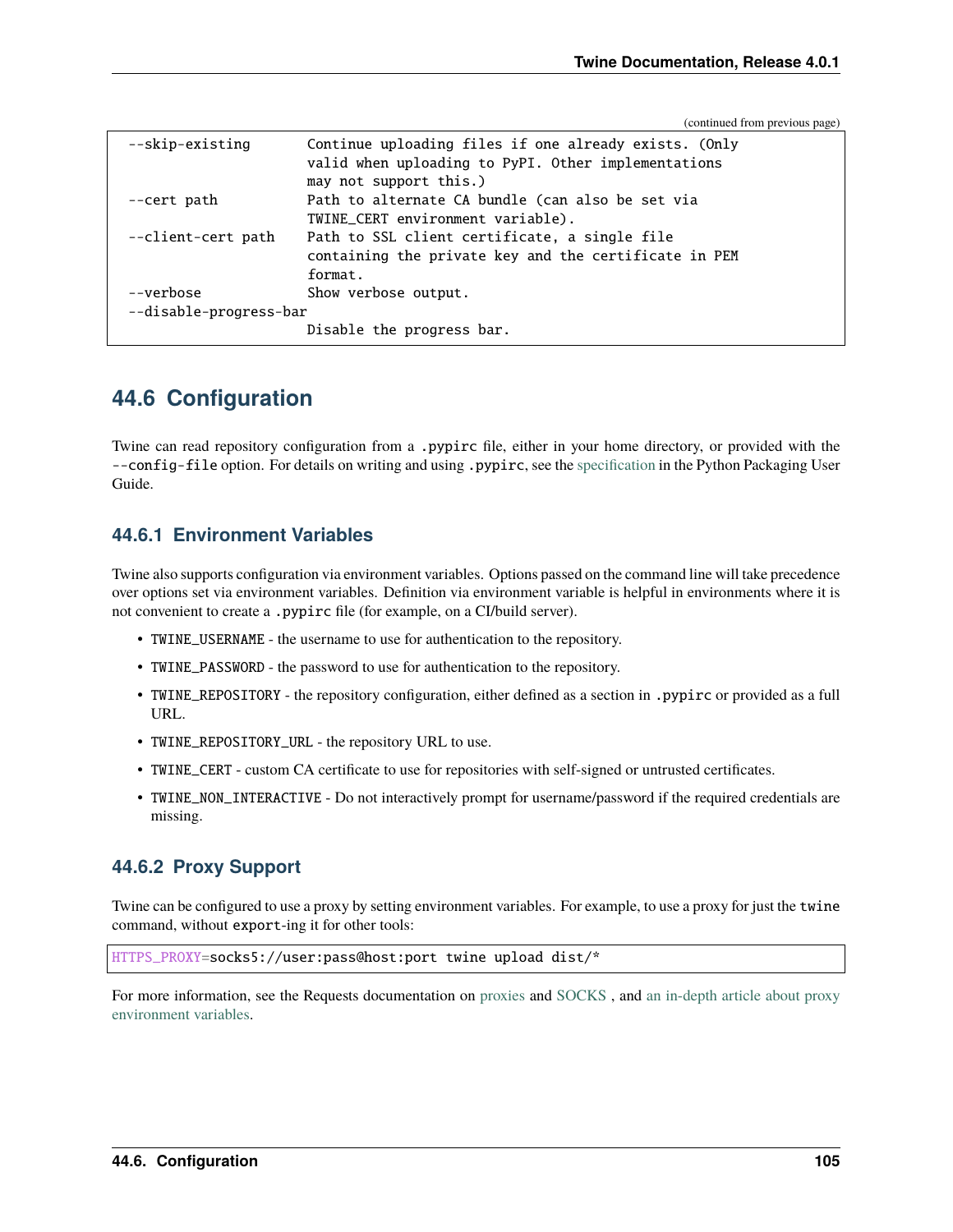# **44.7 Keyring Support**

Instead of typing in your password every time you upload a distribution, Twine allows storing a username and password securely using [keyring.](https://pypi.org/project/keyring/) Keyring is installed with Twine but for some systems (Linux mainly) may require [additional](https://pypi.org/project/keyring/#installation-linux) [installation steps.](https://pypi.org/project/keyring/#installation-linux)

Once Twine is installed, use the keyring program to set a username and password to use for each repository to which you may upload.

For example, to set a username and password for PyPI:

keyring set https://upload.pypi.org/legacy/ your-username

and enter the password when prompted.

For a different repository, replace the URL with the relevant repository URL. For example, for Test PyPI, use https:/ /test.pypi.org/legacy/.

The next time you run twine, it will prompt you for a username, and then get the appropriate password from Keyring.

**Note:** If you are using Linux in a headless environment (such as on a server) you'll need to do some additional steps to ensure that Keyring can store secrets securely. See [Using Keyring on headless systems.](https://keyring.readthedocs.io/en/latest/#using-keyring-on-headless-linux-systems)

#### **44.7.1 Disabling Keyring**

In most cases, simply not setting a password with keyring will allow Twine to fall back to prompting for a password. In some cases, the presence of Keyring will cause unexpected or undesirable prompts from the backing system. In these cases, it may be desirable to disable Keyring altogether. To disable Keyring, run:

#### keyring --disable

See [Twine issue #338](https://github.com/pypa/twine/issues/338) for discussion and background.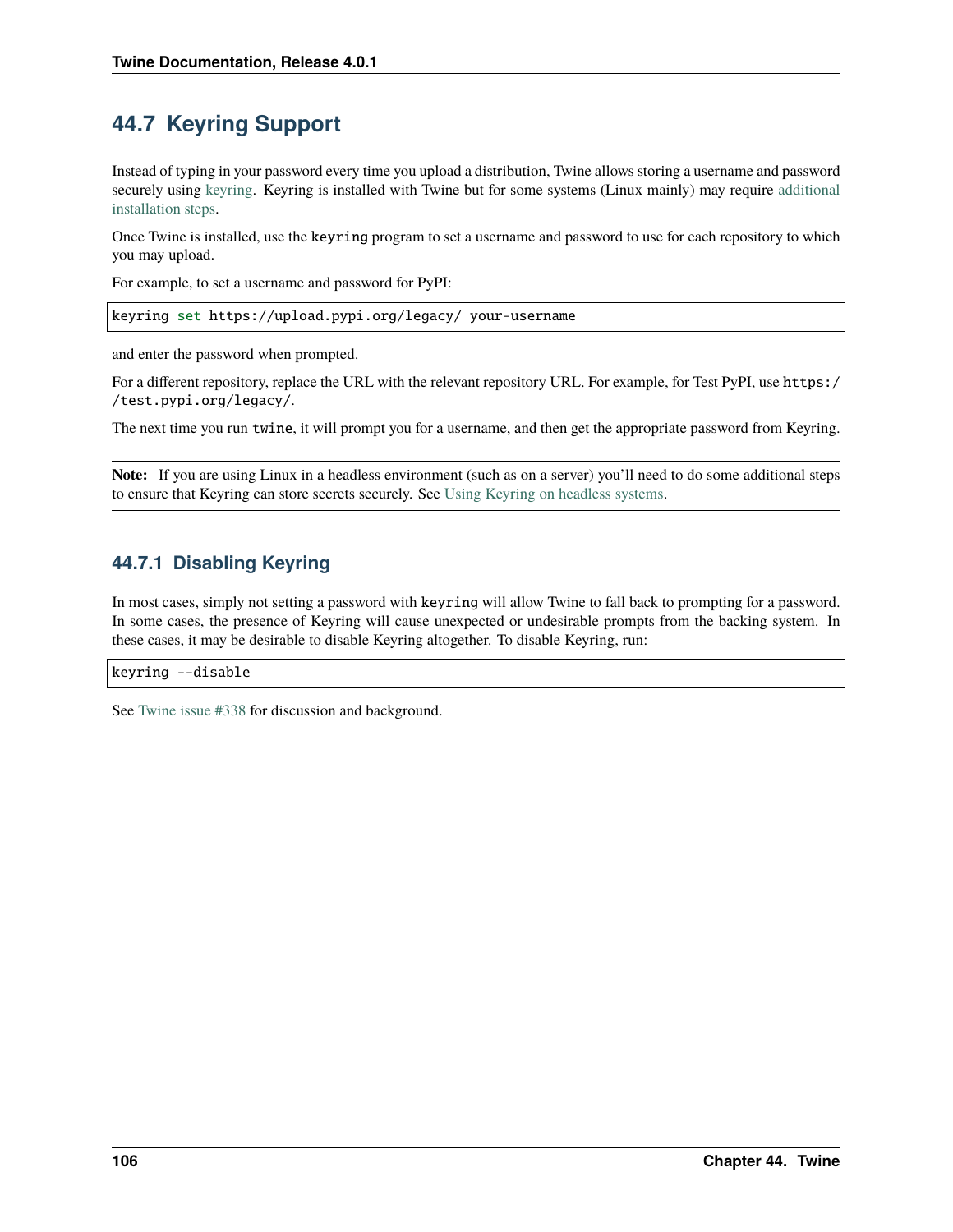# **PYTHON MODULE INDEX**

#### t

twine, [90](#page-95-0) twine.auth, [92](#page-97-0) twine.cli, [93](#page-98-0) twine.commands, [90](#page-95-1) twine.commands.check, [90](#page-95-2) twine.commands.register, [91](#page-96-0) twine.commands.upload, [91](#page-96-1) twine.exceptions, [93](#page-98-1) twine.package, [94](#page-99-0) twine.repository, [95](#page-100-0) twine.settings, [96](#page-101-0) twine.utils, [97](#page-102-0) twine.wheel, [99](#page-104-0) twine.wininst, [99](#page-104-1)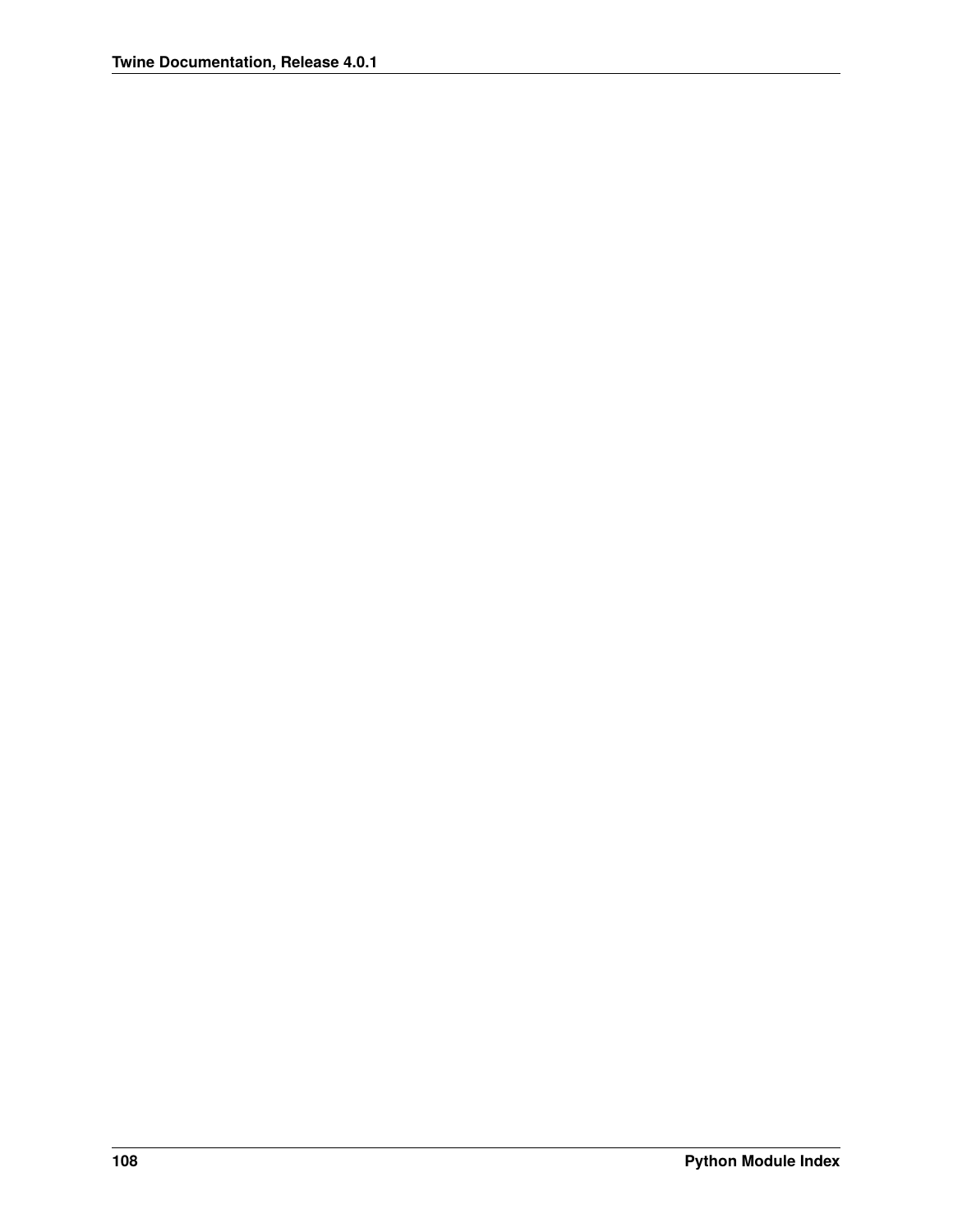### **INDEX**

#### Symbols

\_WarningStream (*class in twine.commands.check*), [90](#page-95-3) \_\_init\_\_() (*twine.auth.CredentialInput method*), [92](#page-97-1) \_\_init\_\_() (*twine.auth.Resolver method*), [92](#page-97-1) \_\_init\_\_() (*twine.package.HashManager method*), [95](#page-100-1) \_\_init\_\_() (*twine.package.PackageFile method*), [94](#page-99-1) \_\_init\_\_() (*twine.repository.Repository method*), [95](#page-100-1) \_\_init\_\_() (*twine.settings.Settings method*), [96](#page-101-1) \_\_init\_\_() (*twine.utils.EnvironmentDefault method*), [98](#page-103-0) \_\_init\_\_() (*twine.utils.EnvironmentFlag method*), [98](#page-103-0) \_\_init\_\_() (*twine.wheel.Wheel method*), [99](#page-104-2) \_\_init\_\_() (*twine.wininst.WinInst method*), [99](#page-104-2) \_\_new\_\_() (*twine.package.Hexdigest static method*), [94](#page-99-1) \_allow\_noninteractive() (*twine.settings.Settings method*), [97](#page-102-1) \_asdict() (*twine.package.Hexdigest method*), [94](#page-99-1) \_blake\_hexdigest() (*twine.package.HashManager method*), [95](#page-100-1) \_blake\_update() (*twine.package.HashManager method*), [95](#page-100-1) \_check\_file() (*in module twine.commands.check*), [90](#page-95-3) \_convert\_data\_to\_list\_of\_tuples() (*twine.repository.Repository static method*), [95](#page-100-1) \_field\_defaults (*twine.package.Hexdigest attribute*), [94](#page-99-1) \_field\_types (*twine.package.Hexdigest attribute*), [94](#page-99-1) \_fields (*twine.package.Hexdigest attribute*), [94](#page-99-1) \_fields\_defaults (*twine.package.Hexdigest attribute*), [94](#page-99-1) \_handle\_certificates() (*twine.settings.Settings method*), [97](#page-102-1) \_handle\_package\_signing() (*twine.settings.Settings method*), [97](#page-102-1) \_handle\_repository\_options() (*twine.settings.Settings method*), [97](#page-102-1) \_make() (*twine.package.Hexdigest class method*), [95](#page-100-1) \_make\_adapter\_with\_retries() (*twine.repository.Repository static method*), [95](#page-100-1) \_make\_package() (*in module twine.commands.upload*), [91](#page-96-2) \_make\_user\_agent\_string()

#### (*twine.repository.Repository static method*), [95](#page-100-1) \_md5\_hexdigest() (*twine.package.HashManager method*), [95](#page-100-1) \_md5\_update() (*twine.package.HashManager method*), [95](#page-100-1) \_replace() (*twine.package.Hexdigest method*), [95](#page-100-1) \_safe\_name() (*in module twine.package*), [94](#page-99-1) \_sha2\_hexdigest() (*twine.package.HashManager method*), [95](#page-100-1) \_sha2\_update() (*twine.package.HashManager*

*method*), [95](#page-100-1)

\_upload() (*twine.repository.Repository method*), [95](#page-100-1)

\_validate\_repository\_url() (*in module twine.utils*), [97](#page-102-1)

#### A

add\_gpg\_signature() (*twine.package.PackageFile method*), [94](#page-99-1)

### B

blake2 (*twine.package.Hexdigest property*), [94](#page-99-1) bool\_from\_env() (*twine.utils.EnvironmentFlag static method*), [98](#page-103-0)

# C

check() (*in module twine.commands.check*), [90](#page-95-3) check\_repository\_url() (*twine.settings.Settings method*), [97](#page-102-1) check\_status\_code() (*in module twine.utils*), [97](#page-102-1) choose() (*twine.auth.Resolver class method*), [92](#page-97-1) close() (*twine.repository.Repository method*), [95](#page-100-1) configure\_output() (*in module twine.cli*), [93](#page-98-2) create\_repository() (*twine.settings.Settings method*), [97](#page-102-1) CredentialInput (*class in twine.auth*), [92](#page-97-1)

### D

dep\_versions() (*in module twine.cli*), [93](#page-98-2) dispatch() (*in module twine.cli*), [93](#page-98-2)

# E

EnvironmentDefault (*class in twine.utils*), [98](#page-103-0)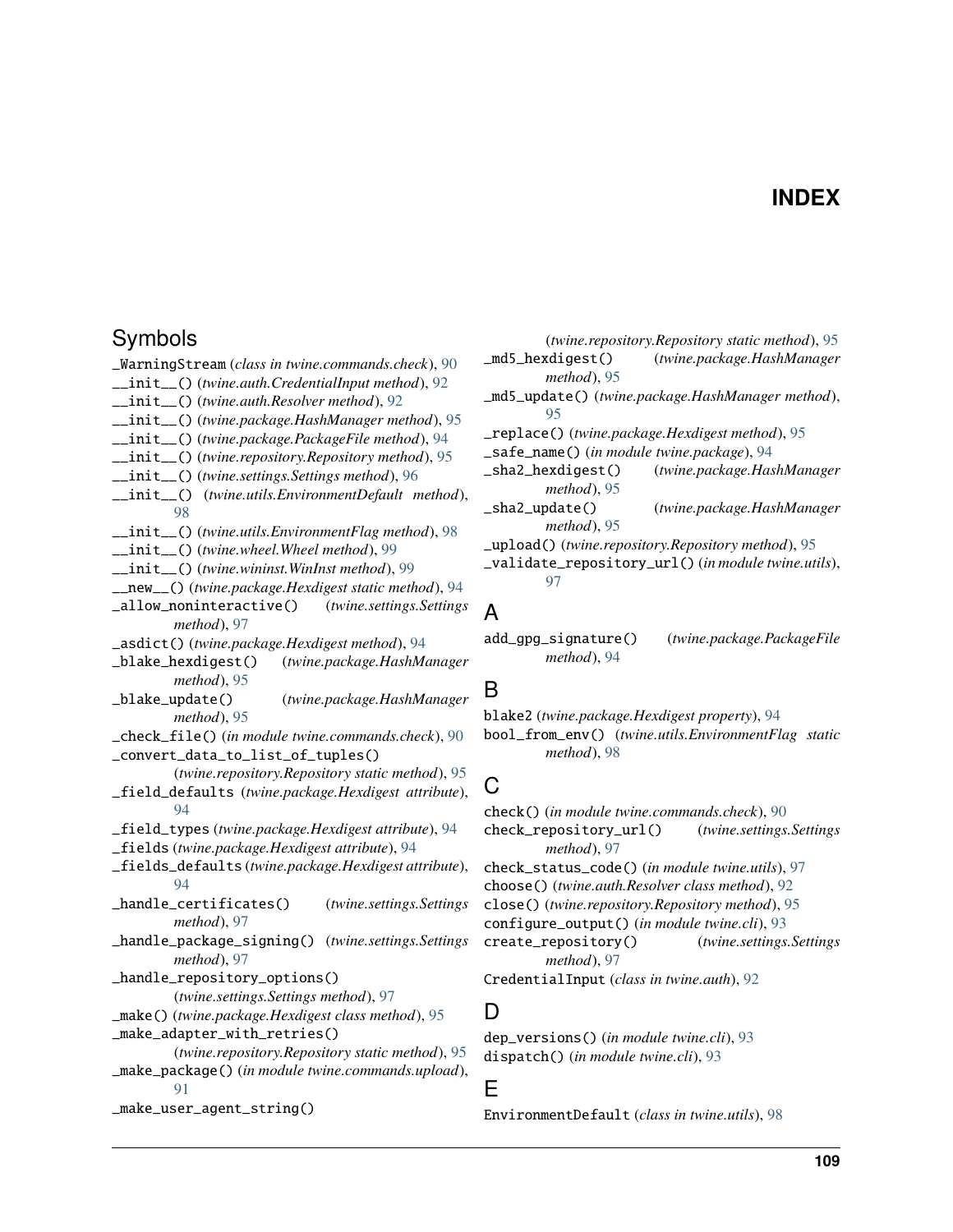EnvironmentFlag (*class in twine.utils*), [98](#page-103-0)

#### F

find\_candidate\_metadata\_files() (*twine.wheel.Wheel static method*), [99](#page-104-2) from\_argparse() (*twine.settings.Settings class method*), [97](#page-102-1) from\_args() (*twine.exceptions.RedirectDetected class method*), [93](#page-98-2) from\_args()(twine.exceptions.UploadToDeprecatedPyPIDetecteting.settings, [96](#page-101-1) *class method*), [93](#page-98-2) from\_filename() (*twine.package.PackageFile class method*), [94](#page-99-1)

# G

get\_cacert() (*in module twine.utils*), [98](#page-103-0) get\_clientcert() (*in module twine.utils*), [98](#page-103-0) get\_config() (*in module twine.utils*), [97](#page-102-1) get\_file\_size() (*in module twine.utils*), [97](#page-102-1) get\_password\_from\_keyring() (*twine.auth.Resolver method*), [92](#page-97-1) get\_repository\_from\_config() (*in module twine.utils*), [97](#page-102-1) get\_username\_from\_keyring() (*twine.auth.Resolver method*), [92](#page-97-1) get\_userpass\_value() (*in module twine.utils*), [98](#page-103-0)

# H

hash() (*twine.package.HashManager method*), [95](#page-100-1) HashManager (*class in twine.package*), [95](#page-100-1) Hexdigest (*class in twine.package*), [94](#page-99-1) hexdigest() (*twine.package.HashManager method*), [95](#page-100-1)

# I

InvalidConfiguration, [93](#page-98-2) InvalidDistribution, [93](#page-98-2) InvalidPyPIUploadURL, [93](#page-98-2) InvalidSigningConfiguration, [93](#page-98-2) InvalidSigningExecutable, [93](#page-98-2)

# L

list\_dependencies\_and\_versions() (*in module twine.cli*), [93](#page-98-2)

# M

main() (*in module twine.commands.check*), [90](#page-95-3) main() (*in module twine.commands.register*), [91](#page-96-2) main() (*in module twine.commands.upload*), [92](#page-97-1) md5 (*twine.package.Hexdigest property*), [94](#page-99-1) metadata\_dictionary() (*twine.package.PackageFile method*), [94](#page-99-1) module

twine, [90](#page-95-3)

```
twine.auth, 92
twine.cli, 93
twine.commands, 90
twine.commands.check, 90
twine.commands.register, 91
twine.commands.upload, 91
twine.exceptions, 93
twine.package, 94
twine.repository, 95
twine.utils, 97
twine.wheel, 99
twine.wininst, 99
```
# N

NonInteractive, [93](#page-98-2) normalize\_repository\_url() (*in module twine.utils*), [97](#page-102-1)

# P

package\_is\_uploaded() (*twine.repository.Repository method*), [95](#page-100-1) PackageFile (*class in twine.package*), [94](#page-99-1) PackageNotFound, [93](#page-98-2) parse() (*twine.wheel.Wheel method*), [99](#page-104-2) password (*twine.auth.Resolver property*), [92](#page-97-1) password (*twine.settings.Settings property*), [97](#page-102-1) password\_from\_keyring\_or\_prompt() (*twine.auth.Resolver method*), [92](#page-97-1) Private (*class in twine.auth*), [92](#page-97-1) prompt() (*twine.auth.Private method*), [92](#page-97-1) prompt() (*twine.auth.Resolver method*), [92](#page-97-1) py\_version (*twine.wheel.Wheel property*), [99](#page-104-2) py\_version (*twine.wininst.WinInst property*), [99](#page-104-2) Python Enhancement Proposals PEP 561, [25](#page-30-0) PEP 566, [45](#page-50-0)

### R

read() (*twine.wheel.Wheel method*), [99](#page-104-2) read() (*twine.wininst.WinInst method*), [99](#page-104-2) RedirectDetected, [93](#page-98-2) register() (*in module twine.commands.register*), [91](#page-96-2) register() (*twine.repository.Repository method*), [95](#page-100-1) register\_argparse\_arguments() (*twine.settings.Settings static method*), [97](#page-102-1) release\_urls() (*twine.repository.Repository method*), [96](#page-101-1) Repository (*class in twine.repository*), [95](#page-100-1) Resolver (*class in twine.auth*), [92](#page-97-1) run\_gpg() (*twine.package.PackageFile class method*), [94](#page-99-1)